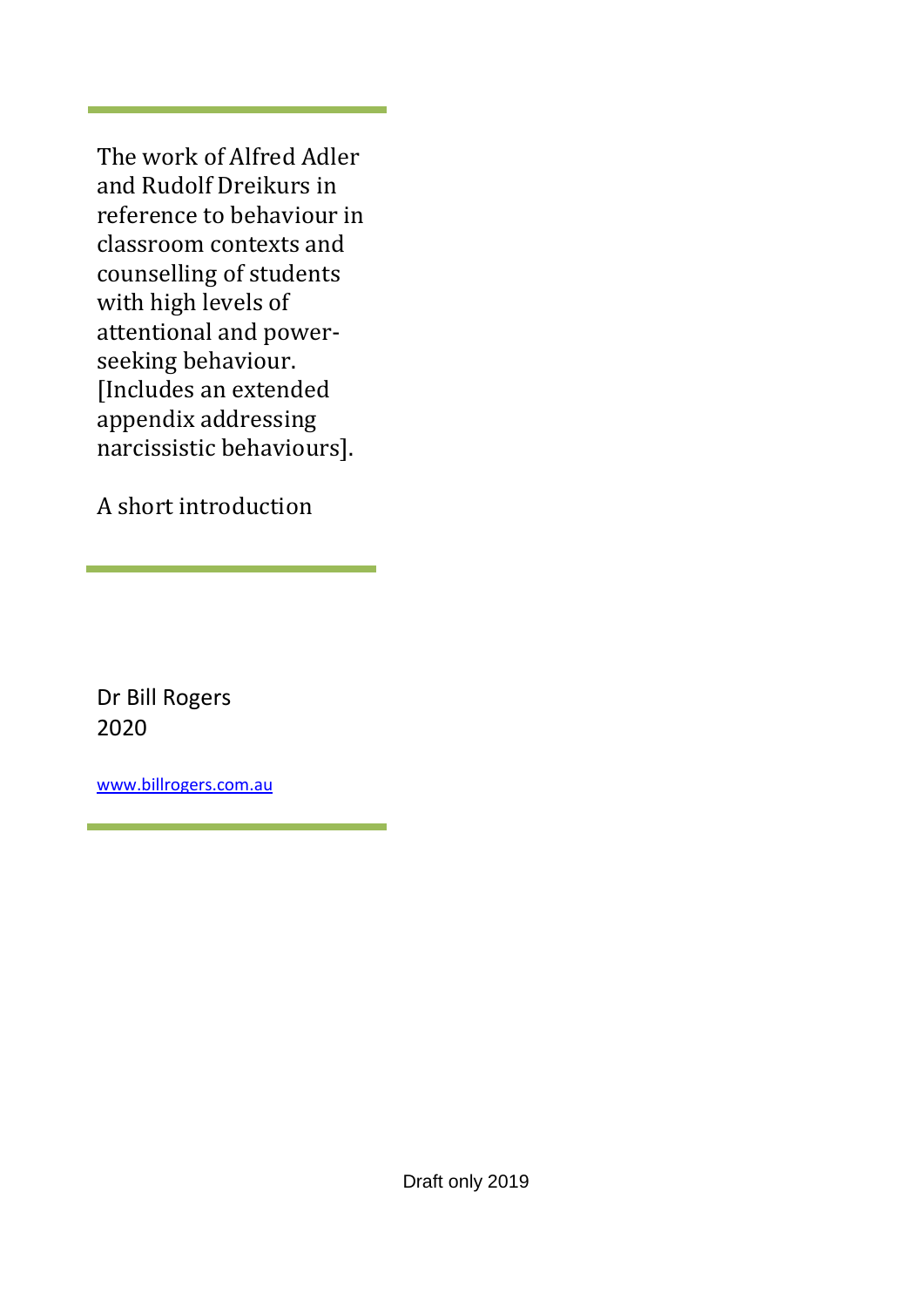"For man is a social animal."\*

Aristotle

"The prime principle then in (man's) constitution is the social."\*\* Marcus Aurelius

"There is no such thing as Society. There are individual men and women, and there are families."\*\*\* Margaret Thatcher

"The communal need regulates all relationships …"

"No human being ever appeared except in a community for human beings …" Alfred Adler *Understand Human Nature* 1927, p 35.

"An understanding of the necessity for dealing with man as a social being is the essential conclusion of our studies."

(Ibid, p 46).

"We see the child as a social being who wants to find his place at home, in school and in the world." Dreikurs, R.; Grunwald, B. B. And Pepper, F. C. (1982) (px1)

\* Aristotle *The Nichomachean Ethics* [Transl. J.A.K. Thompson] Penguin Classics 1969, London. Book one, p 37.

\*\* Marcus Aurelius *The Meditations of Marcus Aurelius* Harvard Classics [Ed. Charles W. Eliot] p 250.

\*\*\* In *Women's Own* 31 October 1987.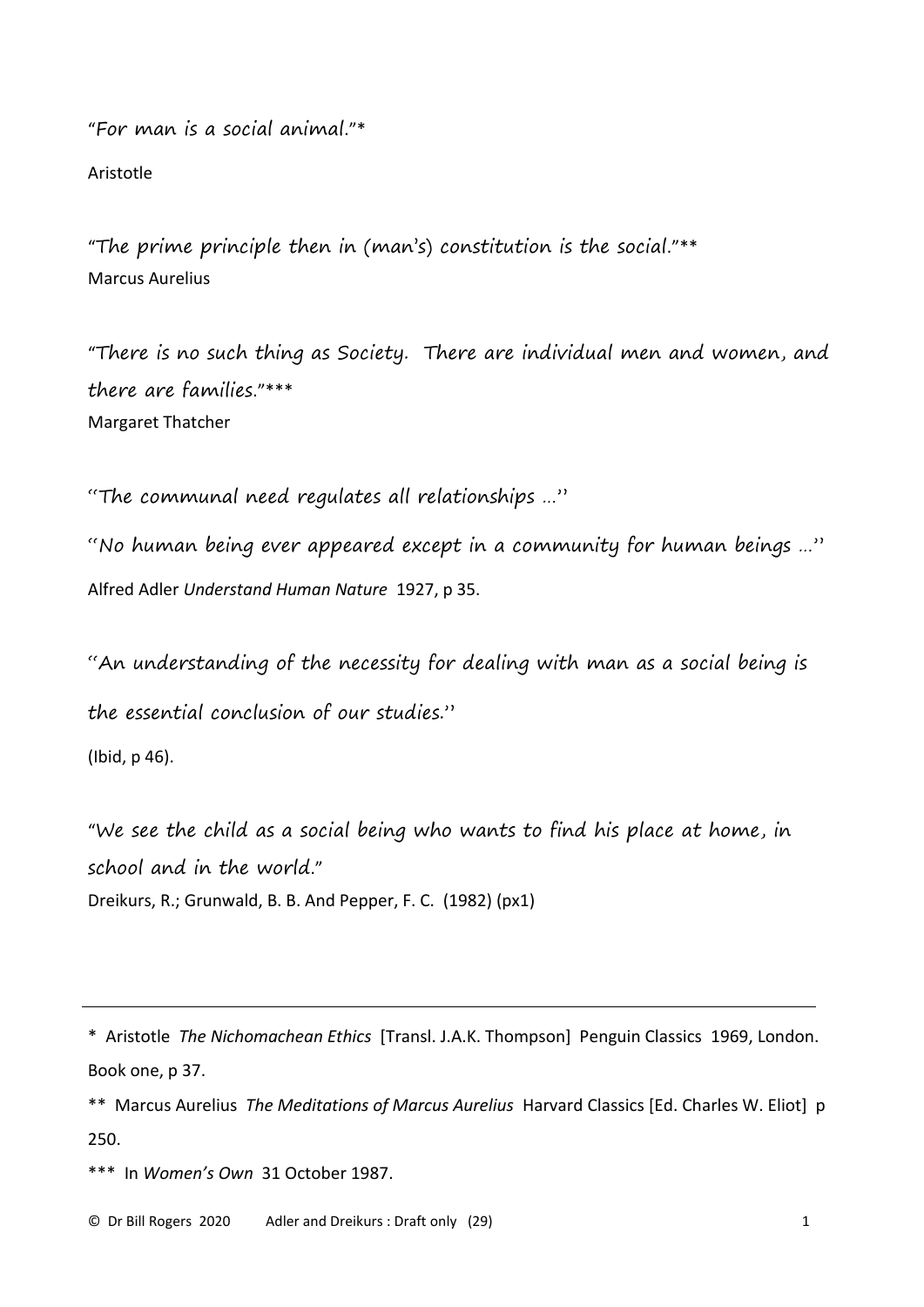# **Introduction**

In our more challenging schools teachers – daily – have to face, and address highly attentional behaviour and confronting and challenging behaviours in a small but disturbingly significant percentage of their students.

Such behaviours present from a range of factors of course. This discussion paper, however, will focus on such behaviours as they are *expressed as a central feature* of a *student seeking* to *identify and belong within their immediate classroom peers* (and their wider school community).

I have drawn primarily on the work of Alfred Adler and Rudolf Dreikurs. Their theory and practice of seeing maladaptive behaviour in children and adolescents as *goal directed*, *and compensatory* – in students *seeking to belong* to their immediate social groupings (in school) – offers insightful understandings about challenging behaviours. Their work also addresses how a student's sense of inferiority (the inferiority complex) and an extended sense of superiority, is expressed in the behaviours teachers often see in classrooms. Their emphasis on how teachers can enable such students to be aware of, and 'own' their behaviour enables valuable practical approaches in supporting such students. There is also an extended note addressing narcissistic patterns of behaviour as expressions of maladaptive attention and power (see appendix).

Alfred Adler and Rudolf Dreikurs were psychiatrists whose theoretical work has influenced psychologists and educators in their understandings about individual behaviour with regard to groups and social contexts. Dreikurs, in particular, attenuated Adler's work to student behaviour and how teachers can more constructively understand individuals' behaviour in relation to the child's 'goal' and how the child seeks to 'belong' in their social groupings in classrooms (and the wider school setting).

This paper is a brief introduction to the theoretical perspectives and understandings of Alfred Adler and Rudolf Dreikurs with particular reference to *the 'goals of behaviour' as they relate to distracting and disruptive behaviour in groups*; particularly in classroom contexts.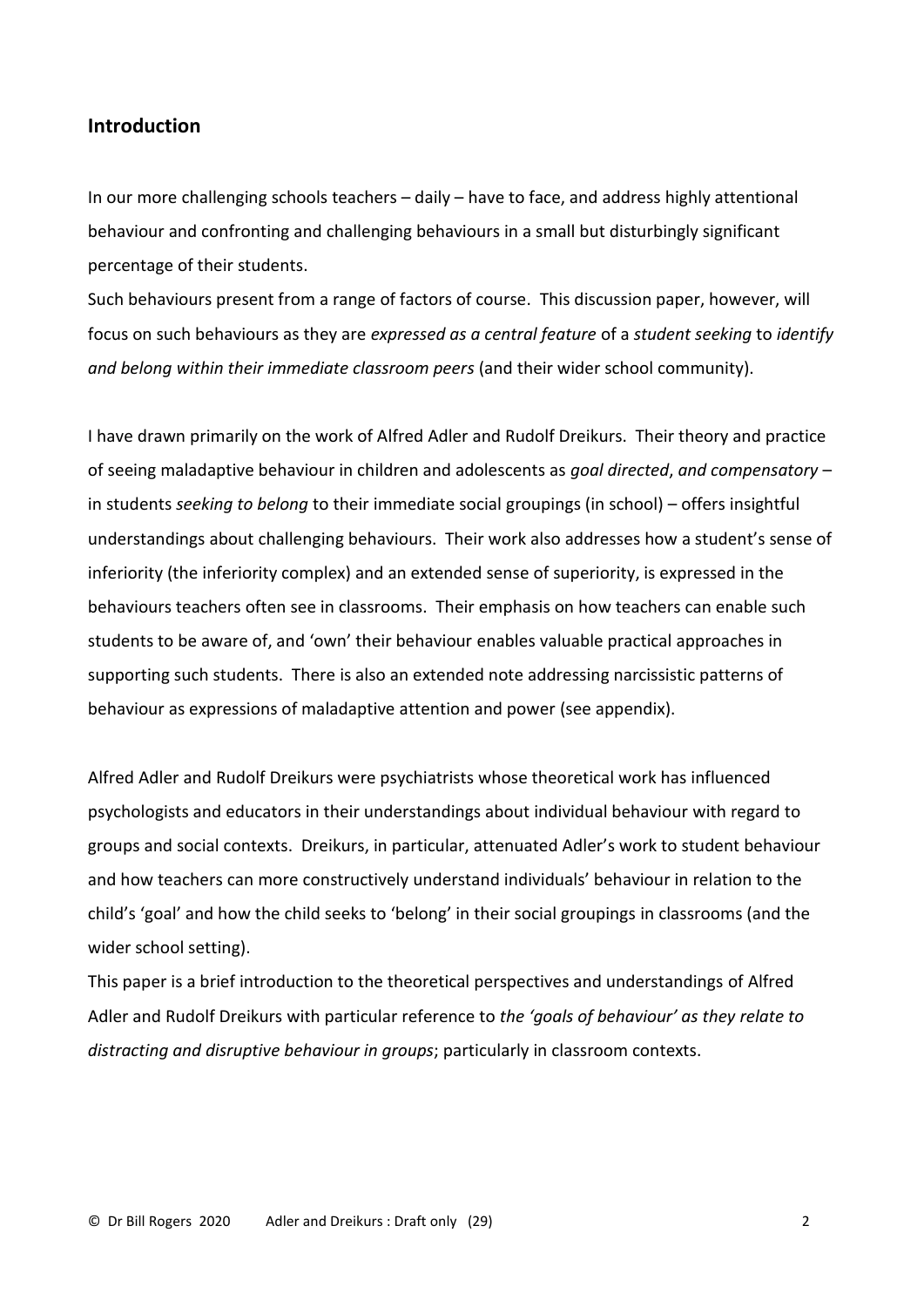#### **Alfred Adler (1870-1937)**

Alfred Adler was a psychiatrist in Vienna and was one of the leading members in the Vienna Psychoanalytic Society (1900) whose members included Freud.

He eventually parted company with Freud (primarily with reference to the views of Freud concerning sexual conflicts in infancy and their supposed effect on later neuroses, see later, p 9 in appendix). Adler believed that while the individual, and their interior world of self, crucially shapes one's identity and relationships, it is the *dynamic of social relationships* and its impact on the self that has significant implications and outcomes for psychological and social wellbeing. While Adler's approach is often termed 'individual psychology', he emphasised that the individual strives to form their sense of self *within, and in relation to, their social relationships*; firstly within their family dynamic and – then – their wider social world. This 'striving' to belong is also related to the individual's perception of inferiority in relation to others and how they compensate for their feelings of inferiority.

'This feeling of inferiority is the driving force, the starting point from which every childish striving originates. … it determines the very goal of his existence, and prepares the path along which the goal may be reached.' (Adler, 1927, p 65).

We are, essentially, social beings.

It is in that natural, creative tension between the sense of individuality and the emergent social self that key aspects of one's identity and personality are formed.

Each individual has their own 'peculiar teleology' as they seek to understand their social place and space in their particular family and the social reach beyond. The key driving feature being the 'need to belong'; our primary social need. One's sense of, and degree, of inferiority is in natural tension with this need 'to belong' and has significant implications for one's psychological wellbeing.

Adlerian psychology is concerned with the capacity and enabling of the individual in relation to others in their social context; family, school, work and wider society. A healthy 'social connectedness' is an important factor in our overall mental health. The health of that 'social connectedness' is affected for good or ill by the individual's sense and degree of inferiority (or superiority – see later).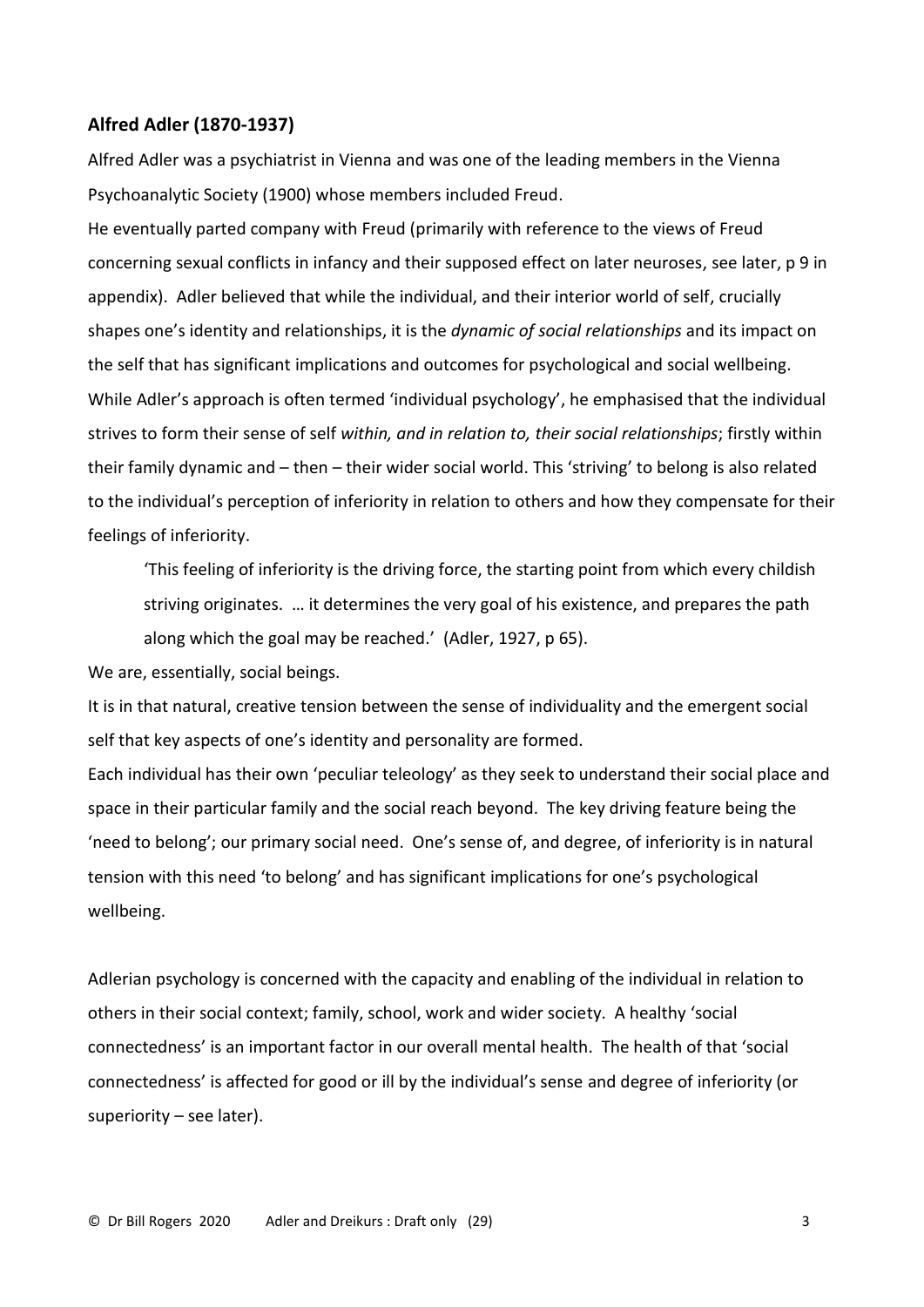Adler's essential therapeutic approach sought to enable the individual to raise their awareness and understanding of their "mistaken style" of striving in the way they seek to develop meaningful and socially co-operative ways of relating to others.

Rudolf Dreikurs (Adler's colleague) further developed Adlerian psychology to address child and adolescent perspectives, through awareness raising, in children and counselling about their 'mistaken goals' of behaviour. He also stresses the essential nature, and place, of purposeful encouragement that can enable socially meaningful and positive, co-operative behaviours. His use of school-based approaches based on democratic classrooms and building personal and social confidence has had a significant impact on educational practice in areas such as discipline and behaviour support.

In the early 1930s Alfred Adler migrated to the USA commensurate with the rise of Nazism and the closing of his clinics (due to his Jewish heritage). He lectured widely there and his work has left a lasting impact on 'democratic' and humanistic approaches to raising children and to building cooperative approaches to education based on social interest.**<sup>1</sup>**

# **Rudolf Dreikurs (1897-1972)**

Rudolf Dreikurs (like Adler) was a Viennese psychiatrist who turned his attention and research to the practical outworking of Adlerian psychological theory to social psychology. He was both a student and colleague of Alfred Adler taking his work to America, becoming professor at the Chicago Medical School and the Director of the Alfred Adler Institute (Chicago). In attenuating Adlerian theory to classroom contexts his emphasis was essentially humanitarian and democratic. His psychological insights into how individual behaviour interacts with perceptions about 'social belonging' resonates well with the reality of student behaviour in day-today school life. His theoretical approach to understanding how maladaptive student behaviours arises from mistaken social-behaviour goals, and how to support students in awareness of their social-behaviour goals, has immediate practical utility in counselling and behaviour support.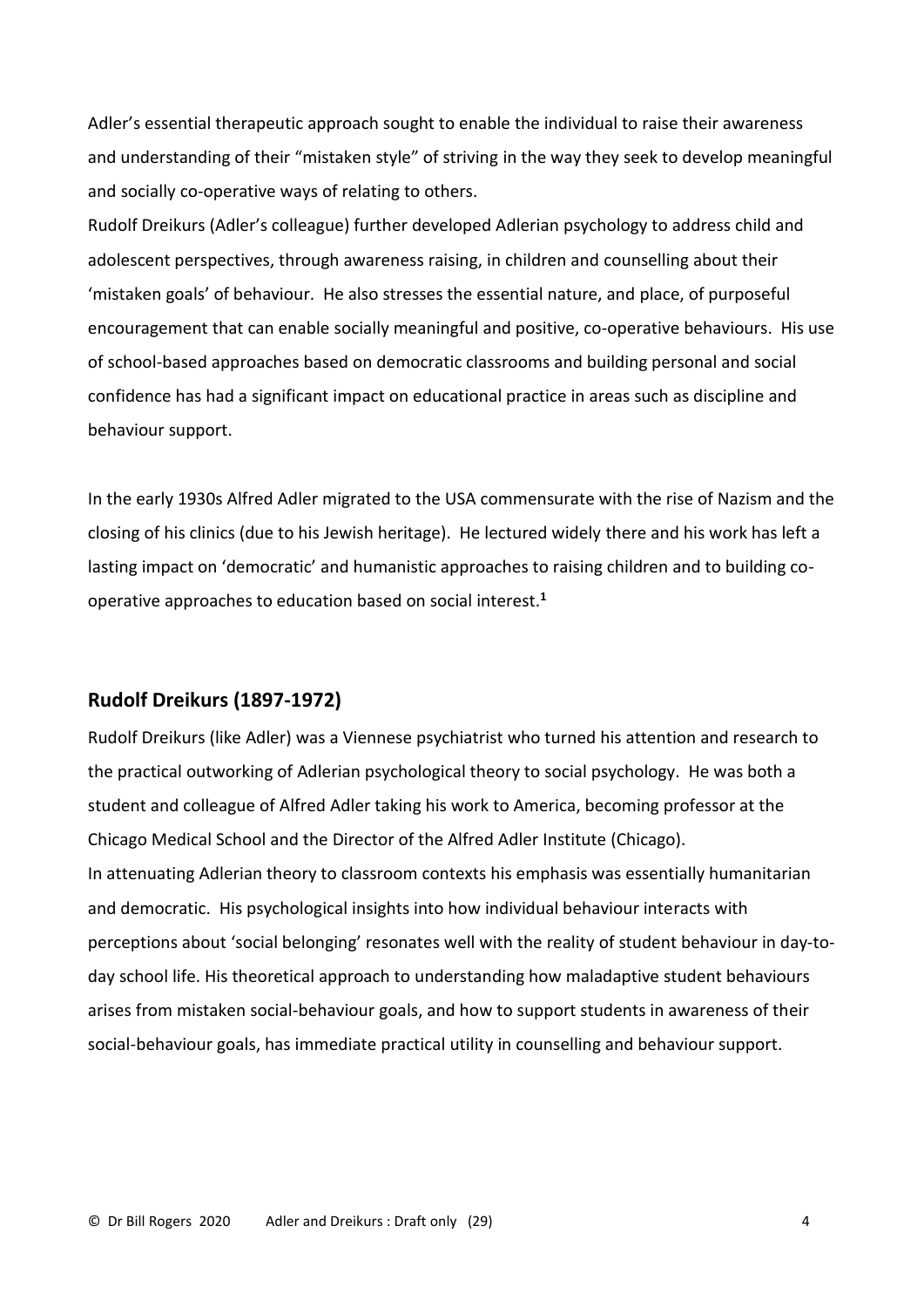# **The need to belong : 'goal' and behaviour**

When a child enters the 'society' of a school, and a classroom – their primary *social need* is 'to belong'. A child has many needs, of course, but their primary *social* need revolves around how they will 'fit in', 'relate to ...', be 'accepted / approved of' by others – particularly by their immediate age peers.

Many children (thankfully) learn to 'belong' (socially) in reasonable and co-operative ways. In the natural 'up and down-ness' of daily life they learn that co-operative behaviour and relationships are beneficial to one's personal and social wellbeing. They learn the fundamental social norms and expectations. They also learn to 'give' and 'take', to work by the rules and routines ...good and bad days alike (again – thankfully!); they learn to co-operate.

Some children, however, display highly distracting and (at times) maladaptive and destructive social behaviours such as *frequent* attentional behaviours and confronting and power-seeking behaviours. Rudolf Dreikurs argued that such behaviours are the child's attempt at 'belonging' to their peer group, they are not *only* (or merely) expressing poor or 'bad' behaviours. In this sense their maladaptive behaviour is 'compensatory'; the student's goal (as behaviour – even maladaptive behaviour) is their mistaken way of 'belonging'. Adler had earlier coined the term *inferiority complex* to denote and describe and delineate behaviour patterns that seek to compensate (and *over*compensate) for one's sense of social inferiority.

The concept of *inferiority complex* was developed by Alfred Adler to describe how the individual conceives themselves in their relationship to those significant others and groups that form his social identity (family, core friends / peers, school, work ...) (see p 6).

Notwithstanding a child's 'causative pathology'**<sup>2</sup>** , they still have to learn to belong in social settings, beginning with their family dynamic and then at school. Adlerian psychology does not deny the complexities of human behaviour or 'behaviour disorders', or the pre-conditions of a child's family dynamic as it affects their social perception and behaviour. Adlerian psychology argues that a child *still has to deal with the fundamental social need – and will – to belong*. It is in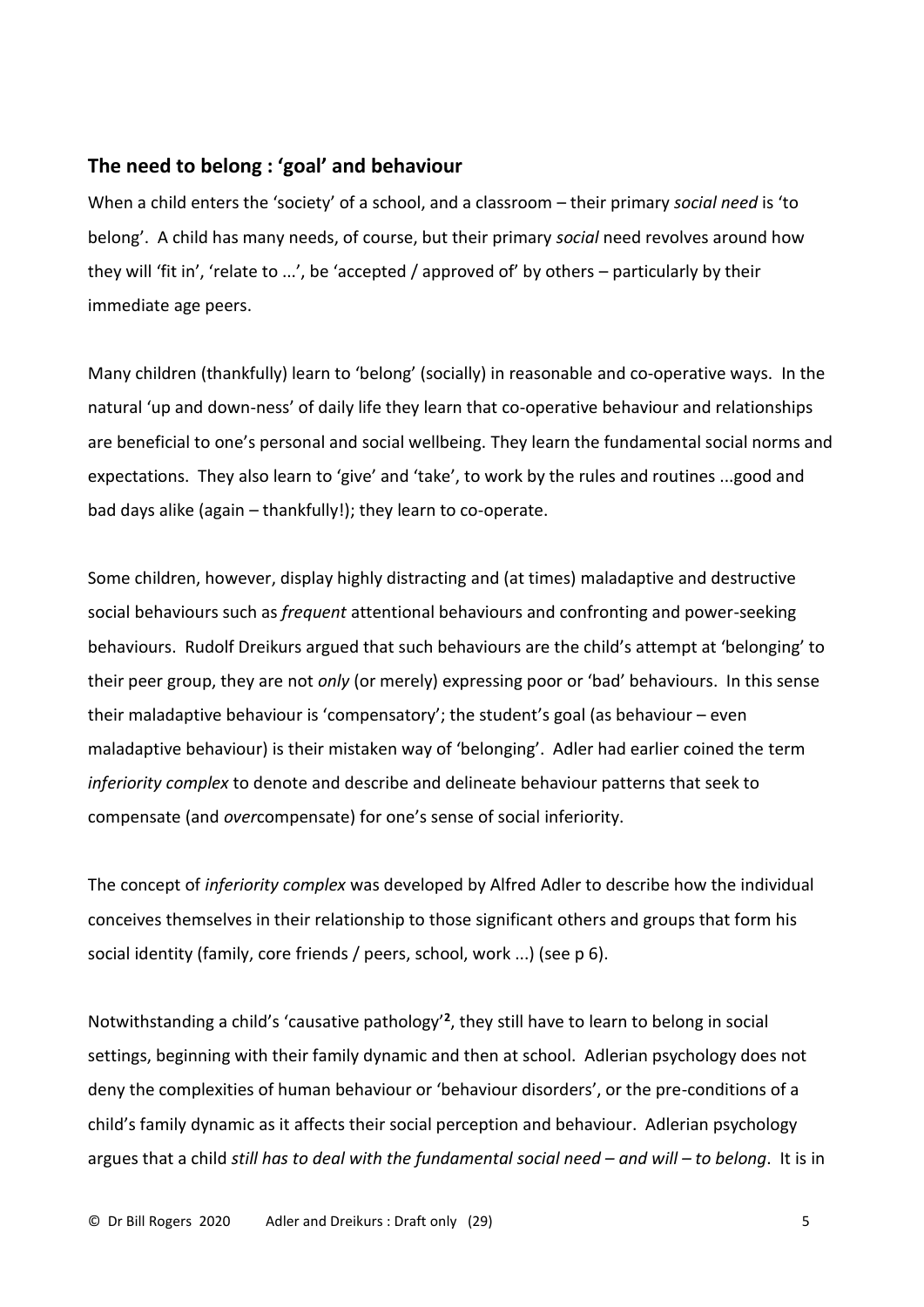this daily social context that teachers seek to help children to belong in constructive and cooperative ways.

It is also in this *social dynamic* that teachers have to deal with the 'normal range' of distracting and disruptive behaviours as well as maladaptive and (at times) destructive behaviours of some of the children we are called to teach, encourage and support.

## **The inferiority complex**

'It is the feeling of inferiority, inadequacy, insecurity, which determines the goals of an individual's existence. The tendency to push into the limelight, to compel the attention of parents, makes itself felt in the first days of life. Here are found the first indications of the awakening desire for recognition developing itself under the concomitant influence of the sense of inferiority, with its purpose the attainment of a goal in which the individual is seemingly superior to his environment.' (Adler, 1927, p 67).

It is normal for individuals (in their social development and social engagement) to seek to overcome real or imagined inferiorities because of the feelings, and thoughts occasioned by such 'inferiorities' (particularly in relationships with others). 'Overcompensation' is a term utilised by Adler to describe the individual's attempt to deny, conceal or exaggerate efforts to deal with their sense of inferiority. He also utilised the term 'superiority complex', where the individual's perception of self (in relation to others) is exaggerated and extreme.

Such compensatory behaviours are often characterised by a striving for 'superiority'. This can at times lead to patterns of dominating behaviour (over others). As one psychologist notes :

"Individuals who are suffering from excessive feelings of inferiority are also driven by an exaggerated notion of their own worth, which takes the form of an unreasonable guiding fiction toward which they strive ..." Chaplin (1975) p 254.

This is also a typical feature of narcissistic personalities; where the individual's belief is expressed thus :- 'I deserve and demand respect; I am so special'; 'I am *more* special than …'. This unreasonable and unrealistic self-perception can lead to extreme selfishness and controlling behaviour (see, later, the extended appendix). According to Ansbacher (1985), present day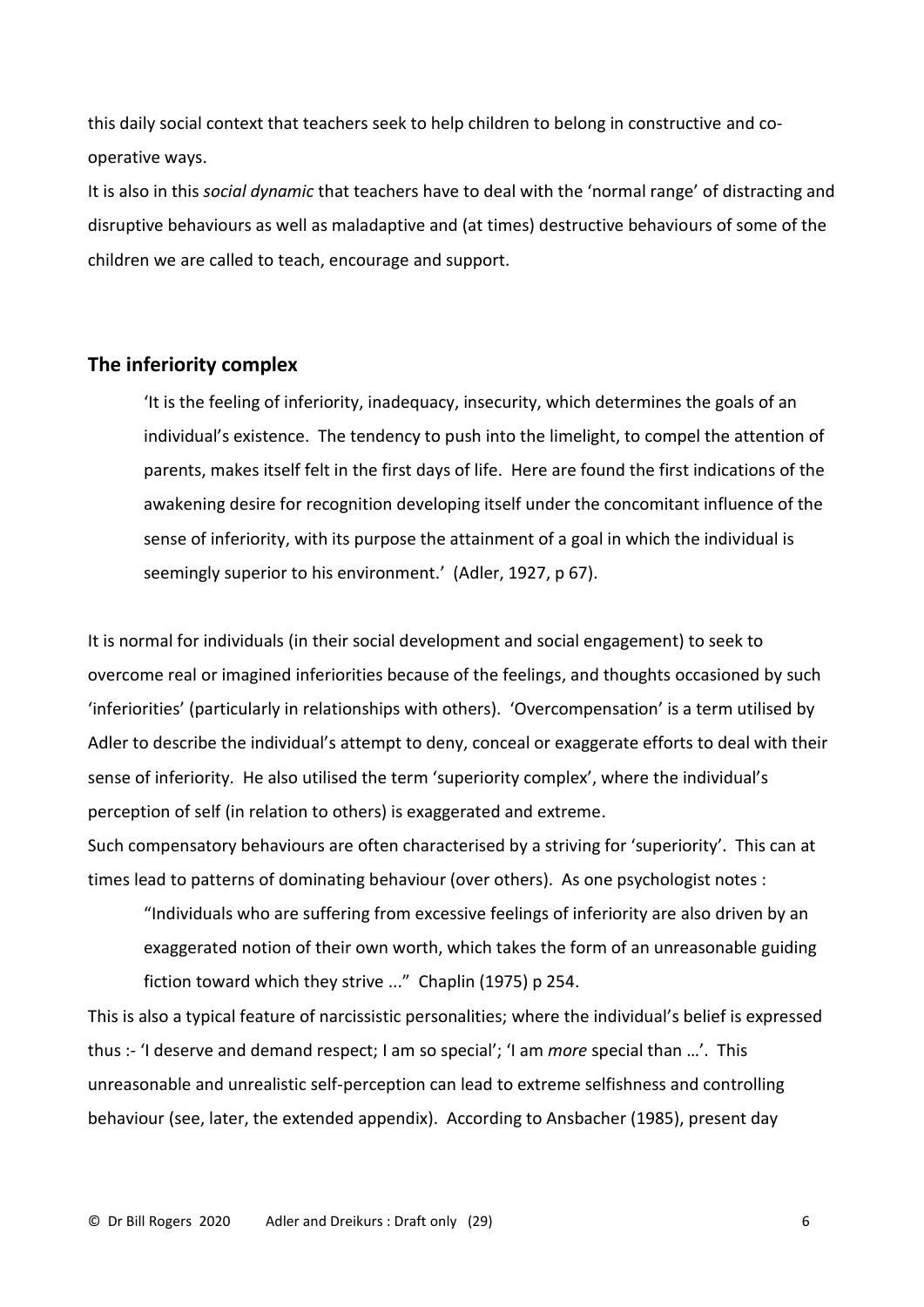understanding of narcissism shows remarkable similarity to Adler's views on psychodynamics and neurotic egocentricity.

The 'reality gap' between a person's 'private logic' (Adler) and a person's daily social reality also contributes to an individual's anxiety and, hence, more striving – through maladaptive behaviours (the overcompensation).

Adler (and Dreikurs) have argued that the family dynamic (and the family constellation\*) is a significant factor in how such feelings of inferiority develop and are dealt with constructively or otherwise by an individual in their relation with others. Dreikurs (1982) further argues, however, that schools can enable students to be more behaviourally aware of their 'mistaken goals' (of belonging) and with support, understanding and guidance they can learn to challenge their mistaken goals and pursue constructive and co-operative ways of belonging. (See later).

# **Family 'constellation' and behaviour**

Adler and Dreikurs argued that the roots of such mistaken goals arise in that first social dynamic the family. Where parents *over* indulge a child or are *overly* permissive or *overly* protective or *overly* dominating (and emotionally disaffecting) then this will significantly affect the child's sense of inferiority and their perception of 'how they belong' in their family dynamic. This is where one's feelings – and perception – of inferiority or a confident sense of social self are formed and 'worked out' in social behaviour and relationships. Dreikurs writes a great deal about 'the family constellation'; the perception of first to second born, and 'middle child' (in larger families) and, of course, 'the youngest child' (in larger families). He explains the nature of sibling rivalry**<sup>3</sup>** and 'competition' for parental attention and approval within the child's conception of the 'inferiority complex'. It is within such family constellations (as those noted above) that 'patterns' of negative attention and power are conceived and developed.

\* Both Adler and Dreikurs believed that the relationships the child forms within their family contribute significantly to 'their personality development and to (their) transactions in the world outside their 'family constellation'. 'In the family each child develops his frame of reference through which (they) perceive, interpret and evaluate the world.' (Dreikurs et al 1982 p 57). Family *constellation* refers (in this sense) to the relationship between birth order, sibling relationships and parental relationships within this 'constellation'. According to Adler (and Dreikurs) 'In the life pattern of every child there is the imprint of (their) position in the family which has definite characteristics ... the child's subjective impression of his place within the family constellation.' (Ibid)

\_\_\_\_\_\_\_\_\_\_\_\_\_\_\_\_\_\_\_\_\_\_\_\_\_\_\_\_\_\_\_\_\_\_\_\_\_\_\_\_\_\_\_\_\_\_\_\_\_\_\_\_\_\_\_\_\_\_\_\_\_\_\_\_\_\_\_\_\_\_\_\_\_\_\_\_\_\_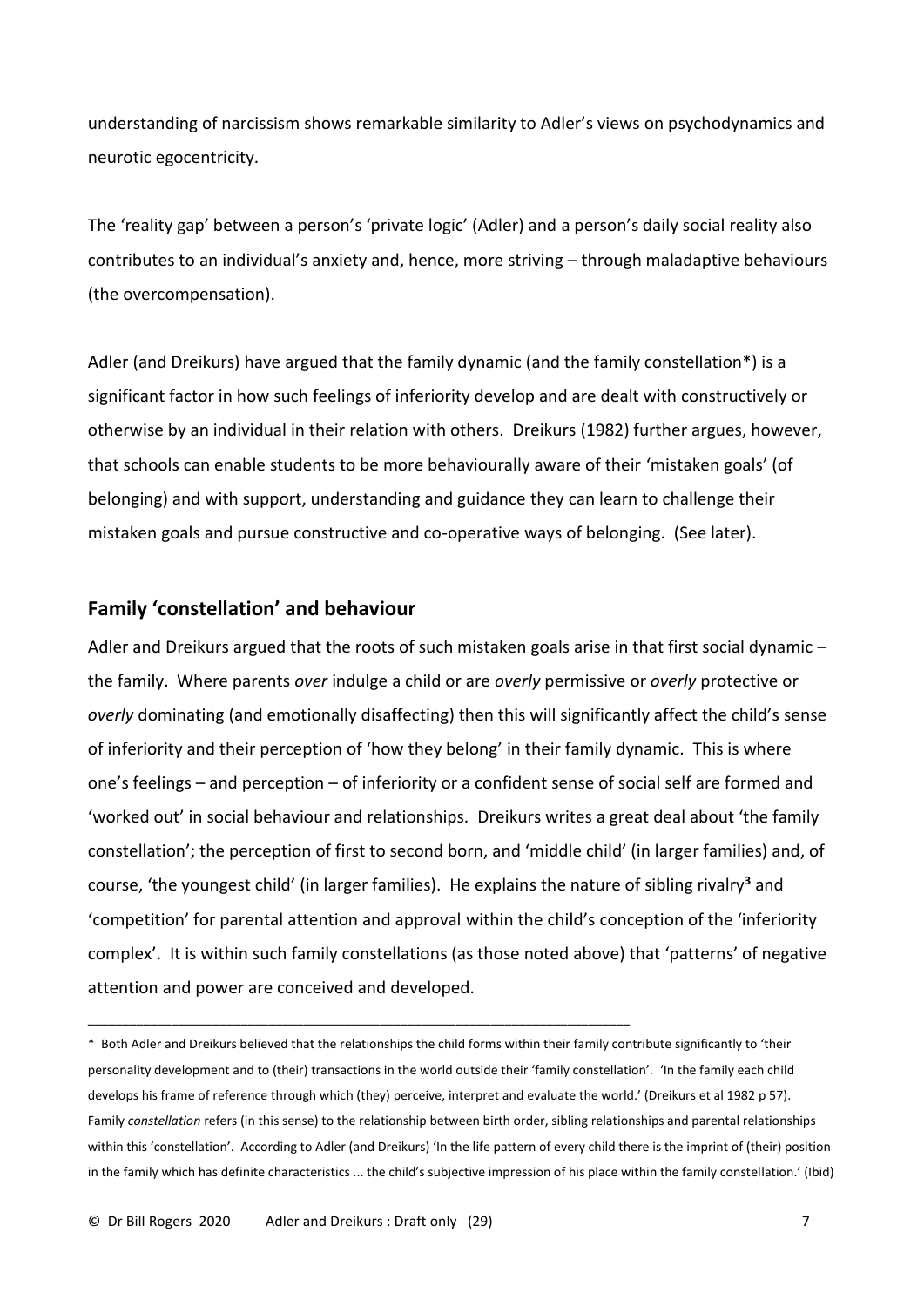While teachers are sometimes aware of some of these tensions (between siblings in the same school – for example) we do not always have the time to set up family meetings to work with parents on shared understandings (however desirable such an aim might be). Obviously we will have informal and formal meetings with parents to address behaviour concerns and work constructively for parental understanding and support. Sometimes *some* parents also present with very demanding and challenging behaviours in parent-teacher meetings (we can often see the 'behaviour overlap' between parent and student). It takes some conscious skill to keep meetings (with such parents) calm and solution focused!\* While schools will always seek to work constructively and supportively with parents, our primary emphasis (even with awareness of some family dynamics) is always to work with the student in *the one setting where we can directly affect and support behaviour change – the school.* Adler warns against simplistic notions of character being *only, or merely*, inherited from parents.

'The concept that character and personality are inherited from one's parents is universally harmful because it hinders the educator in his task and cramps his confidence. The real reason for assuming that character is inherited lies elsewhere. This evasion enables anyone who has the task of education to escape his responsibilities by the simple gesture of blaming heredity for the pupil's failures. This, of course, is quite contrary to the purpose of education.' (Adler, 1927, p 31).

# **A case study**

A year 7 class. I'm teaching SOSE (Studies of Society and Environment); it's whole class teaching time. There are some quite boisterous students but – by and large – the discussion is going well. I've reminded the class about the fair rule for class discussion time (see below). "It's hands up, thanks – without calling out or finger clicking *so we all get a fair go*." We had a positive rule poster on the whiteboard (the visual aide memoir) :-

\_\_\_\_\_\_\_\_\_\_\_\_\_\_\_\_\_\_\_\_\_\_\_\_\_\_\_\_\_\_\_\_\_\_\_\_\_\_\_\_\_\_\_\_\_\_\_\_\_

<sup>\*</sup>See Rogers *How To Manage Children's Challenging Behaviour* (2nd Edition) chapter 7.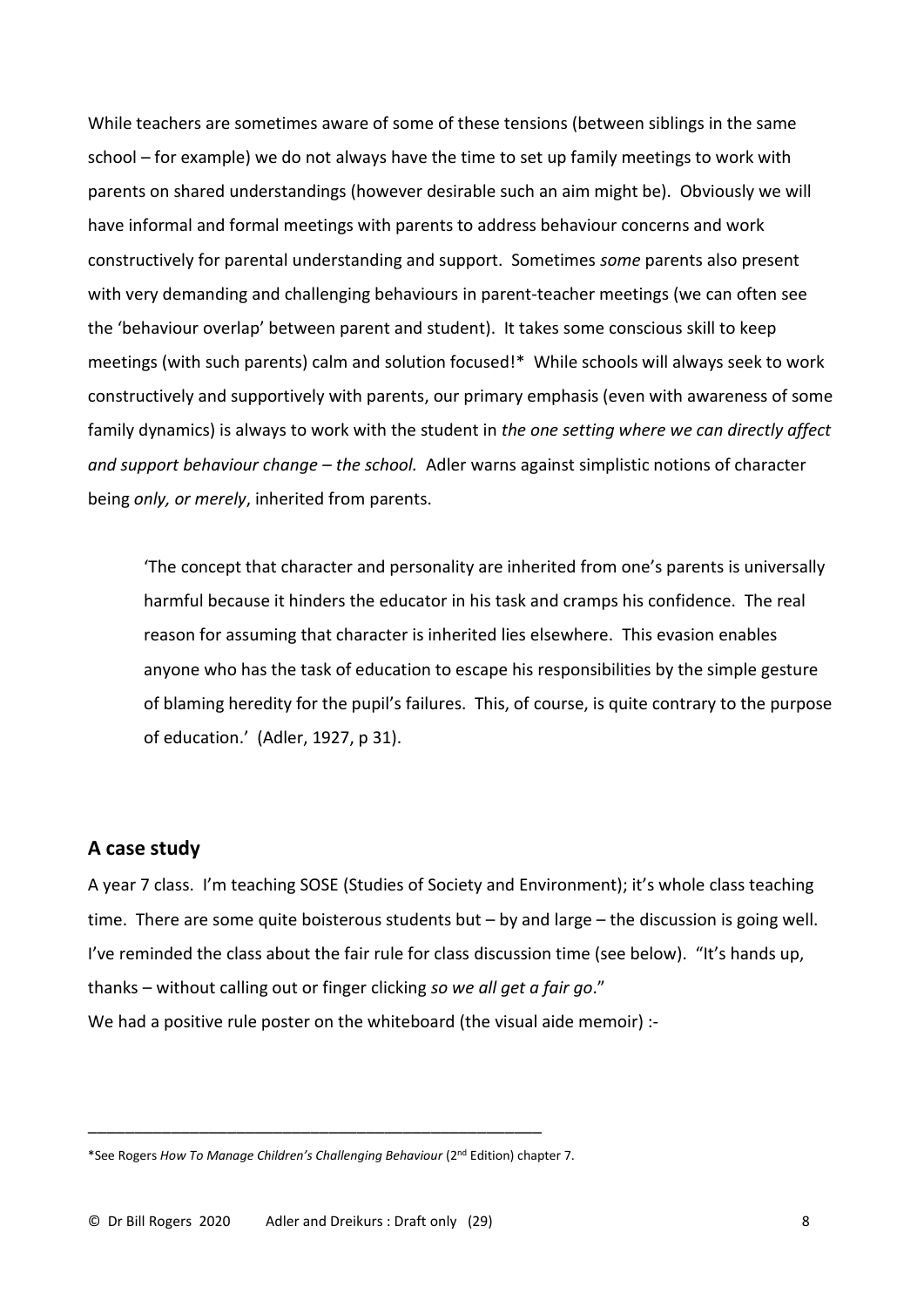# **We all have a right to learn**

#### **To learn well here we remember to :**

- − get to class on time,
- have our relevant materials.
- − put our hand up (without calling out) **so we all**

**get a fair go in class discussion**.

[There were a few other points noted on the poster. I indicate this much (above) to underscore the note on 'fair go' in class discussion. See Rogers, 2015(b)]. This school also has a school-wide commitment, in policy and practice, to positive discipline.

Jayden calls out, "Mr Rogers, Mr Rogers!". He had his hand up, clicking his fingers, clearly drawing class attention to himself, and to the teacher – effectively saying, 'I'm here! C'mon notice *me before* you notice the others with their hand up!'

Initially I *tactically* ignored his calling out, focusing on the students who had their hands up (without calling out or finger clicking) – *the 'fair go'* ...

Jayden started again, "Mr Rogers, C'mon ...!" His tone was sulky, 'pushy'; he was leaning back in his seat with an overly frowning face. We might think this is attentional behaviour, which of course it is. However, when I reminded him of *our* class rule,**<sup>4</sup>** "Jayden ( ... )\* remember our rule for class discussions. Fair go for all." He then sighed (oh so loudly) saying "I had my hand up! C'mon can't I even ask a question!?" I *briefly* acknowledged and refocused, "Of course you can ask questions. In our class though, it's hands up without calling out. Fair go."

I didn't want a pointless *discussion* about 'fairness', or his 'motives'. I refocused my attention *back to the whole class group and the students who wanted to continue our class discussion*. He then kicked the leg of his class table, calling out loudly, "Can't say nothing here!" again with a loud, and indulgent sigh. He leaned back in his seat arms folded, looking around at several class mates as if to say, "He (the teacher) can't make me behave like he says I should! I can – effectively – do what I want and he can't really make me ...!"

\_\_\_\_\_\_\_\_\_\_\_\_\_\_\_\_\_\_\_\_\_\_\_\_\_\_\_\_\_\_\_\_\_\_\_\_\_\_\_\_\_\_\_\_\_\_\_\_\_\_\_\_\_\_\_\_\_\_\_\_\_\_\_\_\_\_\_\_\_\_\_\_\_\_\_\_\_\_\_

<sup>\*</sup> I paused ( ... ) to give *brief* take-up-time and focus. (Rogers, 2011)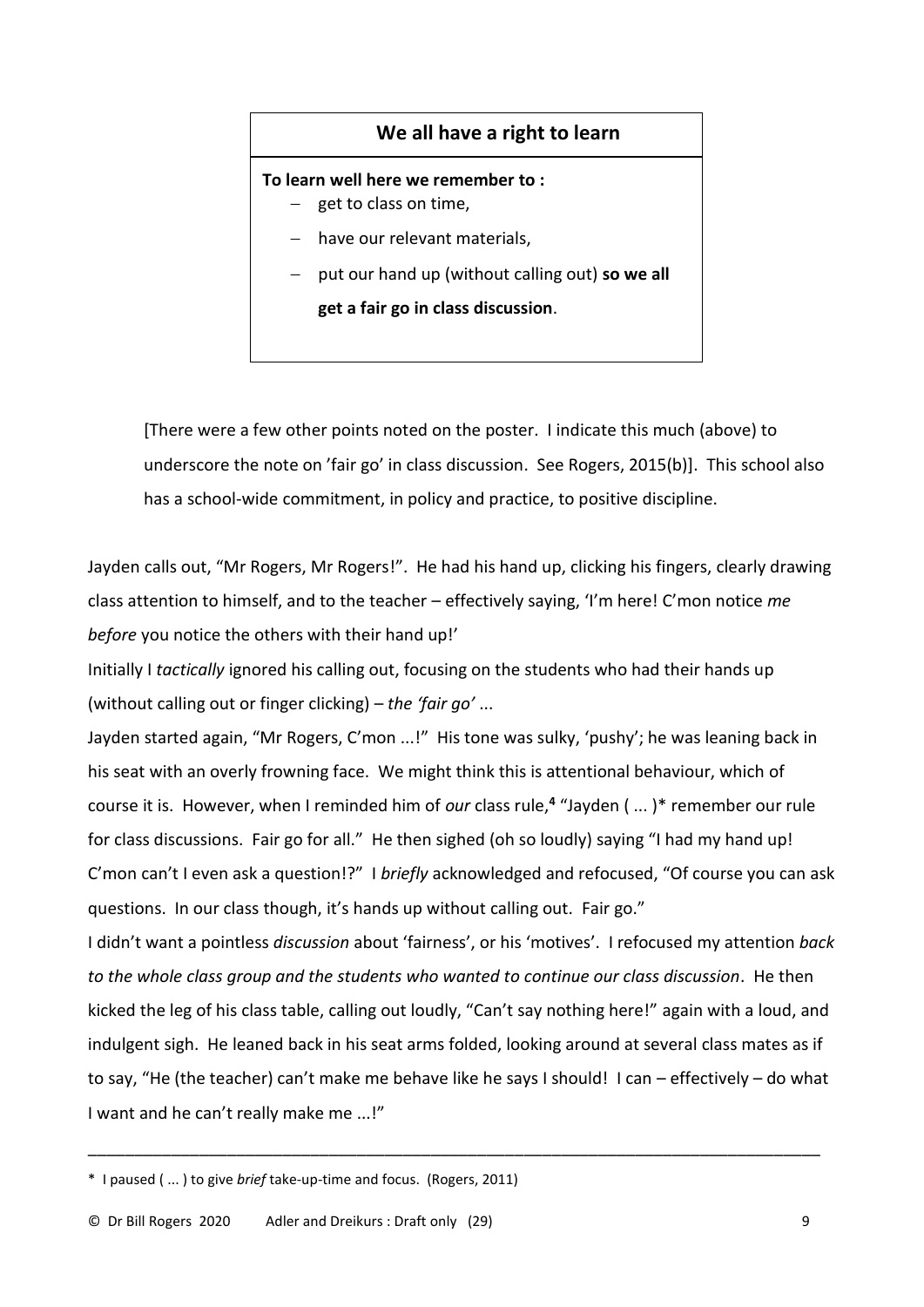This is attention-seeking behaviour and is now moving into a power-seeking; his goal is power ('I can do what I want and you can't stop me ...').

 *nb* The sorts of classroom skills that address challenging, attentional and power-seeking behaviours at the classroom level are not addressed at length in this paper. There are essential practices and skills that can enable us to more helpfully address such behaviours *within the dynamic setting of a classroom group*. Behaviour of challenging students *in group settings* is always different than when we speak with particularly challenging students one-to-one, away from their class peers. One of the more annoying comments by *some* senior teachers (when we sometimes need to direct a very difficult or aggressive student from the classroom for time-out) is the comment (later) that, "Oh, he's fine for me. I have no trouble with him ..." Of course our colleague has 'no trouble with the student' when he's got an audience of one – and an adult generally prepared to listen, tolerate, understand ... When that same student is back in the classroom (however) with their 'audience of peers', the student's sense of 'inferiority' and compensating behaviour is seen as they seek *to belong* through their attentional or power-seeking behaviours.

For a detailed discussion of practices and skills to constructively address attentional and confronting behaviours in challenging primary and secondary settings see : Rogers (2011), (2015) and Rogers and McPherson (2014). The practices and skills are (there) set out in case study settings drawn from the author's work as a mentor-coach in schools.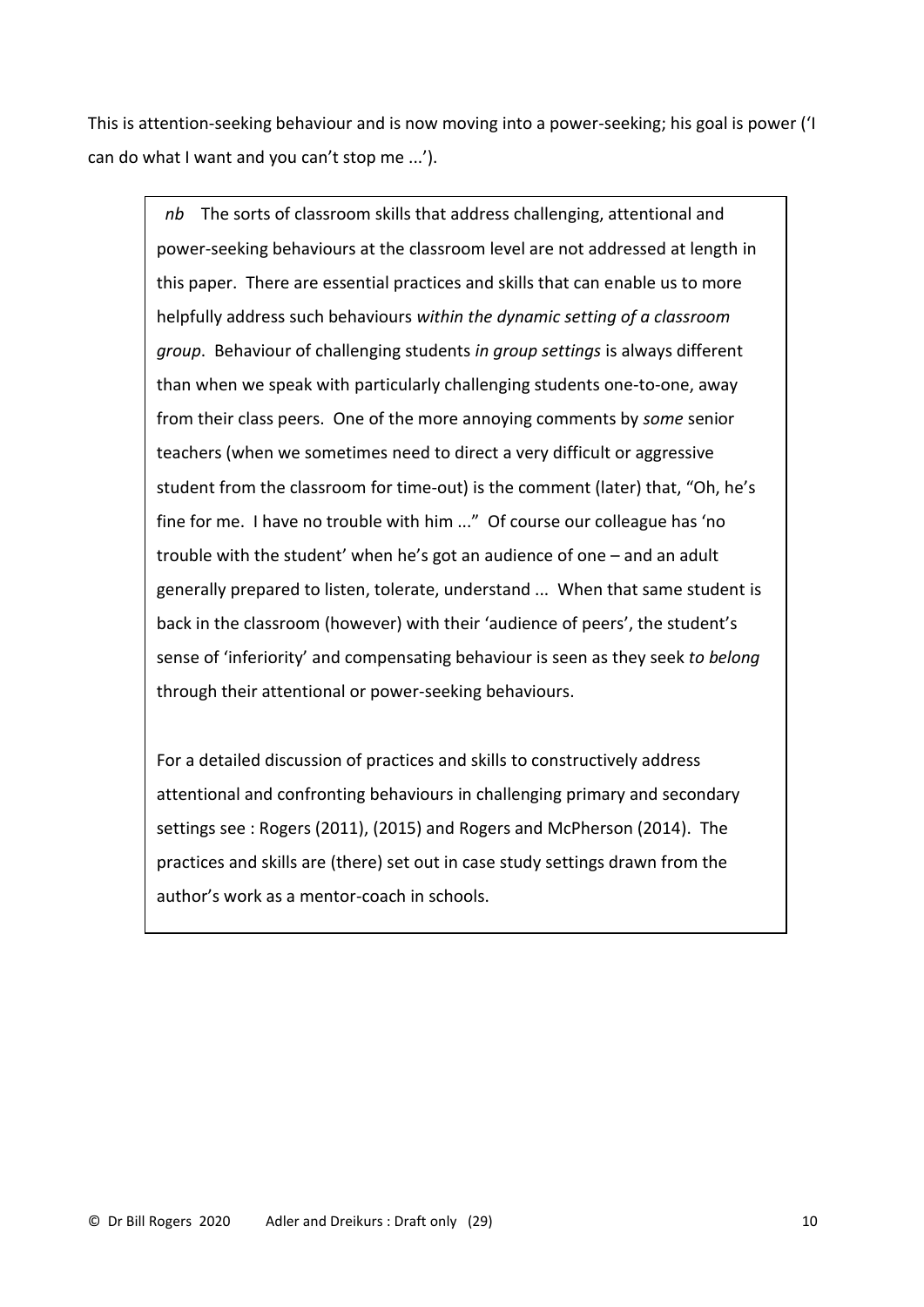### **Recognising the child's behaviour goal**

# **'The striving for a goal, the purposiveness of the psychic life is not only a philosophic assumption, but actually a fundamental fact.' (Adler, 1927, p 68).**

"I'm *too* tired – *alright*!?" The student refuses to do the classwork (work he is able to do) as he leans back – arms folded – in his seat; sighing loudly and frowning. It is essential (in this example) to distinguish between a student who naturally struggles with their work, a student having a 'badday' and the student who is 'determinedly', frequently and (at times) calculatingly task-avoiding or task refusing. (See the case-study of Scott, later in this paper ... pp 31-34).

The student's tone of voice and manner indicate that this behaviour is more than incidental task avoidance, bad-day syndrome or laziness; the student is engaging in a minor power-struggle. This is more than the student saying '*Notice* me'; the student is effectively saying, "*I want to do what I want and you can't really make me do the work now. I can do what I want and you can't really stop me..."*

All children get tired, have bad days; this pattern of behaviour is different.

Dreikurs has argued that our 'gut reaction' – in such cases – is often a reliable indicator in recognizing key aspects of the child's behaviour goal. He also noted that the way in which a student responds to a teacher's management and discipline is another strong indicator regarding the child's behaviour goal. Our natural emotional reaction is to feel frustrated, even angry at times when students *overly, and frequently,* demand our attention or seek to engage us in power struggles. This issue is addressed later.

For example if a student is, say, frequently calling out during whole class teaching time and we discipline him (hopefully briefly and respectfully) the student's response (their behaviour) will indicate their 'goal'. Sean (year 7) is calling out … The teacher reminds him :

"Sean, remember our class rule for asking questions ..." or "Hands up thanks without calling out ..." In response to the rule reminder, from his teacher, he sighs and raises his eyes. A little later he calls out again (with his hand up as if – now – 'obeying' the class rule ...). The teacher – again – reminds him about the class rule and the student immediately challenges, "But I had my hand up alright!" The student's refusal to co-operate and the teacher's belief that he needs to 'force', to 'compel' the student to co-operate is a very strong indication that the student is seeking social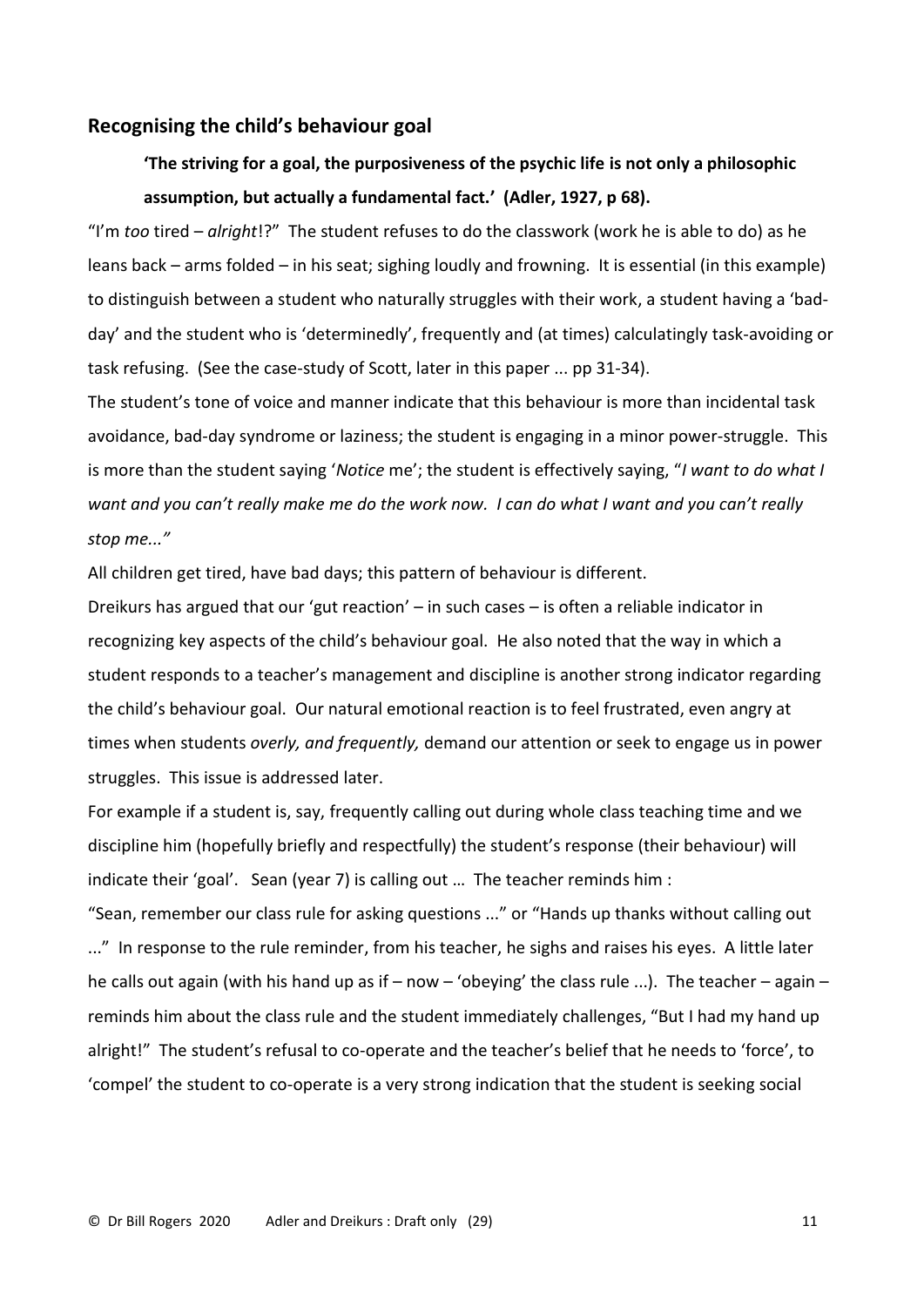#### power, not only attention\*.

Where the student is continuing to call out with his hand up and clicking his fingers, often with attentional body language [the overly loud sigh, the frown, the rolling of the eyes-to-ceiling, the sulking or confronting last word] is another typical example of the student's 'goal' of seeking power.

# **Private logic' and mistaken goals (of behaviour)**

**'Educability may be shattered by two factors. One of these factors is an exaggerated, intensified, unresolved feeling of inferiority, and the other is a goal which demands not only security and peace and social equilibrium, but a striving to express power over the environment, a goal of dominance over one's fellows. Children who have such a goal are always easily recognised. They become 'problem' children because they interpret every experience as a defeat, and because they consider themselves always neglected and discriminated against both by nature and man.' (Adler, 1927, p 66).**

Adler and Dreikurs argued that human beings are biased in their perception of the world around them. As they seek to find their place – their 'social belonging' – they make evaluations of situations and relationships from that primary social need and utilising their developing 'private logic' to come to terms with their social reality. *Private logic* is a term Dreikurs uses to focus on what he call biased perceptions (of how to belong ...).

"Private logic or private intelligence is a 'mistaken reason' (sic) in which an individual solves his problems in a 'private sense' ... An individual's private logic consists of what he *really* believes and intends ... (it) involves a process, beginning in childhood, by which a person explains his experience to himself with varying degrees of insight and by which he produces and justifies his behaviour." (Dreikurs, 1982, et al) (pp 27/28).

\_\_\_\_\_\_\_\_\_\_\_\_\_\_\_\_\_\_\_\_\_\_\_\_\_\_\_\_\_\_\_\_\_\_\_\_\_\_\_\_\_\_\_\_\_\_\_\_\_\_\_\_\_\_\_\_\_\_\_\_\_\_\_\_\_\_\_\_\_\_\_\_\_\_\_\_\_\_

<sup>\*</sup> The issue of 'force' or 'compelling' in discipline transactions is addressed later on p 34 and at length in the case studies in the books noted on p 10 and p 20.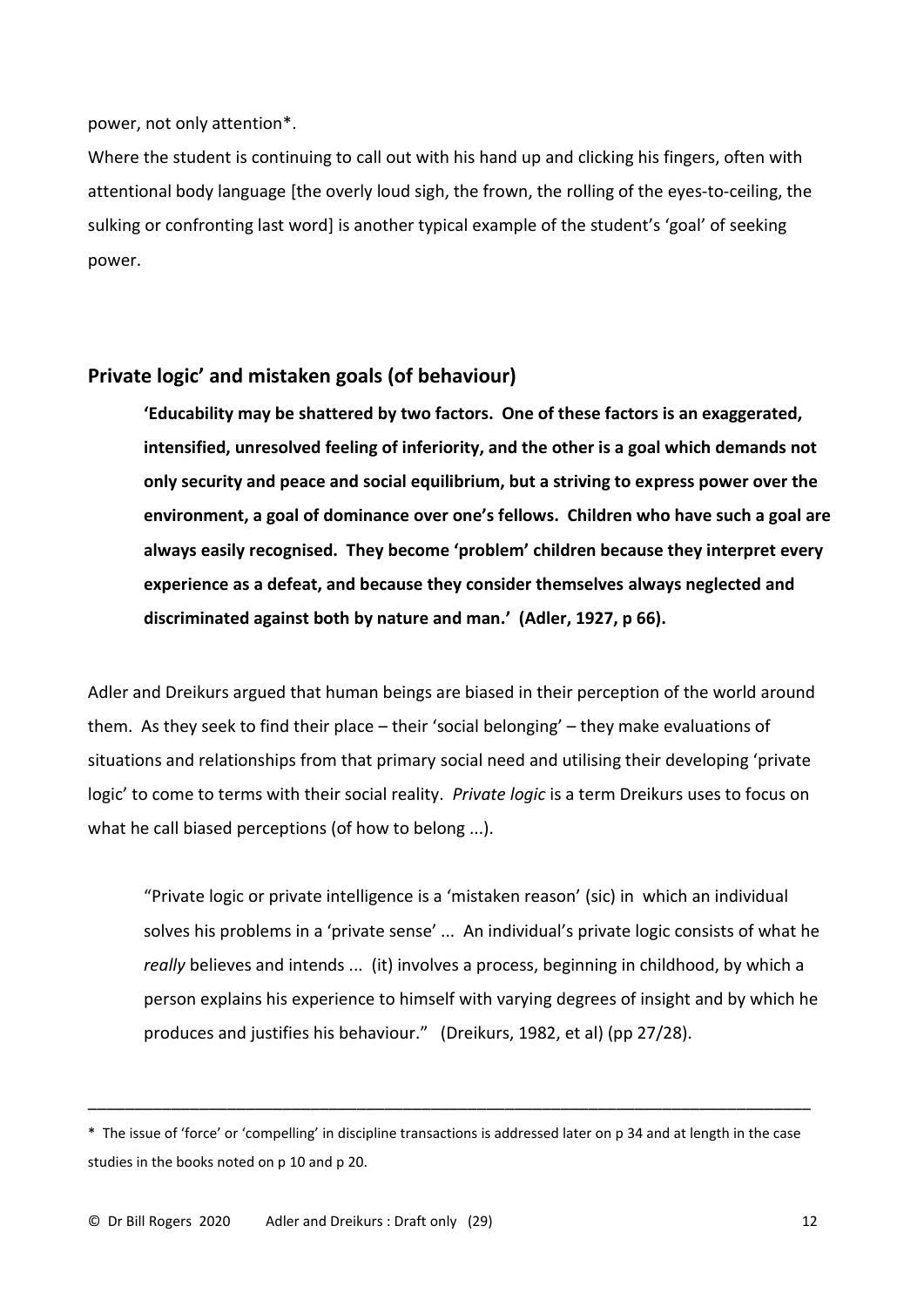Dreikurs notes that the child is not always aware of his goals. "However the child recognises the purpose of his behaviour when we disclose his goals to him." (Ibid p 28) see later pp 19-22, and pp 26/27 in this paper.

A child's 'mistaken goals' are *characteristically* expressed in patterns of attentional and powerseeking behaviours arising from faulty self-evaluations where a child believes he can only really belong when he gains attention or power (from teachers or peers) in maladaptive ways. In this sense the student is not *only*, or *merely*, behaving badly; his behaviour is *purposeful* – even though such behaviours are (at times) negative, extreme, maladaptive, disturbing and (at times) dysfunctional.

A child's mistaken goals (through their behaviour) obviously create significant social tension and stress for other students and frustration and stress for teachers as they seek to work with such children. Yet the awareness of these goals and reflection on how we can address such behaviour in the public forum of the classroom (as well as one-to-one with the student) can enable us to manage that stress more constructively.

# **The mistaken goals (of behaviour)**

Dreikurs identified what he called 'mistaken goals' – in children's behaviours – expressed in the child seeking :

- to gain *undue* attention (emphasis mine)
- to seek power (negative and confronting power)
- to seek revenge or 'get even'
- to display inadequacy (real or assumed).

It is not merely the gaining of attention or seeking of power (as such), it is the *frequent* and *characteristic* gaining of *negative* attention and *confronting, manipulative and destructive* power that characterises the sorts of distracting and disruptive behaviours that create significant concerns, and stress, for teachers and the student's peers in the social context of the classroom.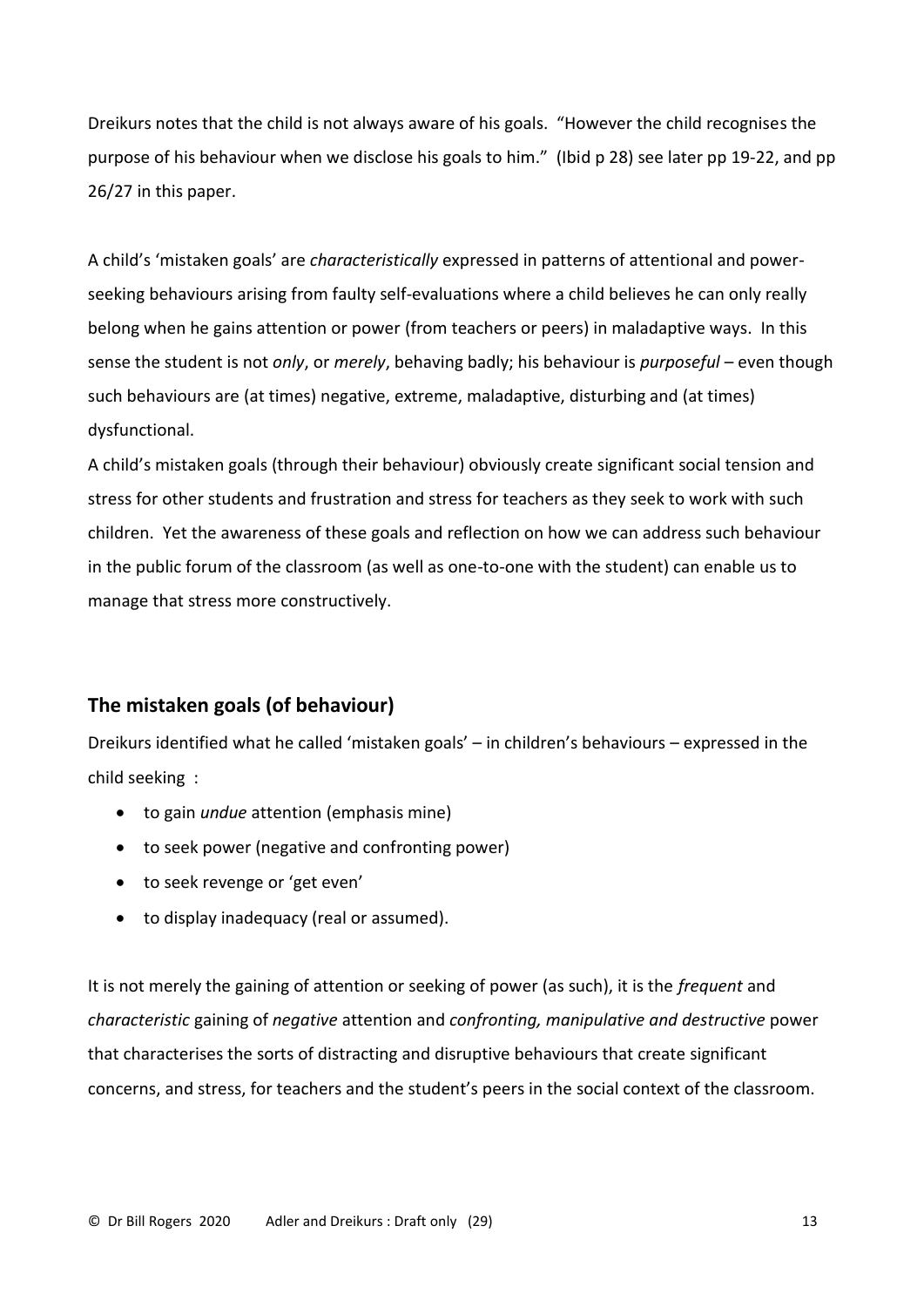#### **nb**

There is, of course, nothing 'wrong' in wanting, and seeking, attention or social power; inclusive attention and positive social power can be constructive and purposeful. What Dreikurs refers to is the *inappropriate and maladaptive* expressions of attention and power in a student's behaviour. It is these behaviours that significantly distract and disrupt workable and co-operative social behaviours and work against a positive learning and social environment for the individual student (in question) as well as their peers.

For example when a child is *frequently* showing off in class, or clowning around; is seemingly a 'constant' nuisance, or *repeatedly* lazy (when we know he is able to do the work), we (naturally) feel annoyed, or frustrated because of the time it takes to keep addressing such behaviours. When a child is *overly* 'eager to please', who displays *overly* (and attentively) sensitive behaviours, teachers also get resentful – again because of the time it takes to address *frequent* attentional demands (be they active or 'passive' in expression). In this case, the child may well be saying, "*I only belong when I keep my teacher is constant service to me*; *when they help me all the time* ..."

When a child is very stubborn, argues frequently; wants to be 'the boss', to win and frequently does the opposite of what is asked or directed eg : blatantly refuses to do classwork, clean up their mess, is frequently deceptive and lying ... There is a 'purpose' 'behind' such behaviours; the goal of power. "I can do what I want and no-one can really make me do what I don't want to do; I am the 'boss' here ..."

Teachers often feel threatened, even defeated, at times in their leadership when they come up against such behaviours. Some teachers feel they must retaliate and 'force' the child to obey. Our feelings, in relationship to such behaviours, are a signal clue to the child's behaviour goal.

There is more than frustration present here when we have to address such behaviours – there is anger as some teachers determine not to 'let the student get away with it', or appear to 'win'. This is understandable; as well as our concern for the effect of such behaviour on other students teachers are also concerned with how other teachers will perceive their leadership, their management, their discipline. The dilemma for us (as teachers) is that we cannot ignore such behaviours; we have to attend to, and address, such behaviours when they clearly affect the rights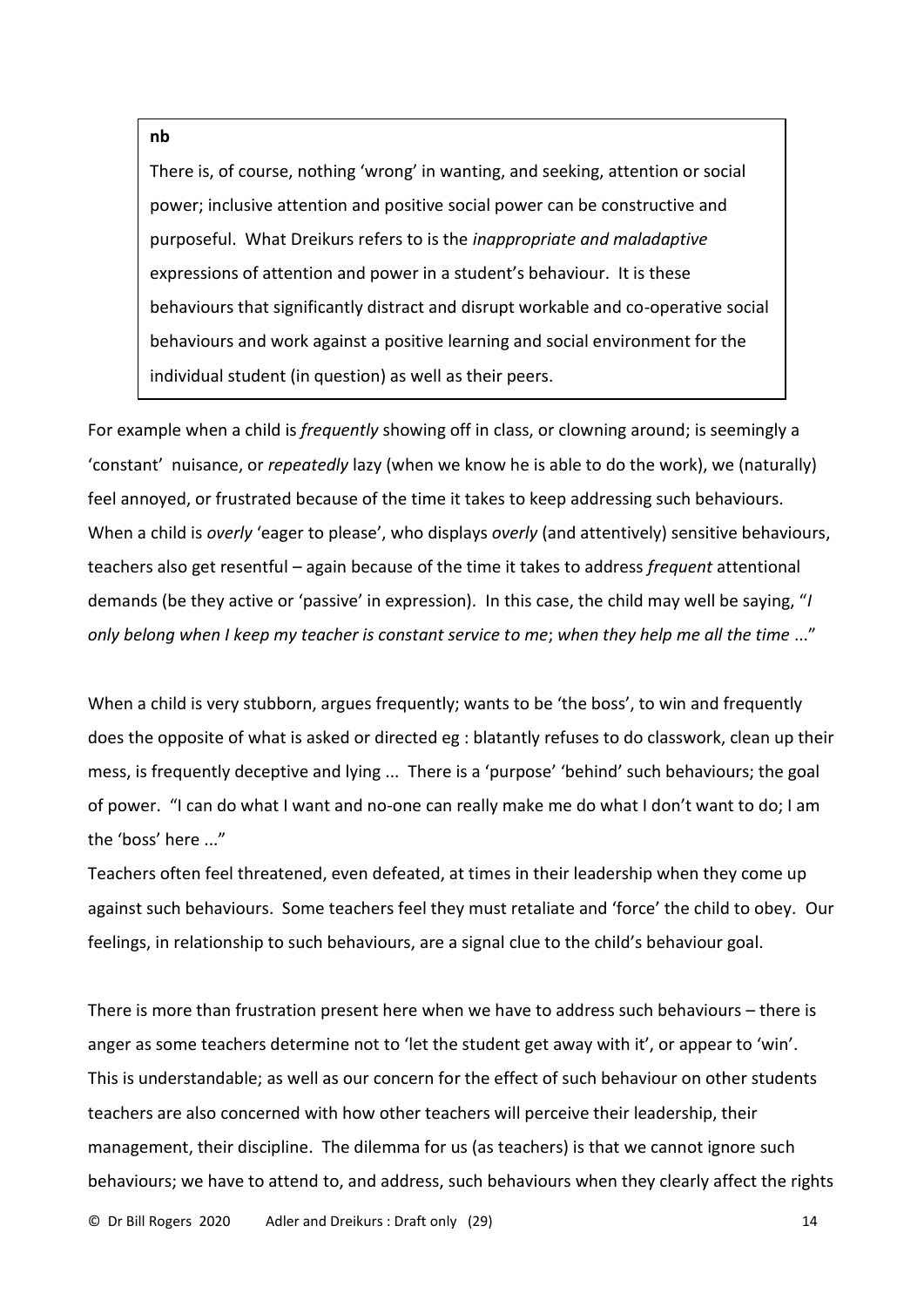of other students to learn, to feel safe, to be treated with respect. Yet when we easily 'overservice' attentional behaviours and seek to confront, coerce – and win – with power-seeking students we only reinforce their mistaken (behaviour) goals. (See, eg, p 31f, p 34f). This is both a natural dilemma and a challenge in our role as teacher-leader.

# **Goals of behaviour**

# **Attention–seeking behaviours (Notice ME)**

nb It is the *frequency, durability* (more than 'bad-day syndrome') and the *generality* of these behaviours that cause significant concern for teachers (and fellow students).

| acting out behaviours          | 'passive' behaviours         |
|--------------------------------|------------------------------|
| 'clowning'                     | self-indulgent               |
| nuisance  show off             | overly/overtly 'nice'        |
| 'smart alecky'                 | overly eager to please       |
| over-servicing  of teacher     | too tired                    |
| (by persistent demands for     | too shy                      |
| 'help')                        | too lazy                     |
| In more extreme cases this can | All these are expressions of |
|                                | behaviour where the child is |
| correlate with Narcissistic    |                              |
| spectrum / self-aggrandising   | effectively saying 'I belong |
| behaviours. See extended       | when I put my teacher in     |
| appendix.                      | frequent service to me '     |
|                                |                              |
| These sorts of behaviours are  |                              |
| the student's 'goal' of being  |                              |
| noticed (notice ME!); in this  |                              |
| way the student is seeking to  |                              |
| 'belong' (according to their   |                              |
| 'private logic').              |                              |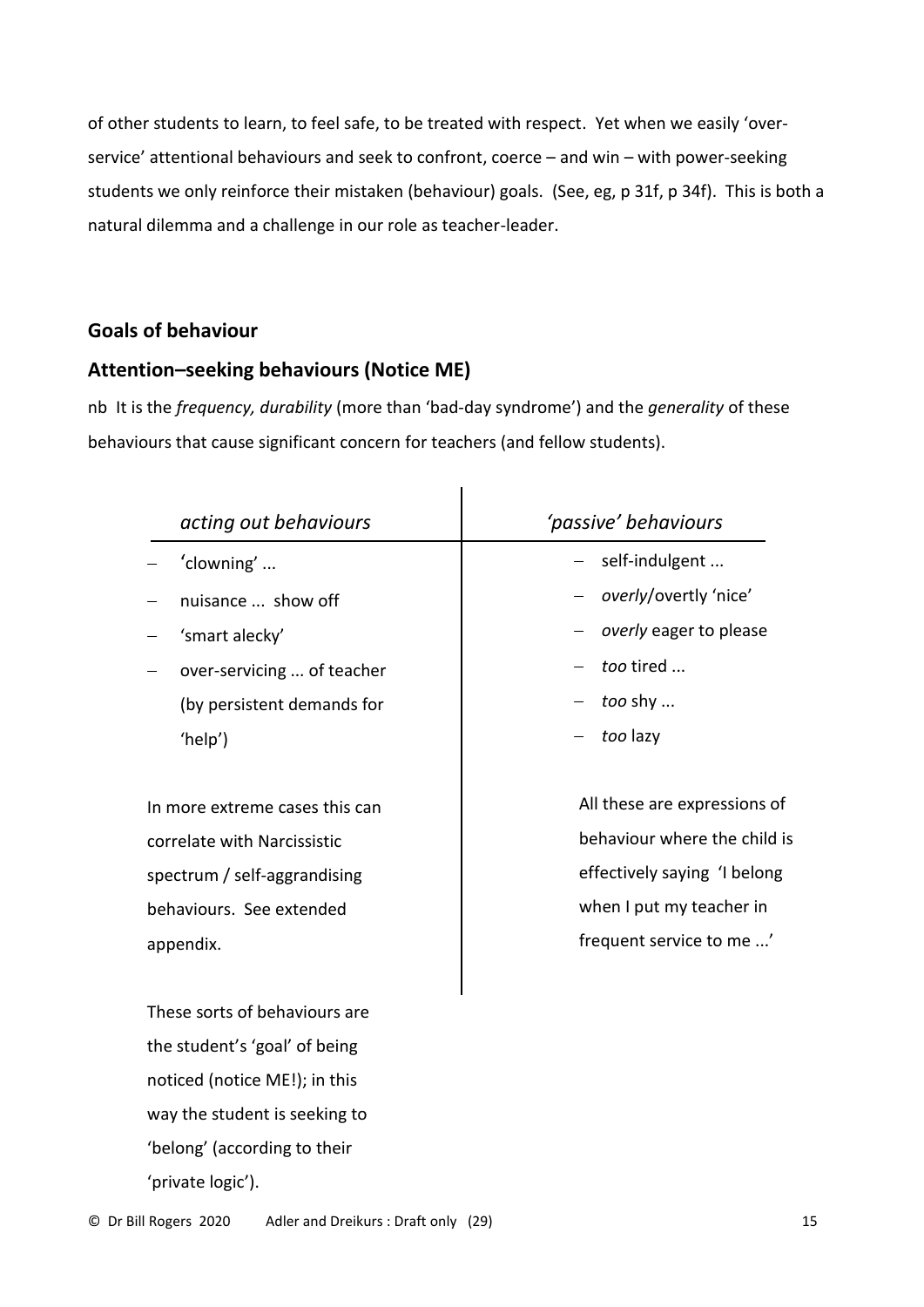'The exaggerated drive for power with which some children wish to assure their prestige over their environment, soon forces them into an attitude of resistance against the ordinary tasks and duties of everyday life.' (Adler, Op. Cit. p 68).

# **Power-seeking behaviours (an extension of attention-seeking attitude and**

# **behaviour ...) – 'Make me ...'**

Again, it is the *frequency* and *durability* and *generality* of such behaviours that create problems, struggle and conflict...

Narcissistic behaviours correlate, too, with power seeking and – in Adlerian terms – the superiority complex (see extended appendix). Bullying is a also typical expression of 'social' power : the desire/intent to hurt and control others.

Dreikurs identifies two other 'mistaken' goals : *revenge* (*seeking)* and *displays of inadequacy*.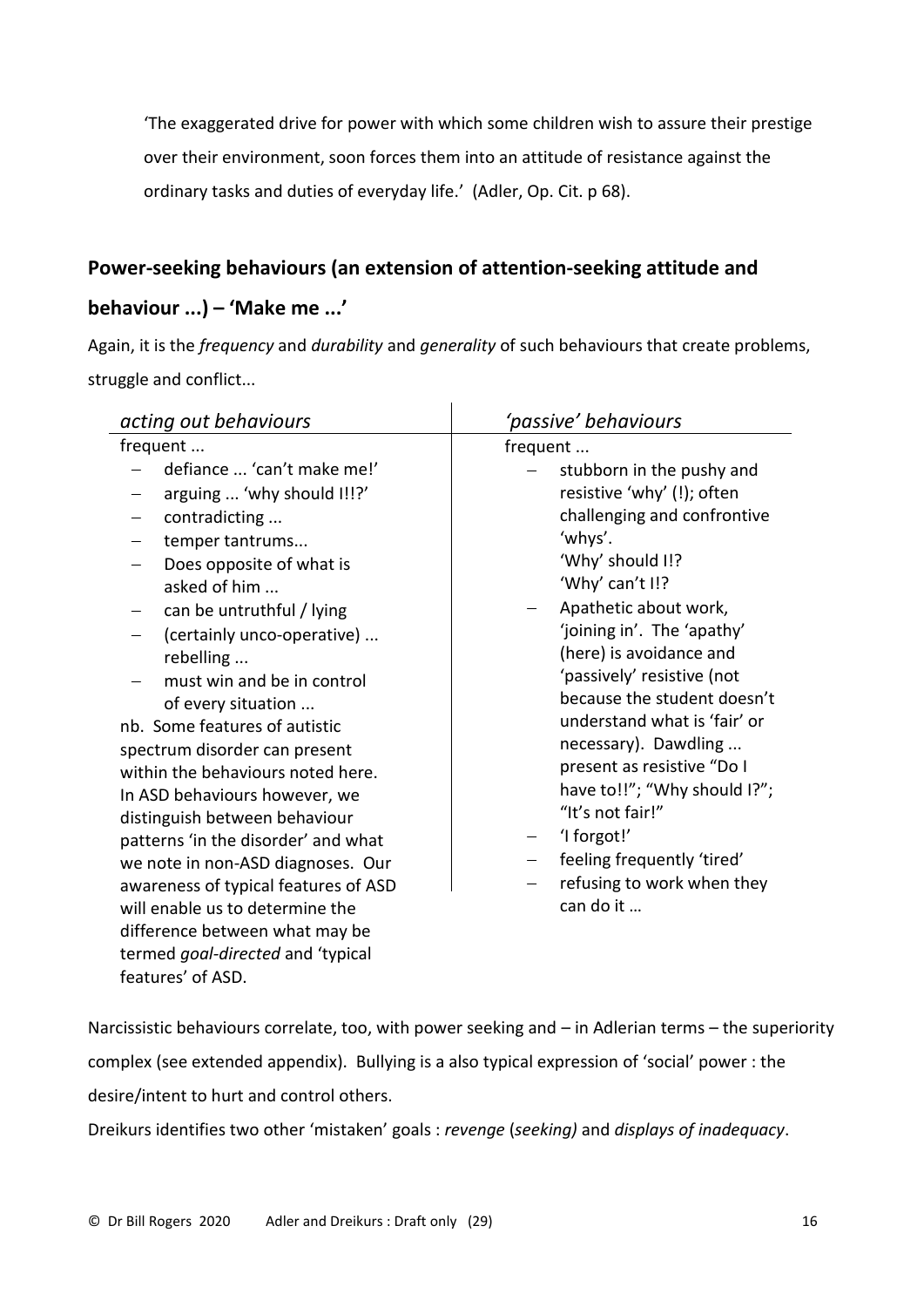• **Revenge behaviours** are evident where a child :

- accuses others, particularly adults – often – of unfairness, believing (or accusing) that *no one* likes them ...

- may steal, lie about their own (or others') behaviour.
- display nasty or vicious behaviours,
- may be destructive, as a way of 'getting even' for perceived hurt ...

Teachers may – naturally – feel hurt (particularly by distortions, lies and nasty, even vicious, behaviours). It is not easy to show continued respect in our working relationships with such students when on the one hand we have to discipline children who behave in these ways, yet also seek to help and support them.

# • **Inadequacy behaviours** are observed when :

- a child frequently displays helpless behaviours, and displays inadequacy in their frequent self-comparison to others. This is tragically exacerbated by parents who openly or manipulatively compare siblings in this way. Sadly some (I stress *some*) teachers do compare student's intelligence and ability and 'effort' in harmful even hurtful ways. This is – of course – unprofessional and must be challenged where we know it exists. Students who display such inadequacy :-

- give up easily, quickly; do not participate in activities,

- frequently want to be left alone; not to have any demands made upon them,
- may set (far) too high goals for themselves and resist any task/activity that they believe does not measure up to their perceived (and high) self-expectations.

Teachers often feel both exasperated and discouraged, even 'incapable' as they seek to teach and offer help/support to such children; some teachers even give up trying to help.

# **Goal-directed behaviour**

When Dreikurs talks about 'goal-directed' behaviour, such as negative attention or power, it doesn't mean the child is always aware of their 'goal'; this is certainly so in very young children.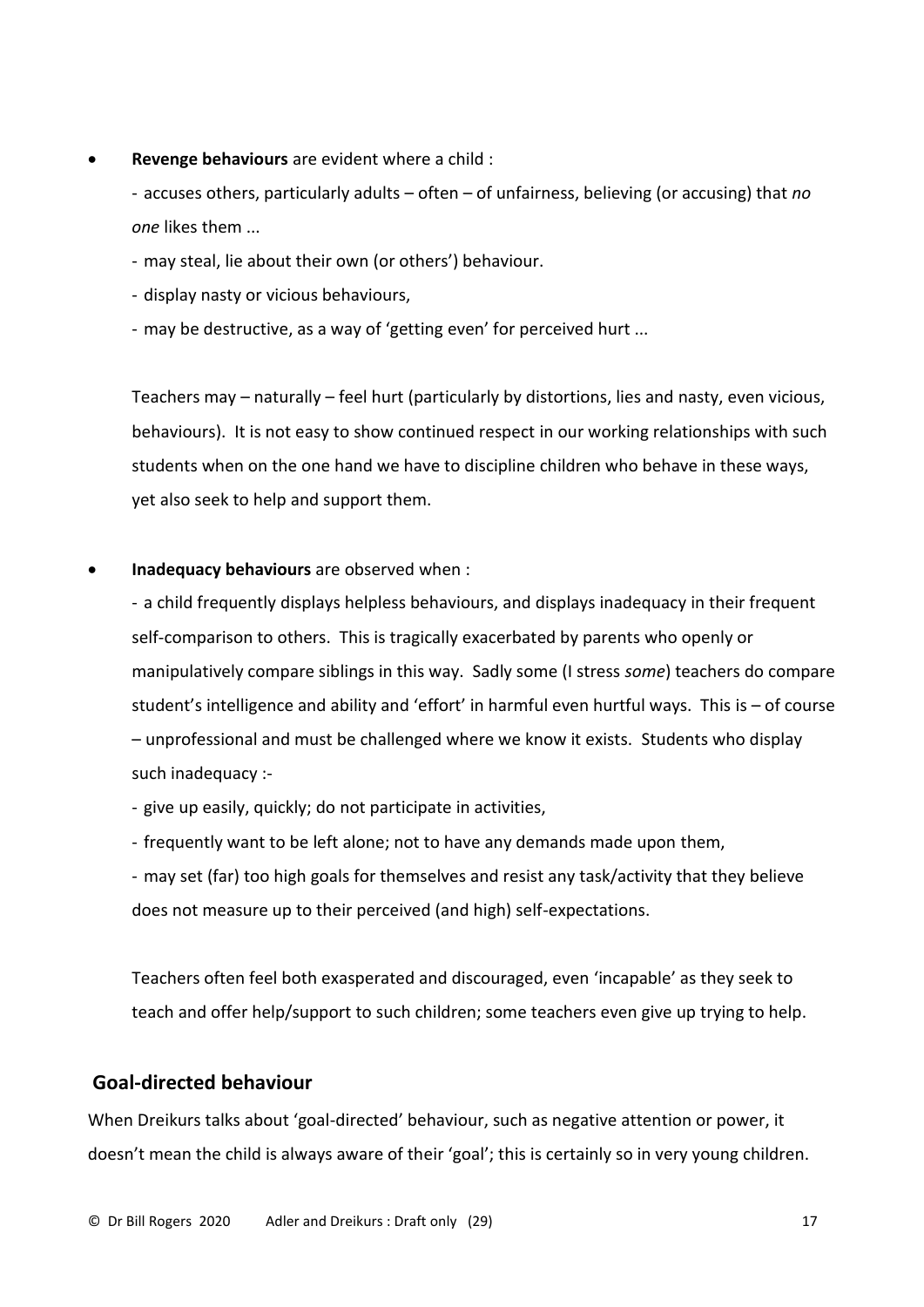The attentional or power-seeking behaviours are the 'ways and means in which each child has discovered his expression to gain status and significance' (Dreikurs, Op. Cit., p 2). Such behaviours are 'purposive'; the child is a '*social being* and (he) wants to find 'his place' at home, in school, in the world'. (Dreikurs ibid) 'The child's interest in belonging exists from the outset' (Ibid p 8). They 'know' what their behaviour is 'achieving' (and this is a feature of their 'private logic' of course) – they will not always be able to articulate this in 'cause/effect' terms. A 'goal-disclosure discussion' can help a child to be aware of his 'goal' (see later p 19f in these notes).

This understanding about how children seek and strive for their sense of 'social place' and 'belonging' is a crucial insight into understanding the behaviour motivations of children in classroom contexts.

As noted earlier, it is through this *seeking* – this natural developmental *striving to belong* – that children find their 'ways of belonging'. In the parental and school dynamic, children – naturally – seek approval, attention, security, esteem. Some children, however, through their family experiences miscue and '*over*estimate' the importance of *overly frequent* parent approval. Some children have learned that the only way to have 'status' and 'belonging' is to exhibit *frequent* attentional behaviours that 'force' their parents to attend to them and *notice* them when they demand such attention/noticing through such behaviours as frequent tantrums [even in adolescents!], *persistent* sulking, *forcing* sibling arguments ... Sometimes children seek to 'belong' by exercising their power to control or manipulate others, or situations where they have to feel they *must* 'win', or *always* have their own way.

As teachers we've all worked with children who 'want to be right all the time ...'; 'who *frequently* overreact to any sense of failure or mistake'; 'who are *overly* sensitive and try to get others (particularly the teacher) to do things for them, to make decisions for them. Even this behaviour – when it is *characteristic –* can be a form of overcompensation for a feelings of inferiority ('I only *really* belong when I can get the teacher to service my need for attention'). In its less extreme expression this is often a child's need for reassurance and encouragement (see later pp 41-46). A typical classroom example (p 8f) is the acting-out attentional student who frequently calls out, (loudly), in whole-class teaching time, or talks over or calls out over others who are contributing to whole-class discussions ... ("I know!!", "Miss!!", "Miss c'mon! – I know!") calling out repeatedly until they get what they want. Or the student who *frequently* refuses to cooperate, who manipulates others (or the teacher) if they can't get their own way ...

© Dr Bill Rogers 2020 Adler and Dreikurs : Draft only (29) 18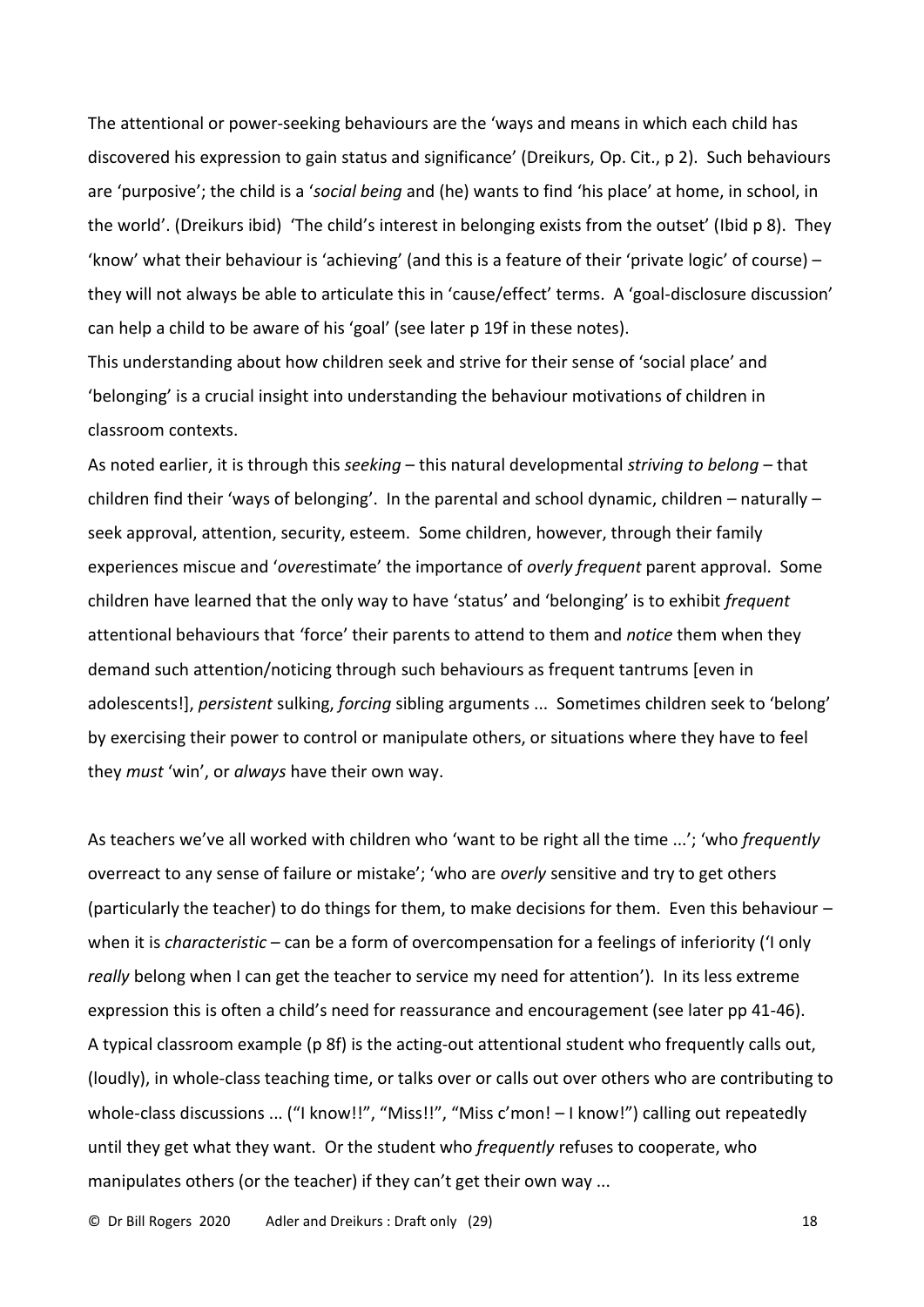Of course 'within' these sorts of attentional and power-seeking behaviours there are personality factors as well as family modelling, parenting and discipline factors that affect the child's social perception. However, children – *when they are at school –still have to come to terms with how they believe they 'belong'; how they perceive they 'fit in' with others in that daily social dynamic*. Where we see very frequent attentionally distracting and disruptive patterns of behaviour in classrooms, and power-seeking patterns of behaviour, Dreikurs argues that :

'It is not the cause but the purpose of the goal that explains such behaviour. Behaviour makes sense only when we understand its purpose. The goal of behaviour itself, is the cause.' Whether the child is aware of the 'goal' or not, the *child's behaviour* is indicating the 'ways and means by which (he) tries to be significant.' (Op. Cit. p 10).

As Adler has said, "The basis of educability lies in the striving of the child to compensate for his weaknesses." (1927, p 40)

A significant sense of 'inferiority' (the inferiority complex) affects a child's sense of belonging, often leading to 'compensatory behaviours'. These *behaviours* are the child's 'mistaken' means of trying to belong. While we obviously have to address such behaviours (when they affect the rights of others in the classroom) this insight – about social belonging – can enable us to discipline in a way that minimises unnecessary attention and power-conflict within group contexts.\* These insights are particularly helpful when we are working with the student one-to-one to enable their understanding and support behaviour change (see p 20f/p 26f).

# **Goal disclosure through discussion with the child one-to-one : key questions**

'Goal disclosure' is a particular questioning/counselling approach developed by Rudolf Dreikurs to enable a child to be aware of – and begin to understand the motivations of – their distracting, disruptive and maladaptive behaviours. We ask such questions (see below) to raise the student's self-awareness about their *motivating 'goal'* expressed in their characteristic maladaptive behaviours we have observed in group settings.

\_\_\_\_\_\_\_\_\_\_\_\_\_\_\_\_\_\_\_\_\_\_\_\_\_\_\_\_\_\_\_\_\_\_\_\_\_\_\_\_\_\_\_\_\_\_\_\_\_\_\_\_\_\_\_\_\_\_\_\_\_\_\_\_\_\_\_\_\_

<sup>\*</sup> Again, the practices and skills to enable constructive and respectful discipline (in group contexts) are addressed in detail Rogers, 2011. See the earlier note on p: 10.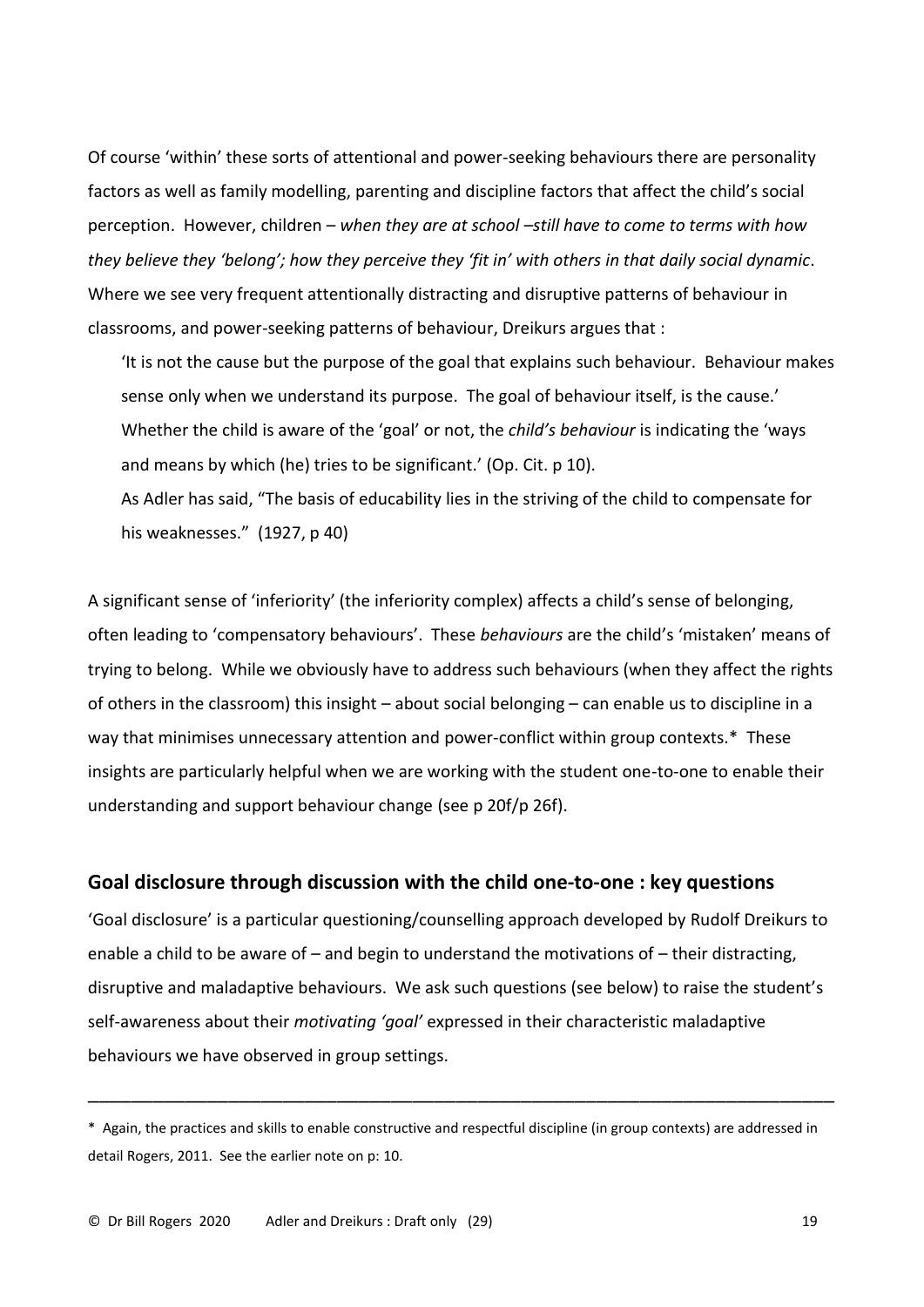This approach to *behaviour self-awareness and self-reflection* will obviously work most effectively when the adult – in discussion with the student – is aware of the students' *characteristic*  behaviour (in group contexts) and has a generally positive working relationship with the student. When asking any of these questions (see over) it is important that our tone and manner be supportive; as if we're making a calculated 'guess' (as it were). We should avoid any hint of 'I'm going to prove something to you now (!) ...'; 'I'm going to tell you why I think you show off ...' or 'I know why you're so rude to me, so arrogant ...'

'Goal disclosure' is *not another technique* for trying to manage or control student behaviour. It should never be used to manipulate the student.

These questions are developed in **one-to-one meetings with the student**. We consciously observe the normative protocols of any one-to-one meetings with a minor and the ethical probity essential to such contexts, (see Rogers 2003 Behaviour Recovery. 2<sup>nd</sup> edition / Australian Council for Educational Research. In the UK : Sage Publications (London).)

The student's goal is presented as a 'guess' by the teacher/counsellor, (not a *mere* guess, a wellinformed 'guess'). ie :- "could it be (that) eg : when you call out lots of times in class?", followed by a reference to the specific goal (see below). The following question formats are slightly adapted from Dreikurs et al 1982.

Always preface each question with the student's name and a reference to the behaviour of concern.

### *Attention – Could it be that …*

You want to keep me busy with you?

You want me to do more for you? – that you want *special* attention?

You want me to notice you more?

- − You want your classmates to *look at you and notice you when you* ... (here briefly refer, again – specifically – to the student's attentional behaviour we have frequently observed in class settings).
- − You want me to do something special for you?
- − You want to be *really* special in the group? You think that when you do … (here be specific about the attentional behaviour) … then you'll be 'more special' (?)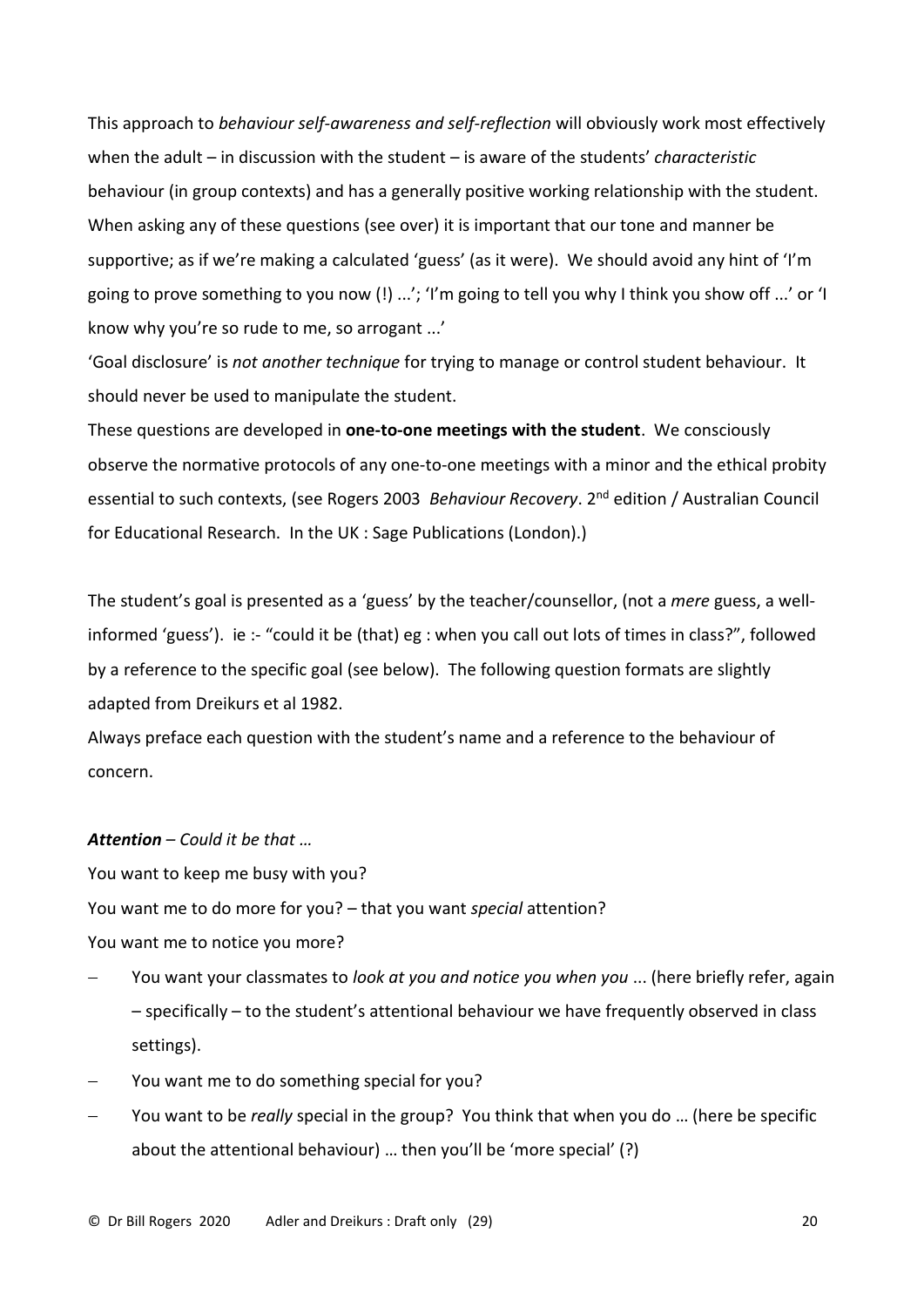#### You want me to help you more?

#### *Power – Could it be that …*

You want to be the boss, be in charge? – you want (to have) your own way? You want to show me that you can do what you want and :

- that I cannot stop you when you ... (here, again, be *specific* about the power-seeking *behaviour* ...)?
- that I cannot make you ... (here, again, be *specific* about the power-seeking *behaviour* ...)?

You want to do

- what you want to do?
- when you want to do it?
- "Could it be that you feel that you can make it so I really don't know what to do with you?, and for older children :- "... that I really feel helpless when you ...?"

This is particularly so with the student who will refuse to talk, even in one-to-one behaviour discussions. A helpful question for older children here is, "Could it be that you're not talking – *now* – to make me feel defeated? – helpless?".

After having 'hypothesized' the student's goal, allow some brief silence to watch for the 'recognition reflex' (see p 24). If the student says either 'No' or 'Maybe' – but we see a clear *recognition reflex* – it can be helpful to add "I thought so ...", or "That's what I was thinking ..."

*Revenge – W*ith suspected 'revenge goals' we need to be clear about what the 'trigger' for revenge was before pursuing any of these questions. As always, a brief refocus to the revenge *behaviour(s)* is essential to focus the question.

*Could it be that* :

You want to punish me? (as a result of …)

You want to get even? Get back at \_\_\_\_\_\_\_\_\_?

You want to hurt me (or him, her, us?)

You want to make me feel bad? You want to show me how it feels because of ...?

You want to make me suffer? You want to hurt me and the pupils in the class?

You want to show me that I (we, him, her, them, us ...) cannot get away with that? (the

behaviour/issue that we believe may have triggered their revenge ...)

© Dr Bill Rogers 2020 Adler and Dreikurs : Draft only (29) 21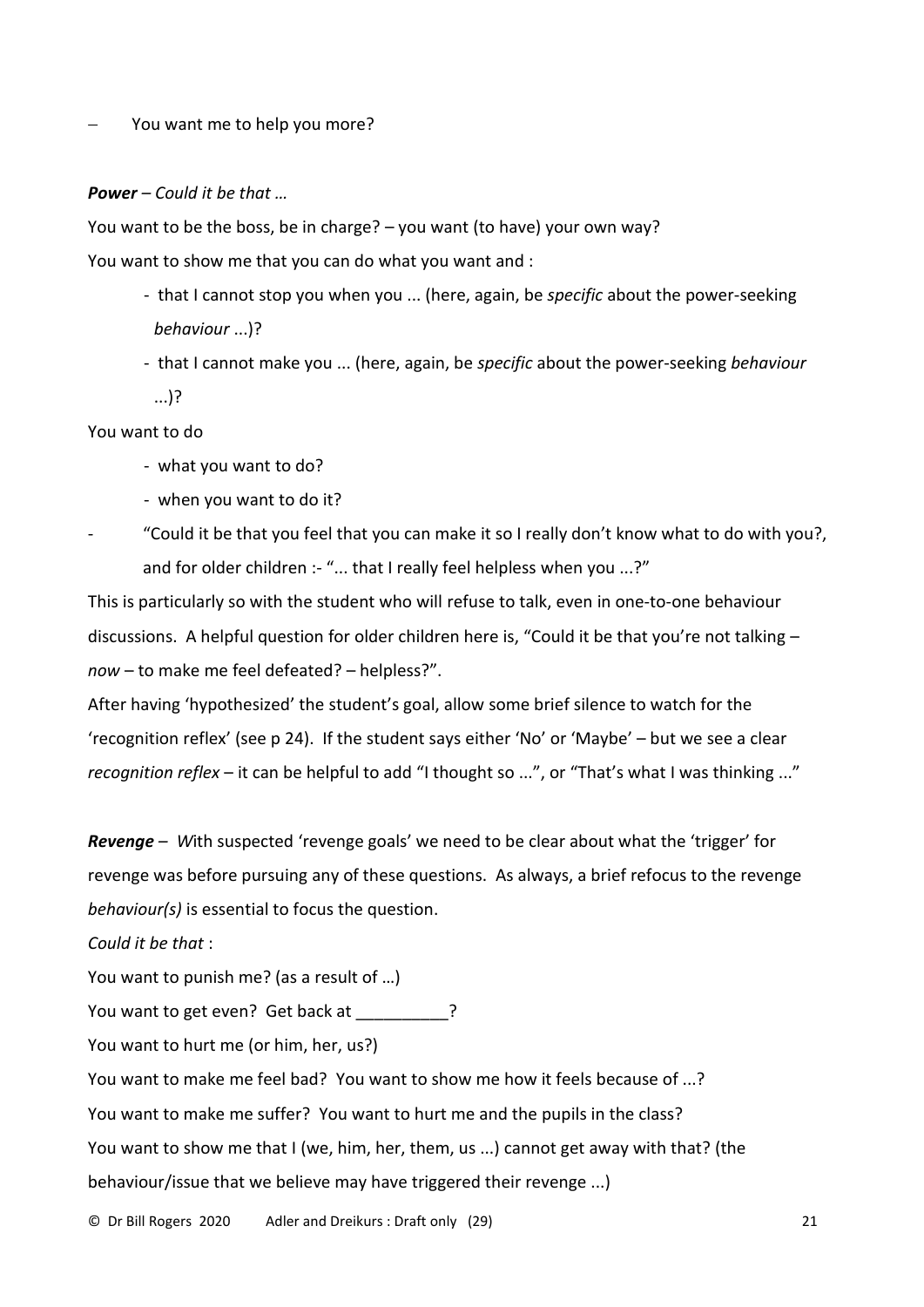# *Display of Inadequacy (Withdrawal) – Could it be that* :-

You want to be left alone because :

- you feel you cannot really do anything?
- you are afraid to fail?
- you can't be 'on top', 'first', 'the winner'?

You want me to stop asking you to do i.e. the class work ... or 'join -in' ...? 'because ...'

- "Could it be that you do not feel significant unless you're the best in what you do?" or
	- " ... unless everybody likes you?" or " ... unless you can do better than ...?"
- "Could it be you always want to be right...? To be the first ... at/when  $\ldots$ ?"

Dreikurs contends that in the process of questioning we ask 'in sequence' (as it were) beginning with the questions addressing attention and moving on from there.

This is not an approach to rush; adequate time needs to be given – in this one-to-one session – to pursue the questions and to give some response to their 'recognition' by the student. Dreikurs argues that this can form the beginning of a working relationship in which the child can receive help in changing some of his mistaken ideas about how they seek 'to belong'.

# **Revisiting characteristic behaviour patterns with the student (one-to-one)**

Before asking any of the *goal disclosure questions*, it can help to revisit the student's attentional or power-seeking behaviours, by discussion, simple drawings or even brief behaviour mirroring (see later pp 25-26).

I find it helpful with primary aged children to also use a simple drawing (even 'stick figures') portraying their typical and frequent distracting/disruptive behaviour. These simple (A4) drawings portray the class teacher and several students (in the background) with a sad/upset looking face (to indicate social upsetedness/disapproval as it were), the teacher and other students portrayed as 'looking-on' in the picture.

We use such drawings to raise the child's awareness relating to *characteristic* aspects of their attentional or power-seeking behaviours. We ask such questions as 'Who do you think this is in the picture?', 'What are you doing in the picture...?' A drawing of the child's teacher and class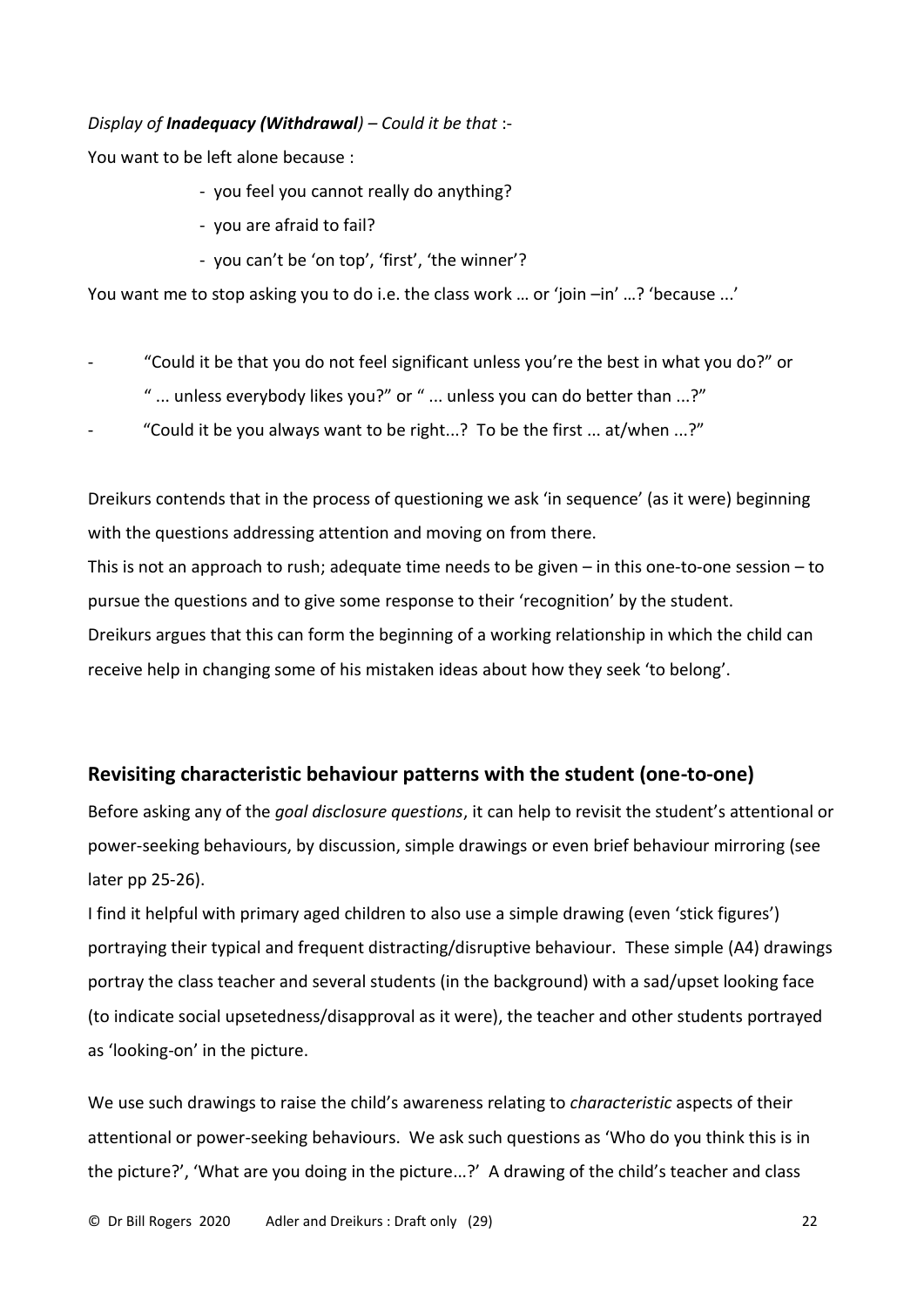peers … the drawing illustrates the teacher and fellow students looking upset at the child's disruptive behaviour. 'What can you tell me about the faces of the students ...? About your teacher ...? This kind of drawing acts as a 'social story' to enable behaviour awareness and subsequent reflective communication. (See Rogers, 2003, *Behaviour Recovery* and Rogers and McPherson, 2014 *Behaviour Management With Young Children*).

We then (later) develop a behaviour support plan, with the student, using another drawing that represents the child behaving appropriately (co-operatively) with the teacher and the student's peers displaying a positive social approval (smiles from teacher/students alike in the drawing ...).

Dreikurs cautions us that in using goal disclosure approaches :-

"We must be careful not to confront the child with an accusation such as 'You do it to get attention', because the child will resent this and deny it. '*Could it be* ...' is not an accusation; it is only a guess that may be correct or incorrect. If it is incorrect we should guess again." "There is no harm in guessing since if you guess incorrectly, it is merely shrugged off. In the moment that you guess correctly the child feels understood." (Op. Cit. p 31f).

If the child says 'No' to the 'guess'**<sup>5</sup>** we make another 'guess'. I stress again, the key to this questioning approach is its constructive possibility to raise *behaviour awareness* in the student; it's as if we are saying 'You now know that I know you know ...' This, in itself, is useful in the teacherstudent relationship. Not in any superior knowledge sense but in our *genuine attempt to share what we think the student's goal/purpose is* (behind their attentional/challenging behaviour). Our tone needs to be confidently and respectfully calm – no 'pleading' or trying to make the student to feel guilty.

Dreikurs repeatedly notes that the teacher needs to know the child in order to pursue this approach, and then to help the child to find constructive ways of finding a positive sense of social belonging.

Dreikurs points out that if the child says 'Maybe' to our guess, then we are 'getting close' (Ibid p 31). Some children will say 'Yes', almost compulsively, when we disclose their goal. However, the most common/typical response to such questions (p 19f) is the *recognition reflex*. Dreikurs notes that, "the recognition reflex and the teacher's own reaction to the child's misbehaviour are the best guides to an understanding of the child's goal." (Ibid.)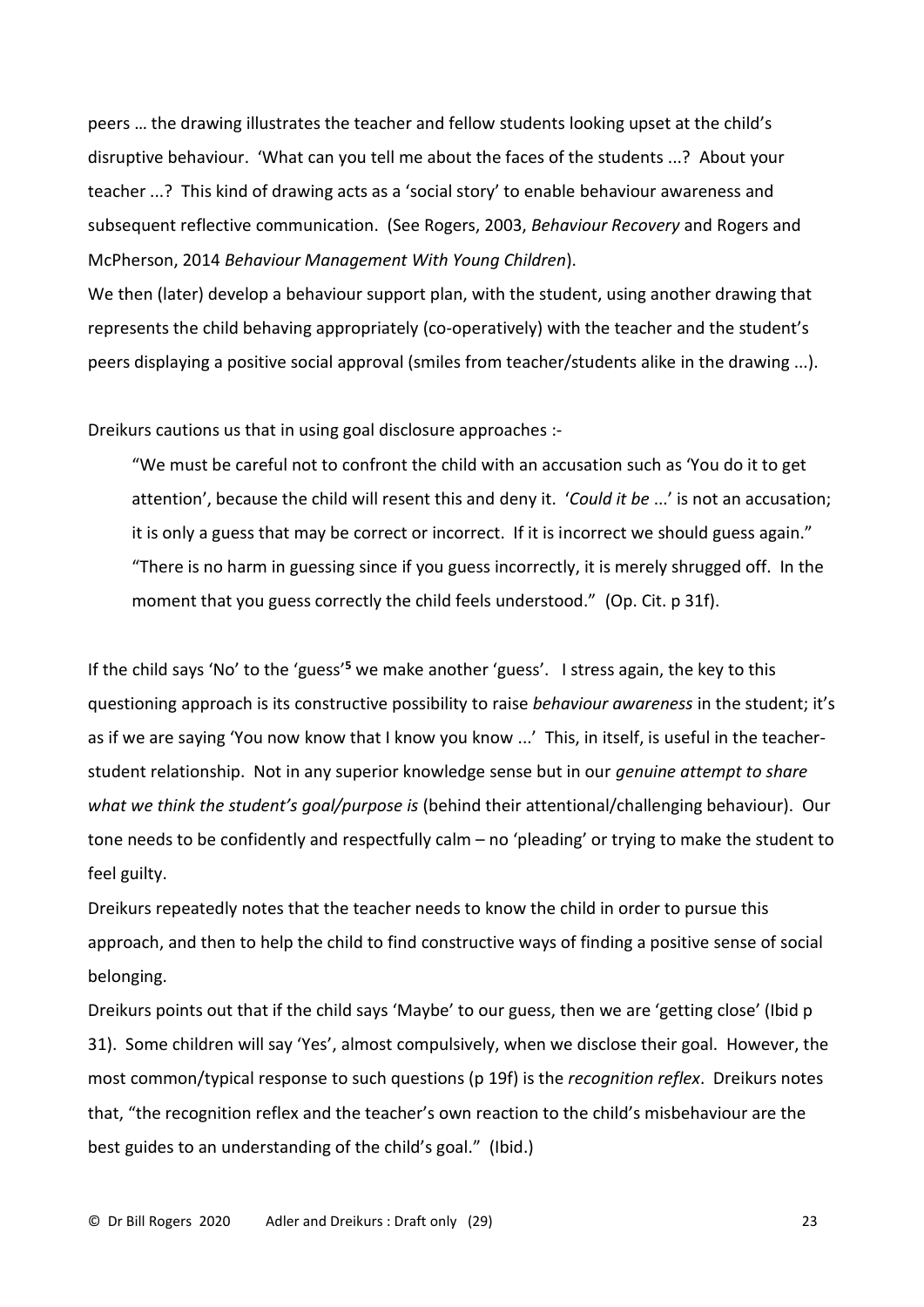# **The recognition reflex**

This refers to the typical sorts of responses a child/young person makes to the sorts of questions (p 19f) that the teacher/counsellor uses to raise awareness of the child's probable behaviour goal. This 'recognition reflex' is often non-verbal : the 'knowing' smile, the quirky look, the eyes looking up and away (as it were), the twitching mouth, the over-tapping of fingers, the over adjustment of their seating. As Dreikurs et al (1982) notes, " ... they give themselves away (sic) through some facial or bodily mannerism that we term the *recognition reflex.* This recognition reflex usually expresses itself through a smile, a grin, an embarrassed laughter or a twinkle in the eye ..." (p28).

I recently had such a chat with a very bright grade two student about his 'acting out' in the classroom; aggressive behaviour of kicking furniture and refusing to come when his teacher called him over (for example) in classtime. She had explained he had 'temper and anger issues' … When I chatted with him one-to-one (away from his class peers) I talked with him about the throwing of things in class, the kicking of the classroom wall, the rough pushing and – at times – kicking of the furniture and – sometimes – running out of the classroom ... We had noticed that when he couldn't 'get his own way' (as his teacher termed it), he would aggress by slamming down his books, kicking at his chair and walking away defiantly from his teacher.

I then asked some questions about attention and power. Initially I asked if he knew 'why' he behaved like that … . He frowned and shrugged his shoulders. I then asked, specifically, "Could it be that when you (here I referred to the throwing ... the kicking) you are trying to show your teacher – and me – that you can do what you want and we can't stop you  $\ldots$ ?" He looked up and away, then smirked and grinned. He didn't say 'yes' or 'no' (in response to the questions); his body language signals had indicated where the question had struck a clear self-awareness 'chord' as it were.

My colleagues and I would never ever say a student is bad (in any way) for having angry feelings. Anger (itself) is neither good or bad, it is a feeling, an emotion. It is how we learn to react/respond *when* we feel frustration and anger that is important in social contexts. As adults we know – too well – how intense such feelings can be, and (therefore) how hard it is for young children to learn to constructively express and communicate how they feel. However, what we characteristically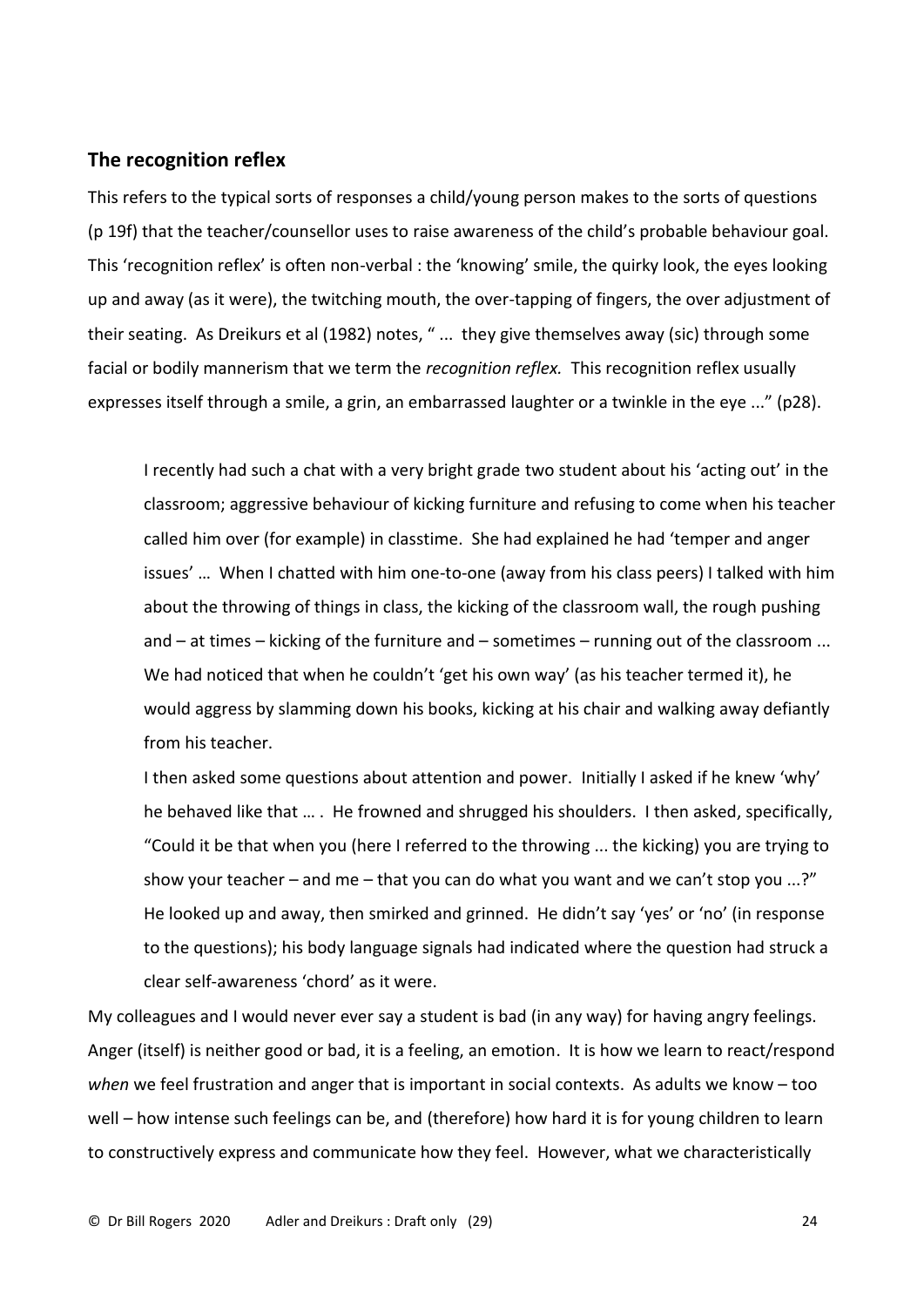think and do (our behaviour) when we have such feelings is part of a child's learning. As teachers we try to help our students be more self-aware of what goes on - in one's body and behaviour *when* we're very frustrated or angry and to work with the student to develop more constructive ways of dealing with such emotions in relationship to others. (See notes : *Anger and Aggression at School,* Rogers, 2017).

We often develop personal behaviour plans with the student (one-to-one) to teach self-awareness skills and ways to communicate frustration and anger without resorting to reactive aggression. These skills can be learned, even with young children. (See Rogers, 2003 and 2009 and Rogers and McPherson 2014).

This 'goal disclosure' (with the student noted above) was a helpful starting point as part of the process where we were able to teach this young child better ways to understand, communicate and manage his feelings of frustration, anger (and temper) in non-destructive ways.

# **Behaviour mirroring (Rogers, 2003, Rogers and McPherson, 2014)**

On occasion we also use *behaviour mirroring* as part of the one-to-one counselling sessions, and – then – move on to the goal-disclosure questions noted earlier.

We ask the student if we can show them 'what it looks like *when* ...' (?) Eg :- When they 'push in line', or ' run off when we're lining up to come into class ...' or 'call out lots of times when we're on the mat during whole-class teaching time ...' or 'refusing to sit in your table group' or ... With older children, we'll often ask :- 'Can I give you a demo ...? To show you what I mean by calling out lots of time when I'm teaching the class ...?' 'I'd like to show you *how* you were speaking to me in class *when* ...' (ie : their very disrespectful tone of voice ...). 'Do you mind if I show you what I mean by *the way* you come into class late ...?' We ask such a question respectfully (never provocatively). In effect we ask their 'permission' if we can 'show them' what their frequent disruptive behaviour looks and sounds like … We do this out of respect and courtesy (with a child/student at any age ...).

Behaviour mirroring is another way of raising a student's behaviour self-awareness; kinaesthetically. This should never be carried out in a manner that is disrespectful, or 'out-toprove' something (I'll show how stupid/annoying your behaviour looks!). We would not normally use this approach with children diagnosed within the autistic spectrum or any children who we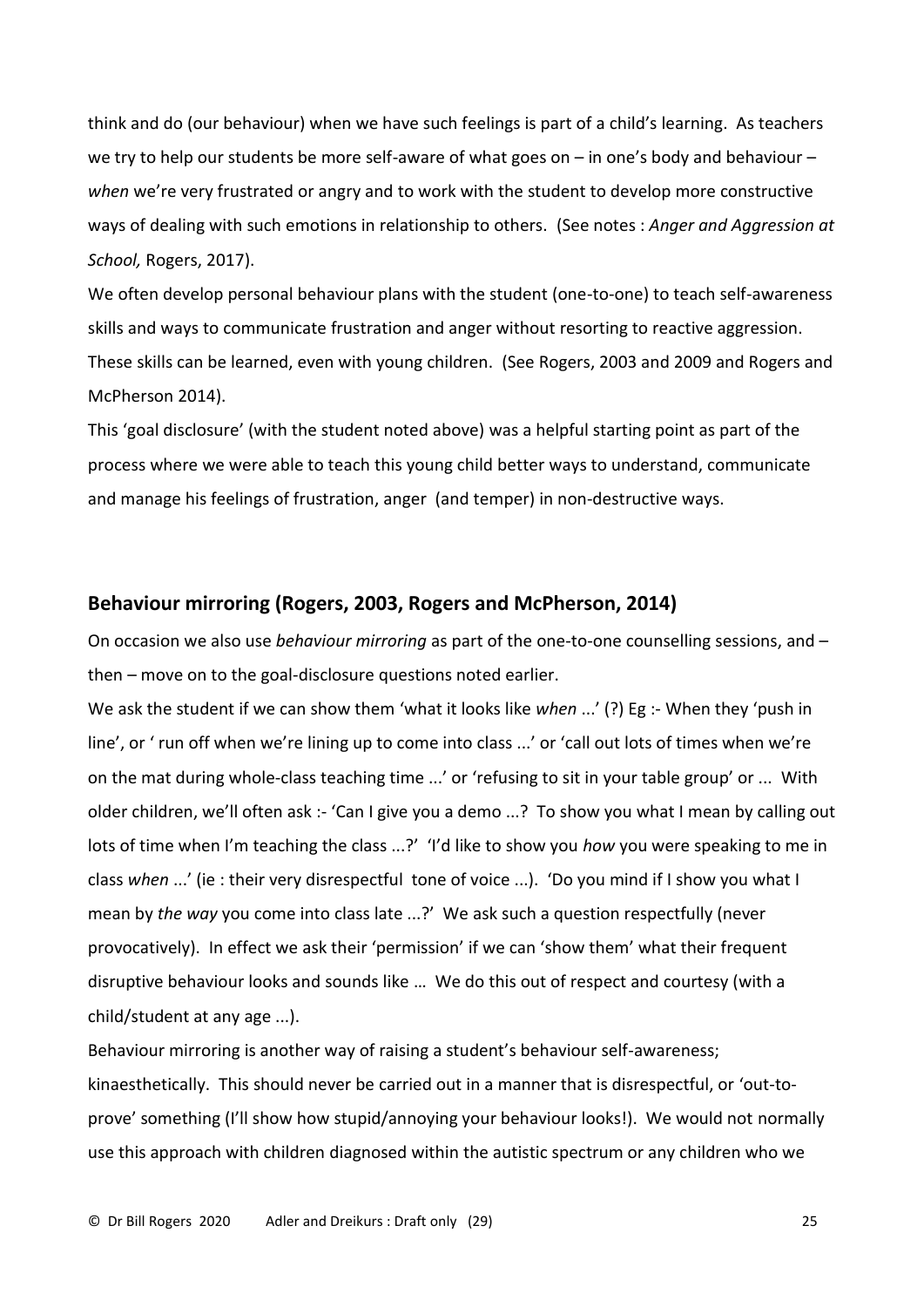believe may miscue or be unnecessarily emotionally distressed by *briefly* 'showing' them what their behaviour looks/sounds like when ...

When we ask a student if we can show them what we often see in their behaviour in class ... (here we *briefly, and specifically,* refer to their attentional or power-seeking behaviours) some students will be naturally hesitant. 'What?' – 'What do you mean *show me*?' With older primary/secondary students I often ask 'Can I give you a quick demo to show you what I've often seen you do when …?'

If they say 'No', (this is the exception) obviously we *verbally describe* their behaviour. *Brief* behaviour mirroring – however – can raise a student's kinaesthetic awareness, and memory (from our brief acting out ...). They can 'see' and 'feel' (in a sense) what their typical attentional/powerseeking behaviour 'looks' and 'sounds' like.

Less than ten seconds is often enough to raise that behaviour/kinaesthetic awareness. We then physically step away from the 'recreation of their behaviour' (as it were) and say something like, "*That's* what it looks/or sounds like *when* you ..."

Most students (and it's mostly boys in such cases) grin or laugh when they see us (as their teacher) briefly being 'the disruptive them' (!) The laughter may be 'anxious' laughter, even embarrassed laughter but it's mostly natural laughter as we *very briefly* 'become them'. This, too, is helpful in their behaviour awareness.

# **Summary of keys steps in 'goal-disclosure'**

Basic 'steps' in the one-to-one discussion using 'goal disclosure' questions :-

- *Raise behaviour awareness* by 're-visiting' the *frequent* distracting / disruptive behaviours. Behaviour mirroring and brief 'picture cues' can assist here (always observe the protocols of 'mirroring' a student's behaviour (p 25f).
- *Use the above as the starting point for self-awareness* then ask :-

**"Do you know why you ...?"** (be briefly specific; directing the student's focus to the distracting/disruptive behaviour(s) revisited). This 'why' question is designed to trigger the student's initial behaviour self-awareness. Allow a little time for the student to respond. A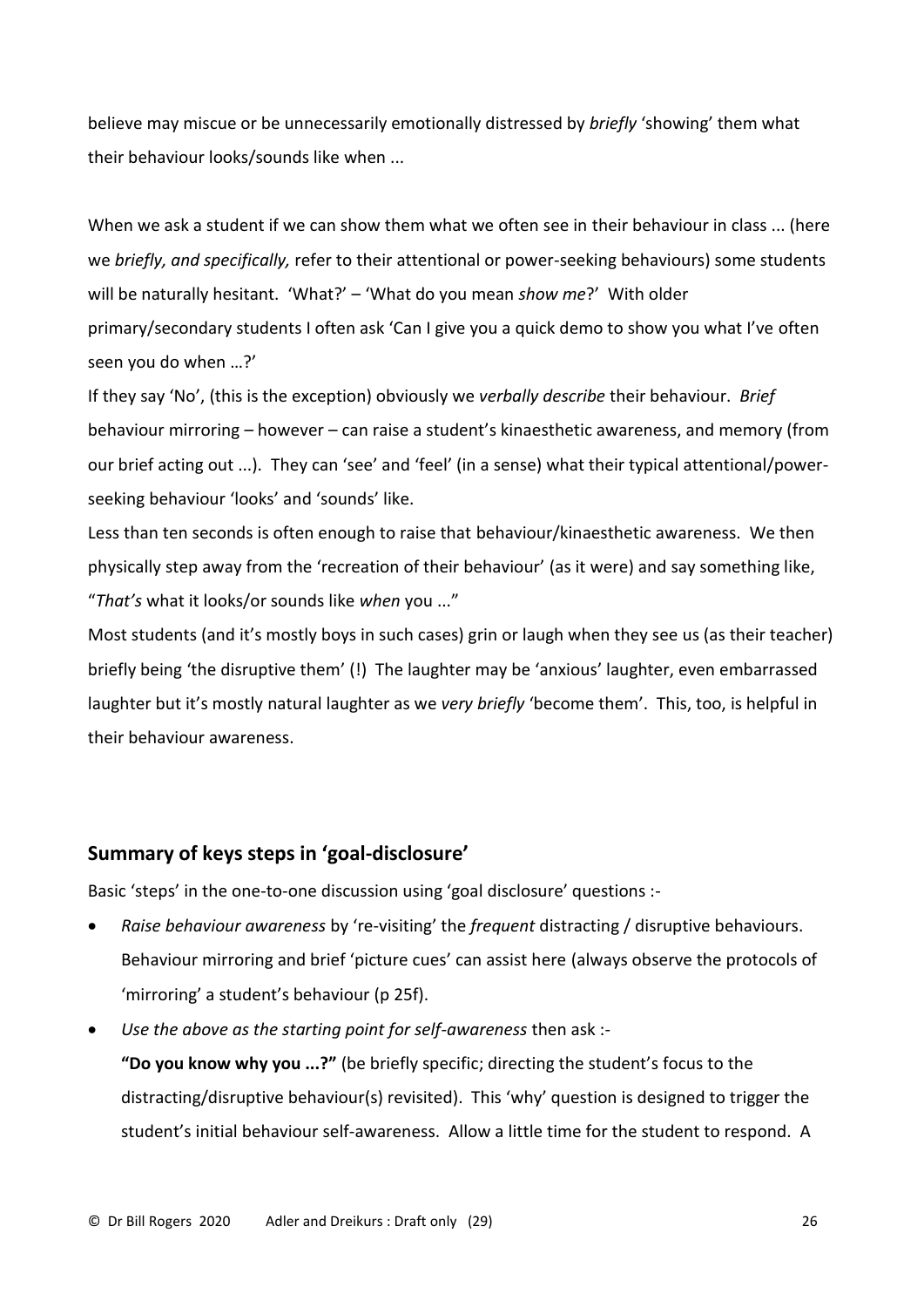'tactical silence' can even be constructive here. Most students (as noted) shrug their shoulders or indicate by facial/bodily expressions that they don't know 'why' ...

• *We then 'suggest' why* we think they frequently behave *that* way ...

**"Could it be that ...?/I think that …";** we then add the 'suggested' goal/'reason' for their behaviour ... (in a respectful questioning tone) and then add the 'suggested' goal/reason for their behaviour.

- *Allow take-up time –* even a brief 'tactical silence' to enable the 'disclosure' to 'sink in' ...
- If a student says 'No' or, 'Not really' (in response to our 'disclosure'), we move on to the next 'goal-disclosure'. For example, we might start with a disclosure about attention and get no clear response. We then move on to disclosure about 'power' to see if the student 'connects'. This is where we look for the recognition reflex (p 24). As noted, it can be helpful to allow a brief 'tactical' silence here (on the teacher/counsellor's part) and then add, "I thought so ...", eg "I thought that's why you refused to ..." (here a *brief* reference about the behaviour under discussion).

Again – it is important to stress our tone needs to be respectful and 'invitational' when we say : 'I *thought* so ...'.

- Having 'disclosed' the 'goal' we can now talk with the student about constructive and cooperative ways of enjoying/having social/relational attention/power within classroom/school life. We do not, necessarily, use the terms of attention/power per se. but refer to patterns of positive behaviour that affirm *co-operative attention and power.*
- This discussion will often focus on the need to work with the student on a *behaviour support plan* so that the student can learn to co-operate (positive attention and power) without having to resort to distracting / disruptive behaviours. [For a detailed discussion on how such individual support plans can be developed. See Rogers, 2003 and 2006 (ch 7)]. Of course we can't make the student co-operate with any such 'plan', particularly with established patterns of attention and power. The key is always to work *with* the student and not re-engage in yet another power-struggle. The student will, of course, need to know that the school's behaviour consequences will continue if they *continue* to behave in the ways (maladaptive behaviours) noted; however a plan can always change things for the better – 'the door is always open …'.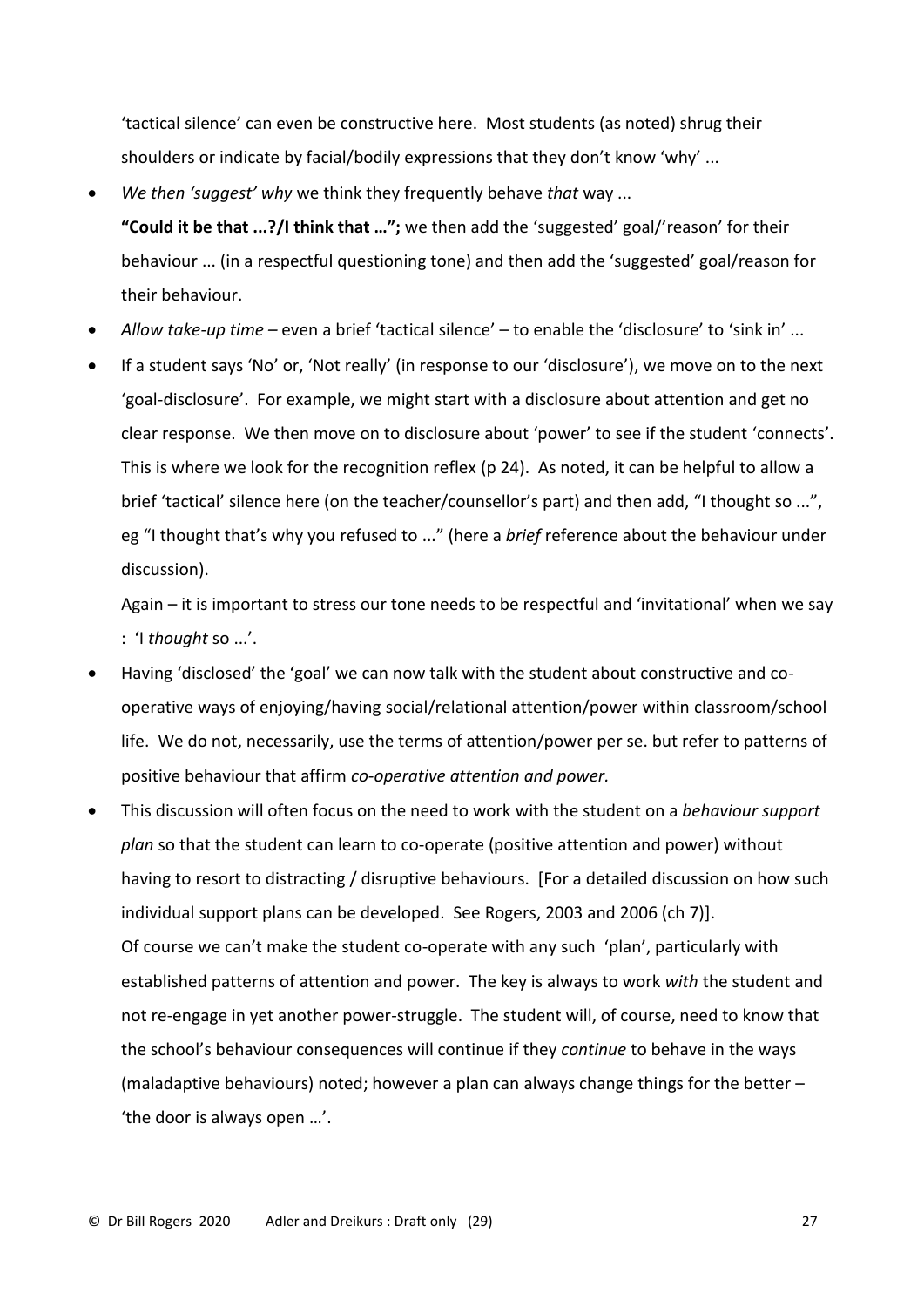# **Individual behaviour plans**

When we develop such individual behaviour plans we will need to set aside some *dedicated oneto-one time* for the student (at any age) outside of class time. Such plans involve the grade teacher (at primary level) or a senior teacher (at secondary level) *working directly with the student* to teach those 'academic survival behaviours', or 'social survival behaviours', the student needs to develop if he is going to cope with social relationships and the natural requirements and 'demands' of day-to-day teaching/learning.

This kind of behaviour support is to be distinguished from informal (or formal) counselling, or welfare support, or social worker support; important as those support options are. At secondary level, an individual behaviour plan is normally developed by a key senior teacher (with skills in this area of behaviour support)**<sup>6</sup>** . Their role is to work with the student to *teach* behaviour in a supportive one-to-one context (with the student) using picture cues/ modelling/ role play/immediate learning feedback. The use of 'goal disclosure questions' is often utilised in the first meeting between the student and their 'case supervisor' (who works with the student one-toone on their behaviour plan).

These kind of *individual behaviour plans* involve 'withdrawing' the child/student from class(es) for one-to-one behaviour support sessions. They are a labour intensive approach to giving support to our most at-risk students but it is often time well spent. That individual behaviour plan is then communicated to each teacher (and support teacher) in the teaching team who works with that student in *any* classroom context (this includes the crucial role of teacher aides and integration aides).

It is also essential that each teacher who works with any student, within such *individual* plans, be willing to support the student back in class time with thoughtful encouragement (p 41f), positive correction and (where necessary) appropriate use of time-out. (See later).

Where *any* time-out is used as a behaviour consequence, it is essential that the teacher who initiates the time-out consequence will also follow up and follow-through with that student later (one-to-one). This is particularly important at secondary level. Such follow-up may need senior teacher support at times but *the key role of follow up, and repairing and rebuilding, should be undertaken by the initiating teacher* (who directed the student – initially – to time-out).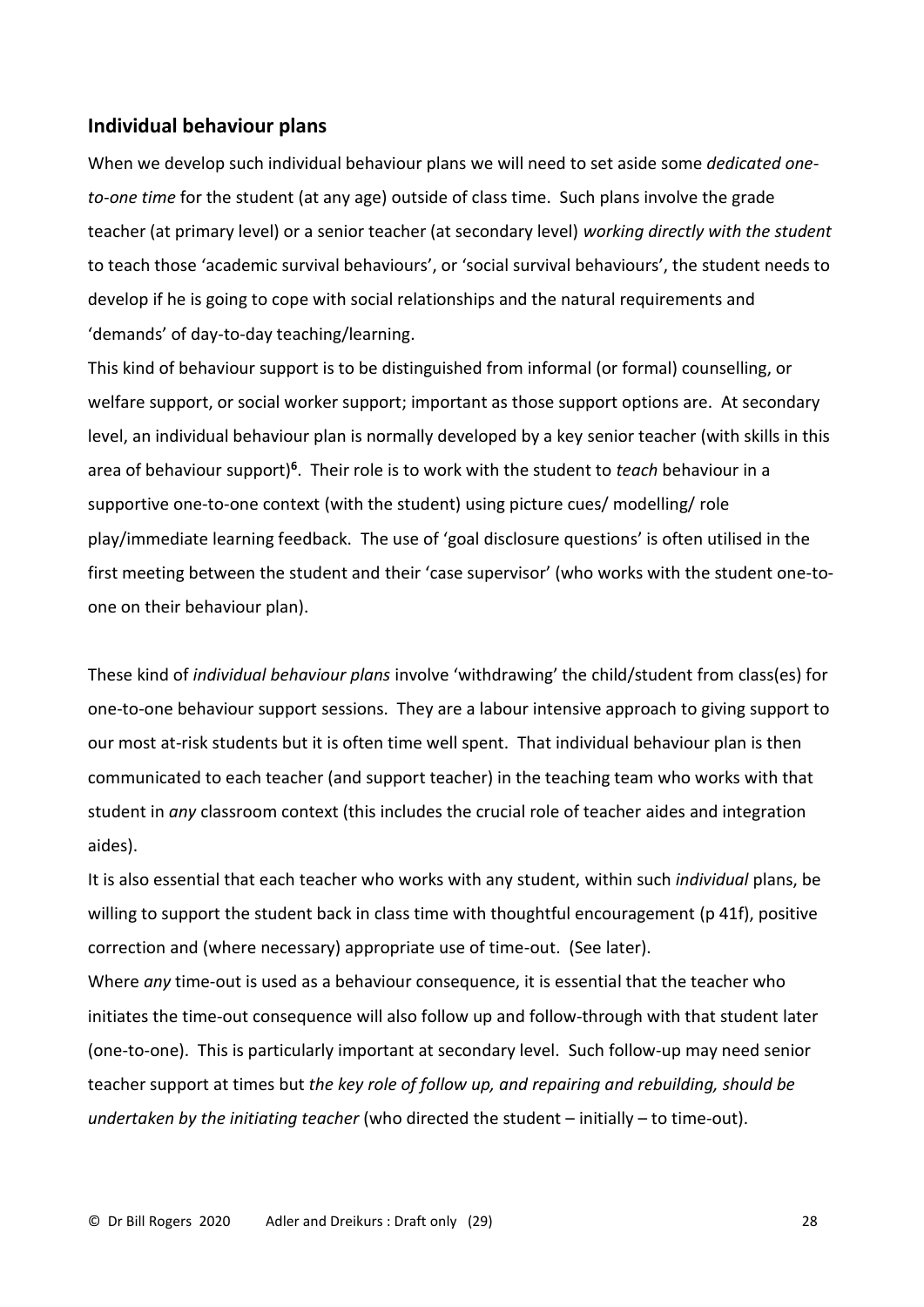#### **Other areas Dreikurs develops to support children with mistaken goals** :-

Dreikurs emphasises the importance of non-controlling, non-coercive forms of discipline in *group contexts*. When we have to give *any* attention – when we address distracting and disruptive behaviours in classtime – we need to be consciously aware of how we give such attention by what we say and do, always aware that any behaviour transaction is – in effect – a 'social transaction' (Rogers, 2011, see also Rogers, 2015). There is always an 'audience'.

In the discipline approaches (discussed in Rogers 2011, 2014 and 2015), I have also argued for thoughtful and skilled use of *tactical* ignoring, and *selective* attention, in discipline exchanges. This behaviour leadership skill is one of the most demanding in terms of its context dependency. It is particularly powerful when, for example, we address a student's distracting/disruptive behaviour and they respond with attentional behaviours such as a loud sigh, an overdone frown, the overly sibilant mutter, the loud 'tsk tsk', the eyes rolling and raised to the ceiling, the averted eyes, the sulky pout, the muttered last word ...

I have called such behaviours 'secondary behaviours' (Rogers, 2011, 2014 and 2015), in that when we address the *primary* distracting/disruptive behaviour the student responds with '*secondary* behaviours' (the indulgent sigh, the visibly loud pout, the rolling of eyes etc ...). Such behaviour is – often – an *extension* of a student's attentional or power-seeking stance and 'goal'. The balance of *tactical* ignoring and *selective* attention is, in my view, an essential feature of behaviour leadership and discipline in *group contexts* when addressing such 'secondary behaviours'. I stress group contexts, because it is within the group that the 'theatre' of attention and power are played out by some students. We obviously should never ignore *any* hostile or aggressive behaviours (verbal or physical), or any *repeatedly* distracting, disruptive behaviours or *any* direct swearing or abusive or threatening language. *Tactical* ignoring is effective when we address the sulks, the pouts, the sighs, the passive task avoidance (etc) *that follow from* us verbally addressing the student's 'primary' distracting/disruptive behaviour.

As noted earlier, the practices and skills we need to address such behaviours in group contexts are not addressed at length here (p 10). This paper aims to introduce and explore the Alderian/ Dreikurs model as it contributes to understanding of challenging behaviours and to give a framework for counselling and behaviour support.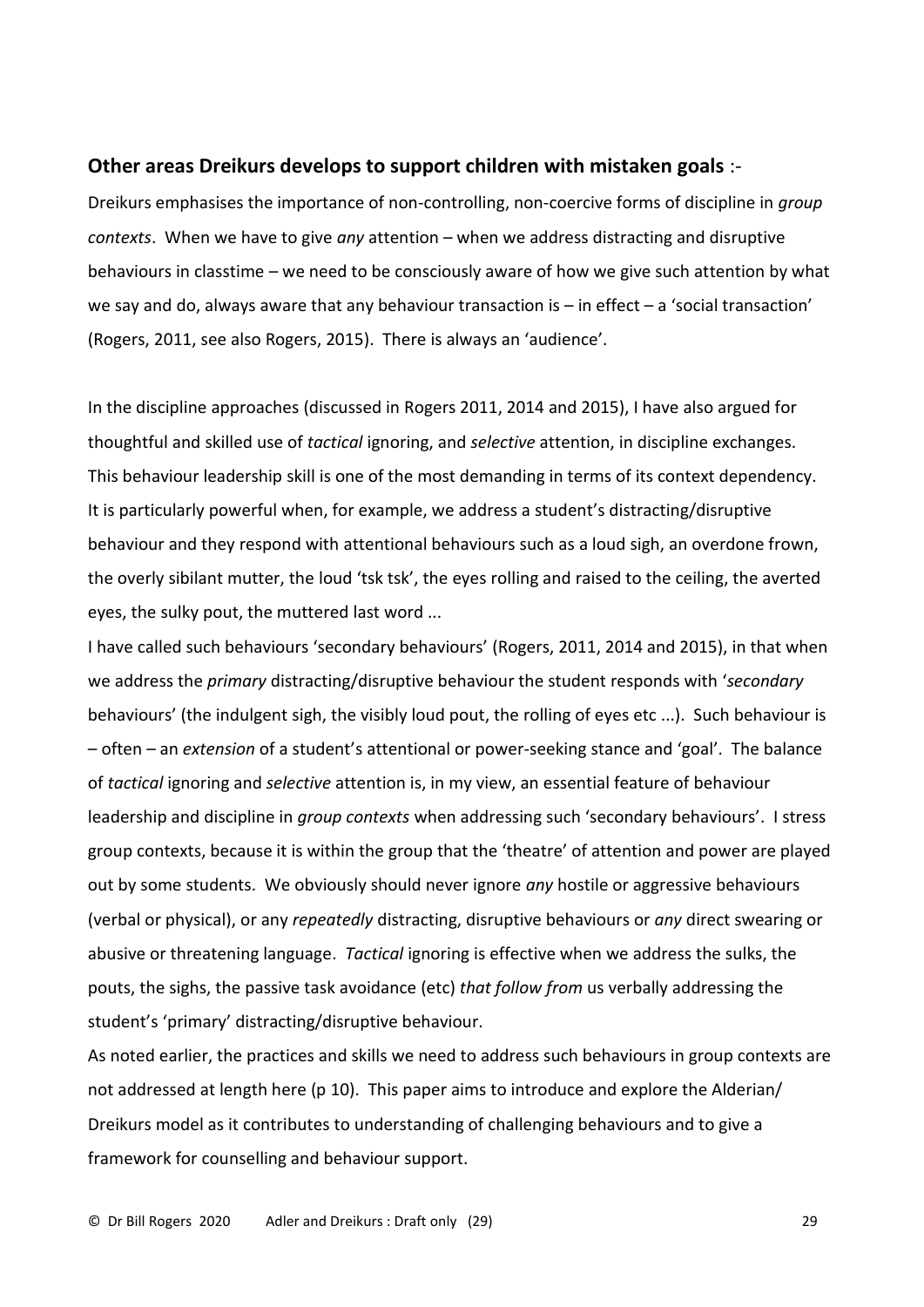The need to avoid unnecessary confrontation (or embarrassment or sarcasm), is essential when we discipline power-seeking students.

This is to be distinguished from the use of necessary assertion to protect the rights of students when a student is being *repeatedly* distracting, disruptive, verbally abusive, dangerous or aggressive.

In these contexts firm, clear, *unambiguous assertion* is not only appropriate it is essential.

# **Swearing**

We need to distinguish between frustration swearing, the sotto voce, and incidental swearing *at* someone (including the teacher). In the case of swearing *at* the teacher we give a clear, firm direction :- "I do not swear at you, I don't expect you to swear at me."

When we hear *any* directly hurtful language we need to say clearly, decisively : "We don't use hurtful (or abusive, or sexist, or homophobic …) language in our school." "When you say things like (be specific) that shows (be specific) disrespect (or discourtesy, offence …)". Or even the direct, "That's a put-down; it stops now."

The student needs to hear the intensity of our 'moral weight' relative to the brief, clear, unambiguous 'I' statement; on occasion even : "I am disgusted by … appalled by … (be briefly specific but clear about the *behaviour*) …". Or "That is unnecessary …, or offensive (disgusting, distasteful, cruel, cowardly, totally unacceptable)". We use an appropriate degree of, and clarity of, description (regarding the behaviour). An assertive *tone* is not hostile or aggressive; it is decisively clear and firm.

If a student continues to speak or act in discourteous, disrespectful, derogatory or threatening ways, we will need to make the immediate (or deferred) consequences clear. This may need to occasion an appropriate time-out consequence. If any child makes a habit of using any hurtful language (or swearing, or homophobic/sexist language …) we will also need to speak to them privately, (away from their peers), one-to-one (at recess time) to respectfully make clear why such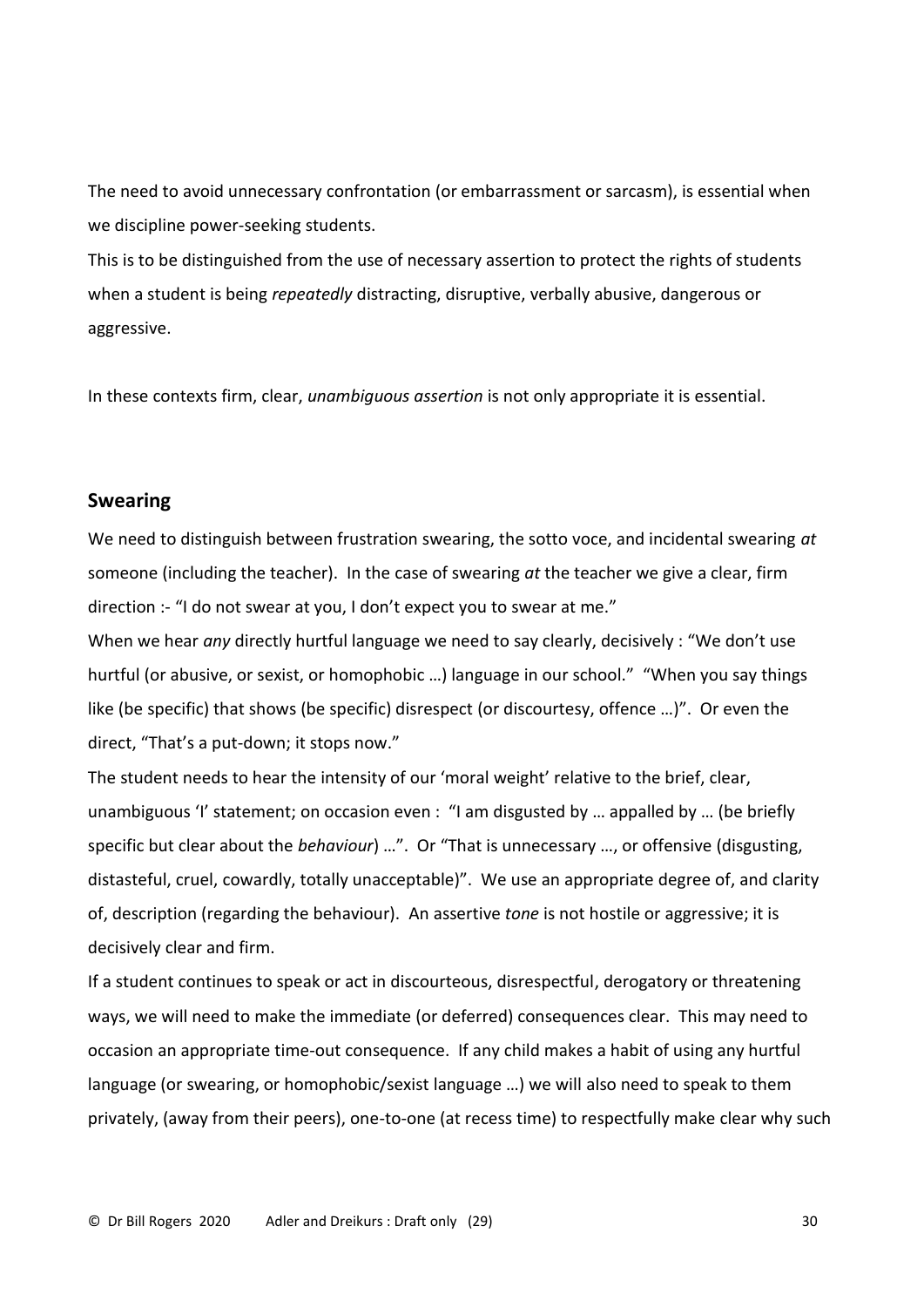language is unacceptable, hurtful and wrong when used in put-downs, verbally attacking, threatening, bullying, aggressive ways.

It can help in the establishment phase of the year to have an age-related discussion on language use and social probity, (see Rogers and McPherson, 2014 and Rogers, 2015 for an extended discussion on the issue of swearing in schools).

If a child has sworn *at* another child (or you, as their teacher) an apology is respectfully called for (later – after some 'cool down' …) within a restitutional meeting. With any apology we always distinguish between sorry *words* and sorry *behaviour*. It is self-defeating, of course, to *demand* apologies. We communicate to the student that an apology is expected within restitution. We can also help children who have low frustration tolerance and anger issues to learn ways to communicate such feelings without (easy) swearing and, also, to learn self-calming behaviours. (See, again, Rogers and McPherson, 2014).

Whenever we discipline an *individual* student – within their peer audience – that discipline intervention is still a 'social exchange'. Dreikurs contends that teachers need to stay out of powerstruggles and not insist they 'must win' or 'must show who is boss'. This only reinforces and confirms the student's 'private logic' about power.

## **Time-out**

Appropriate use of time-out may often be necessary to 'direct the student away from their peer audience in the classroom. Time-out practice needs school-wide protocols based in clear, assertive, respectful communication whenever we need to direct a student to 'leave our classroom' (to go to a nominated, and supervised time-out place) or send for a senior colleague to – respectfully – escort a student away from 'our classroom' (Rogers, 2011, 2014 and 2015). Even here, though, our conscious intention is not to merely set out 'to force' or 'win'. It is important to stress, again, the teacher who initiates any time-out consequence should also follow-up with the student (one-to-one) within 24-48 hours to enable the process of repairing and rebuilding.

# **Case study**

Working with a very challenging year 7 class, some years ago, a student was repeatedly showing off (during whole-class teaching time) :- calling out, talking over other students while they were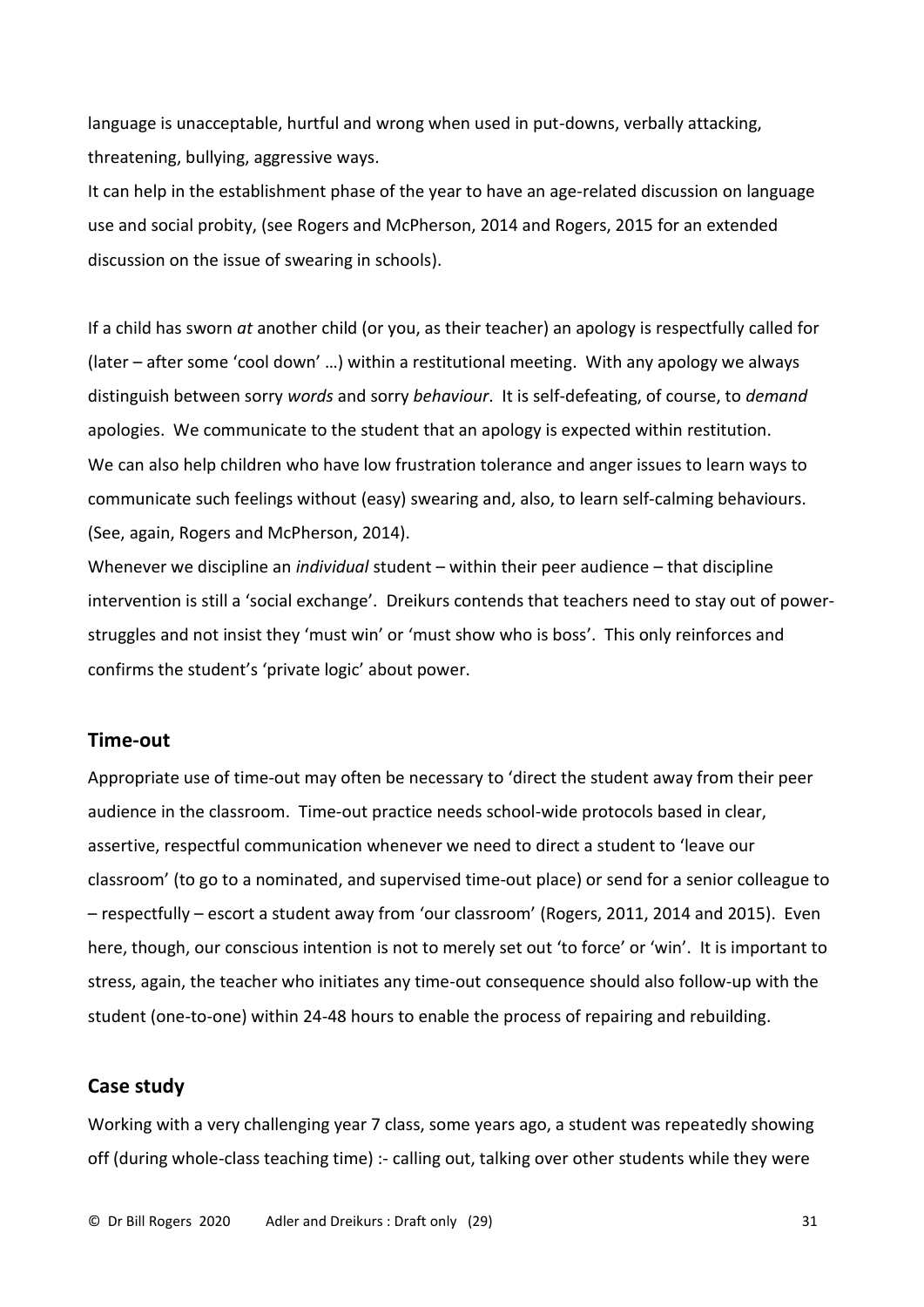trying to share and discuss and making silly comments. I briefly reminded him of our expectations about class discussions ... He called out again; I briefly repeated the rule reminder, "Scott, you're calling out. Remember our class rule so we all get a fair go." *I resumed the flow of the lesson* (giving my attention back to the rest of the class who were enjoying the whole class discussion). He then called out loudly, "You can't say nothing here!" His 'last word'. He folded his arms, leaned back very noisily in his chair and sulked (noisily) for the rest of the whole-class teaching time (his 'secondary' attentional behaviours).

During the on-task phase of the lesson – when the students were settling to their learning activity – Scott dragged his chair into the centre of the U-shaped seating arrangement and started rocking on it, head back looking in my direction to check if I'd 'noticed'(I was working with a student at the back of the classroom). He then started singing "I'm not f ing doing it! I'm not f ing doing it!", "I'm not ...",

Of course every student stopped any work and watched (to see what would happen; the 'theatre'). Some students looked anxious, some (obviously) grinning – more 'theatre'. It was the second week of first term; this student was new to this high school. I looked across at Rosie (the teacher I was mentoring) and her returned pained expression seemed to say 'Now you know what I have to put up with!' The look was not one of reproach (it's a very supportive school). It was the feeling that *now* – in this shared existentiality as it were – another senior teacher was seeing the sort of behaviour she (and other colleagues) had been struggling with ...

The student's 'singing' was intermittent; 'goading'. He kept rocking noisily on the chair, in the centre of the room. I went over and, as calmly as I could, (not too close) said, "Scott ( ... ) Scott ( ... )"; no returned eye contact. Before I could say anything he started to sing again, "I'm not f ing doing it ...". Trying to find a 'break in the psychological and attentional traffic' (as it were) – in this intermittent 'singing' – I said, "You know you need to be back in your seat. When you're back in your seat I'll come and help ..." I walked off, back to the student I'd been working with. Before I reached the back of the class (to resume the support I'd been giving to students there) Scott started 'singing' again ...

He was 'forcing' events; this was much more than attentional behaviour (notice me) – this was arrant power-seeking. I imagine him saying 'Upstairs' in his 'private logic' something like :- "Come on *make* me – you can't can you?" I chose not to ignore this behaviour. He was (effectively) 'holding the class to ransom'. I refused to engage in a power struggle to try to get him to go back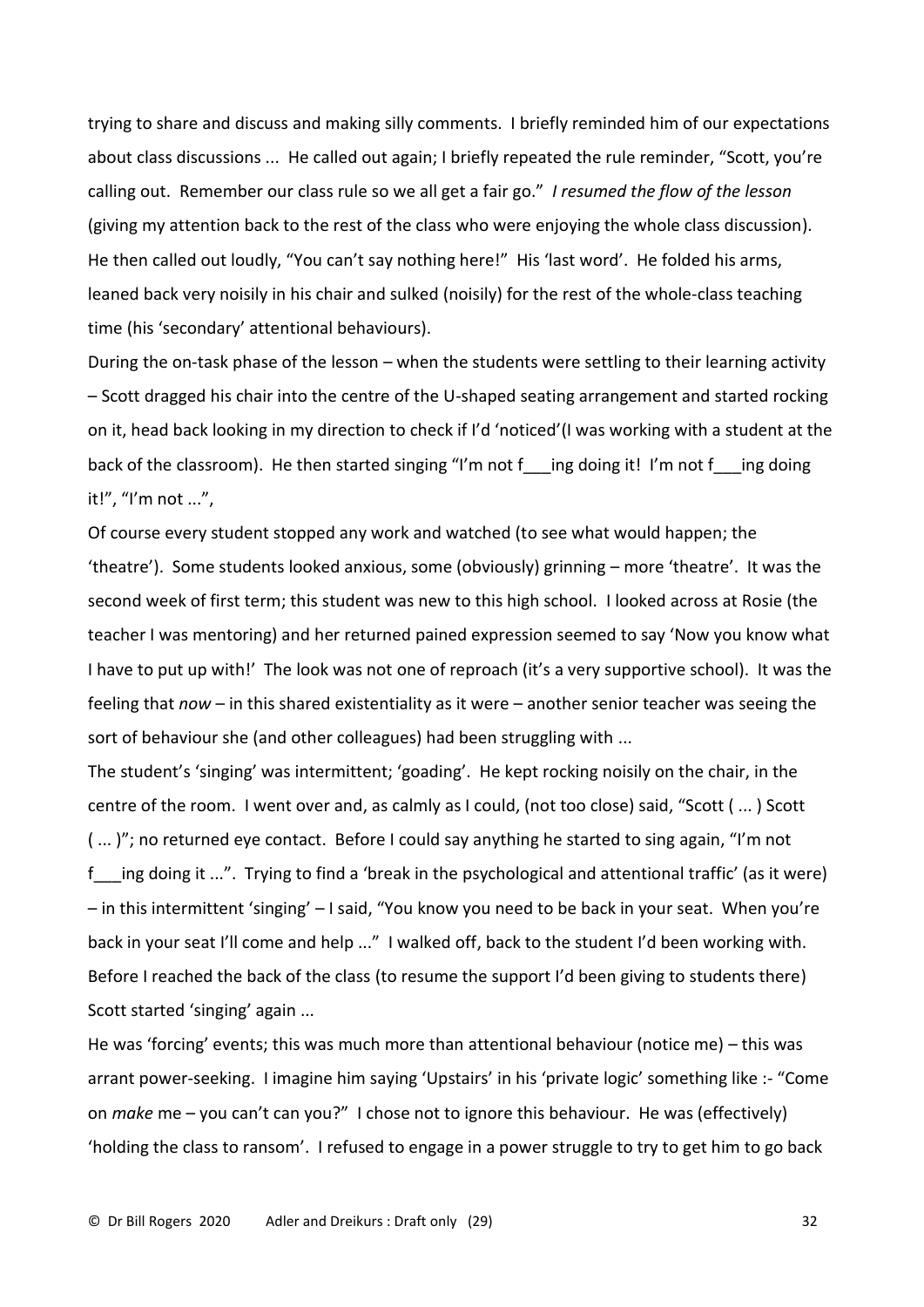to his work table or even to direct him to leave the room for time-out. (I suspected strongly he would have 'dug his heels in' at being directed to time-out ...).

My other year 7 colleagues and I had already discussed Scott's behaviours (across a number of subject areas) and agreed that if any student refused a teacher's calm, firm direction to *out-ofclass time-out* (with senior teacher support) we could utilise a form of time-out where we would take 'the audience' (the rest of the class) away from any student engaged in *repeatedly* disruptive, aggressive or dangerous behaviour. In this form of time-out, a senior colleague is sent for (though in this case I was already in the room). The senior colleague stays with the challenging student and the class teacher 'calmly' directs the rest of the class to leave the classroom (with their class teacher). The key – here – is the assertive calmness of both teachers.

It is not the most 'elegant' strategy but it can send a calm, clear message to the student in question; 'you will not force us into a major power-struggle in front of your peer audience' and you will not be allowed to 'hold our class to ransom'. We also need to protect the rights of the other students to feel safe and not have their learning *significantly* – and in this case – *repeatedly* disrupted.

Scott continued to 'sing' as the students were leaving the class (some still looking at him, some still grinning as they walked out, adding to the last minutes of 'theatre') ... Most students, thankfully, ignored him.

I'd been standing by the class door as Rosie calmly directed the class out; in case he did a 'runner' Within a few minutes of the rest of the class leaving, Scott went under the computer table, huddled up and still 'f ing and cursing'. When there was a break-in-this-verbal-traffic I said, "Scott, when you've settled down, I'm over here, we can talk." He continued to swear for a while, I tactically ignored his posturing and swearing. He then started crying bitter and angry tears. He eventually 'settled', and I walked with him, away from the now empty classroom to the 'interview room' (near the principal's office) and we began one of many conversations about his behaviour and how we could support him to understand why he was behaving this way and how we could support him in meaningful behaviour change. It is very important to stress again, even when a student has complex needs and a very disturbing home life (like Scott), we do not 're-victimise' the student by effectively saying, 'Well he can't help his behaviour because of his Oppositional Defiance Disorder, his Attention Deficit Hyperactive Disorder [Scott was on medication for both disorders ...]. We also avoid saying that we can't help him because of his terrible home life, or ...'.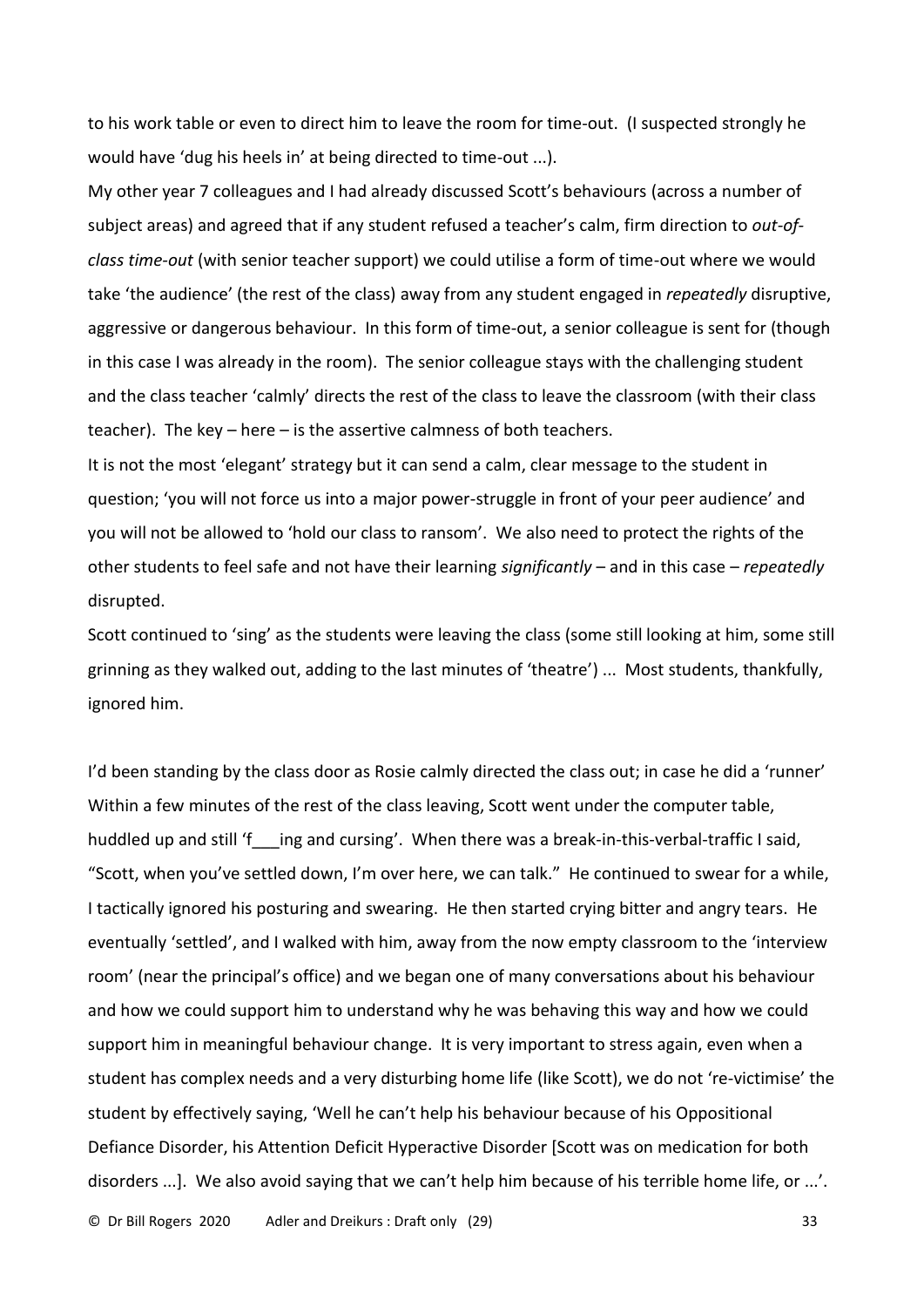Of course we need to be empathetic and supportive to at-risk students like Scott but we must balance an individual student's rights with the rights of all members on the school community to feel safe and enable, and support, the right to learn without repeated, significant behaviour disruption.

We were well aware of Scott's ADHD and ODD (and his medications). Medication, while it can often be helpful, cannot *teach behaviour*. We set up a personal behaviour support plan for Scott to firstly support behaviour awareness and behaviour change for Scott but also to gain some supportive consistency of approach across all year 7 colleagues. (See the detailed case study in Rogers, 2012).

# **"You can't make me!"**

"You can't make me!" I've heard this many times from highly attentional or power-seeking students in classtime as they play out their 'social power' in front of their peers and teachers. For example when I remind (encouragingly) a student about work requirements and time progress of the learning task … When they make the 'You can't make me' statement, it can be helpful to 'partially agree' with them. "Of course I can't make you. However, if you continue to choose not to do the work (or whatever the issue is ...) then I'll have to follow this up at recess time. If you need any help, though, let me know." Then 'leave them' – as it were – to their choice/responsibility/and appropriate consequences. It is important not to make this sound like a threat; it is a form of consequential 'choice' within the fair rights/responsibilities dynamic. It is also important, then, to give some 'take-up time' (the 'walking away' to convey our confidence and expectation that the student will make some effort to co-operate ...). (Rogers, 2011, 2015).

I've had students respond to consequential 'choices' (like that above, or that on p 37f) with a sulky, " I don't care ...". It's enough to say (if anything) "I care", then walk away, again, giving the student take-up-time and *tactically* ignoring the residual sulking and frowning …

Of course if they then start hassling other students then we may need to make the time-out consequence clear. "If you continue to ... (be specific) then you will have to work away from others …" Where there is *continual* disruptive behaviour we may need to make the time-out consequence clear (leaving the classroom for *supervised* time-out).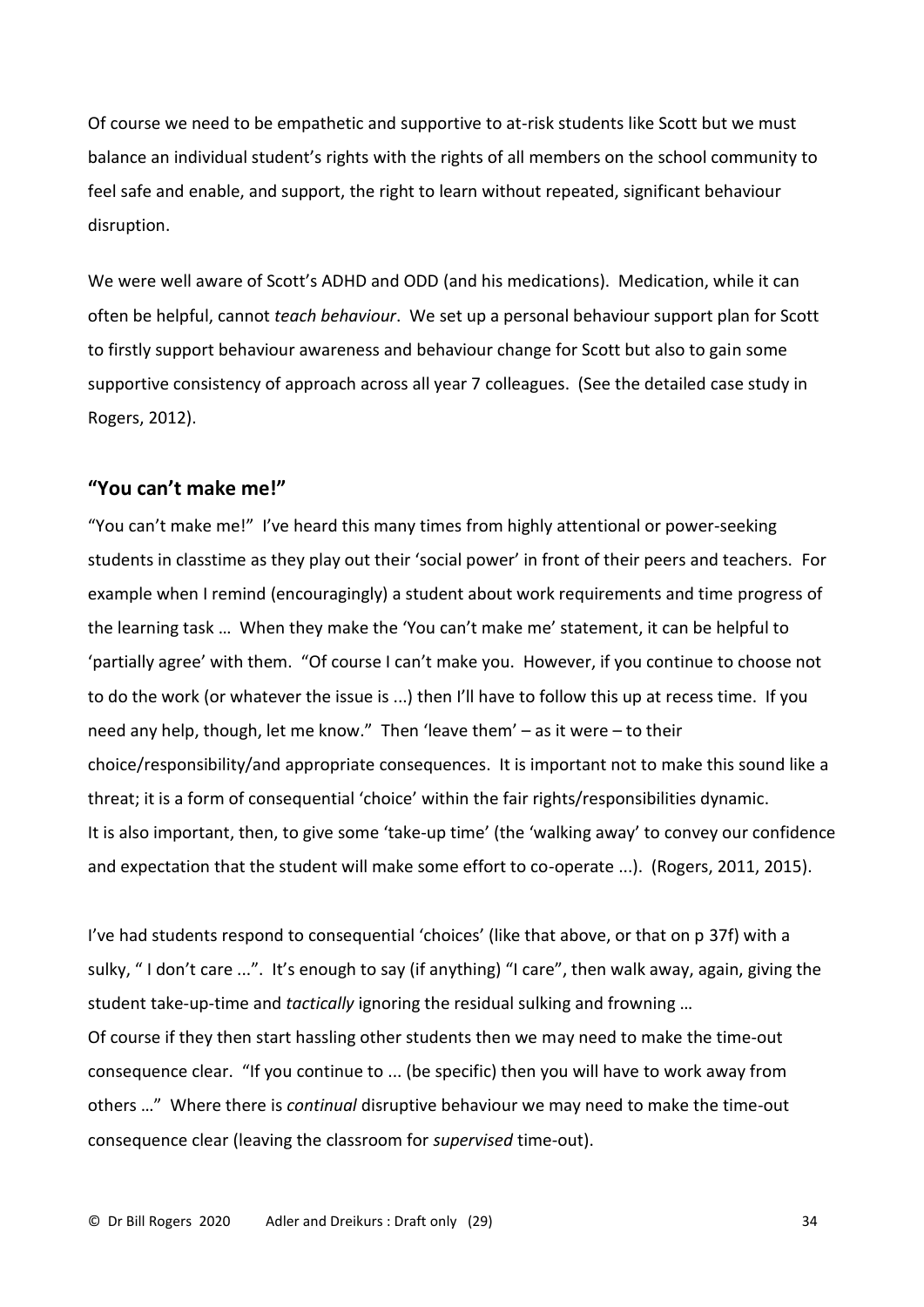As with any student who is seeking power, the more we meet them with counter power ("I will *make* you …", "*I will win* here!") the more it reinforces that student's behavioural goal. This does not mean we are excusing their task avoidance/refusal/or their repeated distracting behaviour, it means we are aware of their goal and are *adjusting our leadership behaviour to avoid unnecessary power struggles.* We cannot (in reality) decide what the student will do; we can decide what we will do.

# **What about other students or copying such students?**

Remember that 70% (sometimes more) of students in classroom groups do not seek to belong in *highly* attentional or power-seeking ways (thankfully). It is our confidence in the awareness of this social reality of group dynamics, and the compensatory behaviours of *those few highly attentional or power-seeking students*, that informs and enables the stance we take in our behaviour leadership.

Where our teacher leadership is confident, respectful, and based in a well-established (and maintained) rights/responsibility dynamic, the 70% (or more) of students will not easily 'side' with, or reinforce the 'catalytic few'.

It is also crucial to remember that it is what we do in our one-to-one follow-up with such students that is likely to support a change in the student's perception and understanding of their behaviour in relation to others (including their teachers) – particularly 'goal-disclosure' approaches. Such one-to-one sessions also demonstrate we do care and do want to (and will) support our students in changing the way they think about, and behave, in order to belong. (See Rogers, 2015 and inservice notes :- *Summary of Individual Behaviour Plans*, Rogers, 2017).

# **The emotional struggle with power-seeking behaviour**

A student (like Scott p 31f) who is seeking power (in negative/confronting ways), directs his behaviour towards controlling, even 'defeating' those who try to 'direct' his behaviour or to exercise any discipline. This creates significant tension and stress for teachers. This is understandable; particularly when some teachers believe that 'a good teacher *must be in control* at all times...' 'A teacher with authority *must show they can win* ...' '*No child should get away*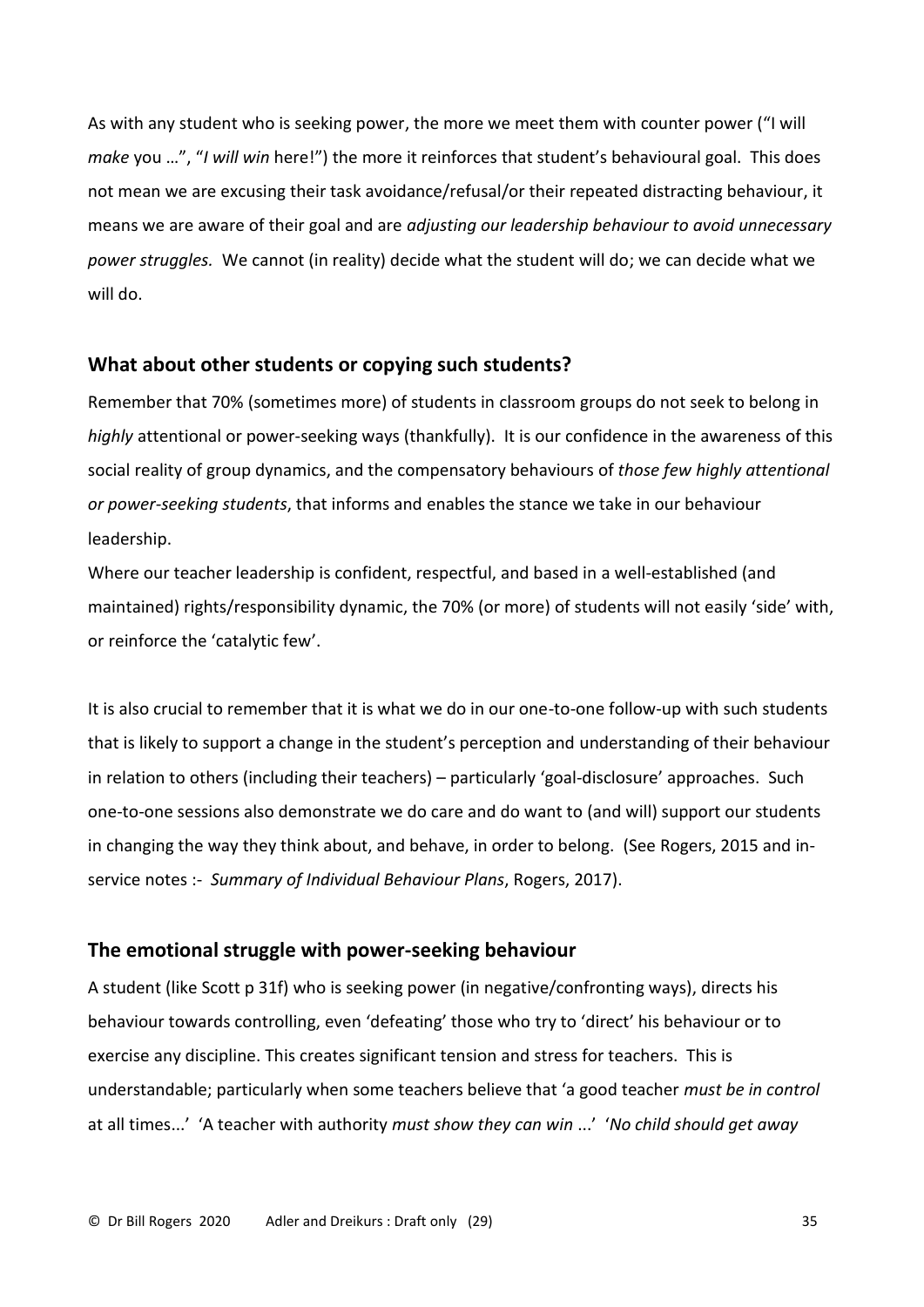*with it ...'* (Meaningful authority is – of course – always earned and not merely based in a teacher's 'controlling power' ...).

Dreikurs (et all, 1982), makes a salient point that has helped my colleagues and I many times when children seek to engage us in power-struggles :

'The first obstacle towards conflict solving ... is the widespread assumption that the adult has to subdue the defiant child – to show him who is boss and make him respect law and order. The second stumbling block is the adult's personal involvement in a power conflict. The teacher cannot avoid the conflict unless (they) are free from feelings of inadequacy and concern with their own prestige. No conflict can be resolved as long as (the teacher) is afraid of being humiliated, taken advantage of and personally defeated (Op. Cit. p 23).'

Hard words? Yes. This does not mean we *ever* put up with derogatory or abusive comments, such behaviour will always occasion our assertive leadership. What it does mean is that we don't *pursue* and *extend* power exchanges by verbal battles, or sarcasm, or pointless threats (tempting as that may be). The skills of assertive language under pressure is addressed at some length (in actual case studies) in Rogers, 2011 and 2015.

With power-seeking students it is tempting (but counter-productive) to simply force the student to obey and submit.

A colleague of mine 'forced' a year 7 child to stay back after class to finish written classwork. He thought that the student needed this consequence because he had significantly wasted time in class. The student had frequently distracted others and task avoided. My colleague directed the student to a lunch-time detention.

He 'stood over' the student (as it were) saying, "You can't go to lunch recess unless you've finished the written work." (The 'work' entailed about half a page).The student stayed back after class. He grumbled, muttered, sulked and rapidly finished the 'task' in five minutes or so; cursory scribble. The teacher was about to check the work when the student picked it up, tore it in two, then threw it on the floor and walked out. The teacher called him back, threatening him with a further detention. The student countered, "I don't give a shit!!" and he was gone.

This is a not untypical example of power-seeking behaviour. The student is effectively saying, "you can't *really* make me do what you say." "I'll do what I want, I'm *really* the boss here ..."

© Dr Bill Rogers 2020 Adler and Dreikurs : Draft only (29) 36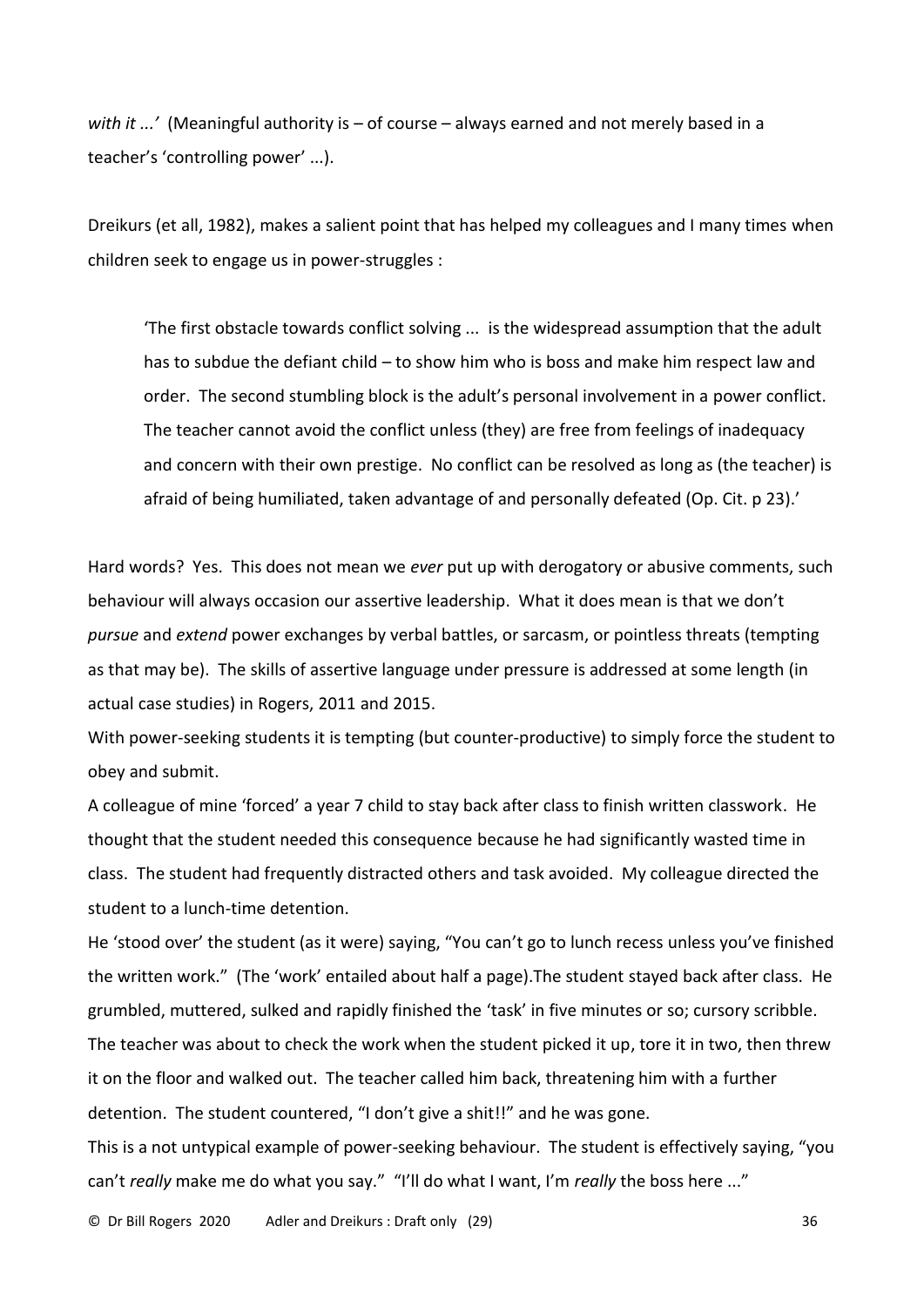The psychologist Haim Ginott noted in his book *Teacher and Child* that the most important factor in any discipline is – effectively – the teacher's own self-discipline. He does not deny the natural challenges in teaching (and particularly discipline) but says we are at our best when we consciously remember that our *characteristic* leadership behaviour has a significant effect on our students for good or ill.

He also notes that good teachers invite enable and encourage co-operation from their students; they do not simply demand it. They do this by communication that addresses the student's behaviour without attacking the student as a person (even when the teacher is addressing conflict). They also model the very behaviour they hope to see in their students. [*Teacher and Child* (1971) New York : Macmillan].

A good teacher is also a teacher who acknowledges bad-day syndrome – apologises to the students where necessary learns from it and moves on.

Good teachers acknowledge the natural stresses and vagaries of the demands of our profession but *consciously* seek to lead their students with respect and dignity.

# **Giving 'choices' within behaviour contexts**

*Directed* choices are appropriate in a discipline contexts to the extent that they are able to direct the responsibility and accountability for behaviour back to the student.

With older primary and secondary aged students a *directed* choice can facilitate and enable cooperation.

I say *directed* choice because we do not simply give 'free' choices (to students) between alternatives. The choices we give occur within the rights, rules, responsibilities (held, and valued) within the school community.

# **Case example**

A basic example : A student is speaking on her phone in classtime (year 11); it was on-task learning time in small groups (my colleague and I had finished whole-class teaching/discussion ...). I walked over to her table group and reminded her of our school rule, "Harmony, we've got a school rule for phones ..." Before I could finish the student said, "C'mon, Lindsay (the teacher I was working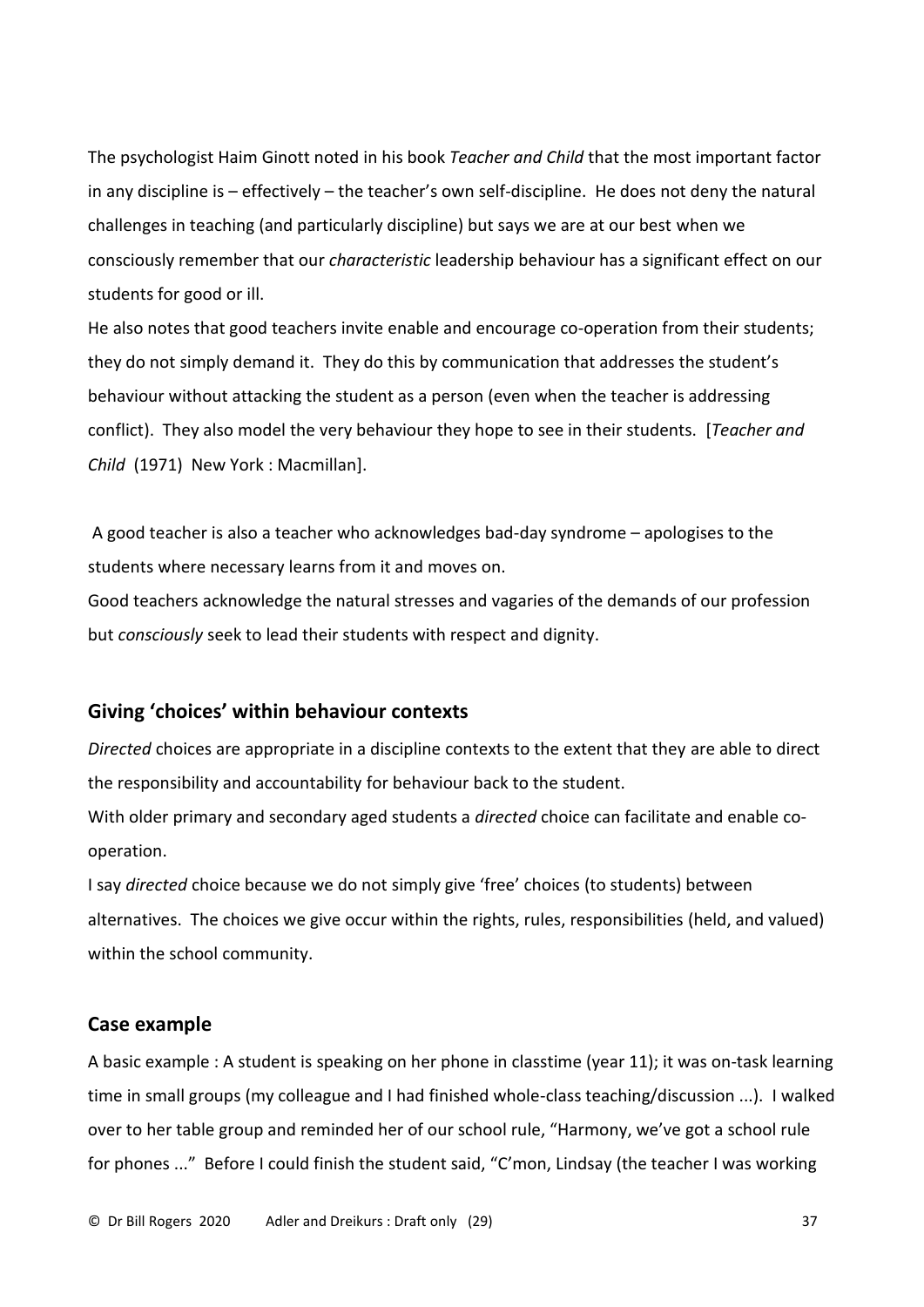with in that class) doesn't care. Anyway it's a job placement call" (her tone of voice was sulky, she frowned, raised her eyes to the ceiling and sighed loudly and indulgently ...). I didn't demand she hand the i-Phone over – a pointless power-struggle. Nor did I argue with her; that – too – would accede to an unnecessary power-struggle. I gave her a *directed* choice. "The school rule is clear, your phone needs to be off and in your bag, or you can leave it on the teacher's table until the end of class time. Thanks." I walked away to give Harmony some 'take-up time'. Behind my back she sighed, huffed again, and muttered loudly, "I'll put it away then if it makes you happy!" Her behaviour, now, extends the attention seeking. 'I'm going to try to get you, and the class, to continue to notice me ... to *extend* this ...'.

I chose to *tactically* ignore these 'secondary' aspects of her behaviour. She reluctantly began to do her classwork project. A little later I went back to her table group see how the students were working. When I asked her how her work was going she said, "Alright ..." Her tone was still very sulky, eyes raised a few times, an extended sibilant sigh [even in this brief, at micro teaching/encouragement, time at her work area ...]. It was as if through the sighs, and the sulky demeanour she was still saying, "C'mon *notice me*, say something about the way I'm behaving ...". Again I chose to *tactically* ignore these 'secondary behaviours' and sought to focus on her classwork *at this point*. And follow-up later with this student, one-to-one, away from her audience.

As I've noted several times, this is not easy because we may well *feel* frustrated, even angry about these 'secondary behaviours'. 'She *shouldn't* speak like that!" [she did!] 'She *should* show me respect!' [she didn't, at least not in that context as she played to her peer audience]. With regard to the tone/manner of the student, if we say anything about their disrespect it's enough to calmly (and firmly) say, "I'm not speaking to you disrespectfully I don't expect you to speak disrespectfully to me." A brief *firm* 'I' statement. Then – at this point – remind the student of the fair and expected behaviour. The key here (and there is no perfect key!) is to avoid *unnecessary* confrontation or pointless argumentation.

Our feelings of frustration (even anger, at times) are understandable, however our feelings obviously do not tell us what to actually do in the natural tension of working with challenging behaviour in group settings.

Going back to the year 11 student with the phone, imagine if the teacher had said, "Look I don't care why you were using that phone. I said put it away – now!!" While a display of this kind of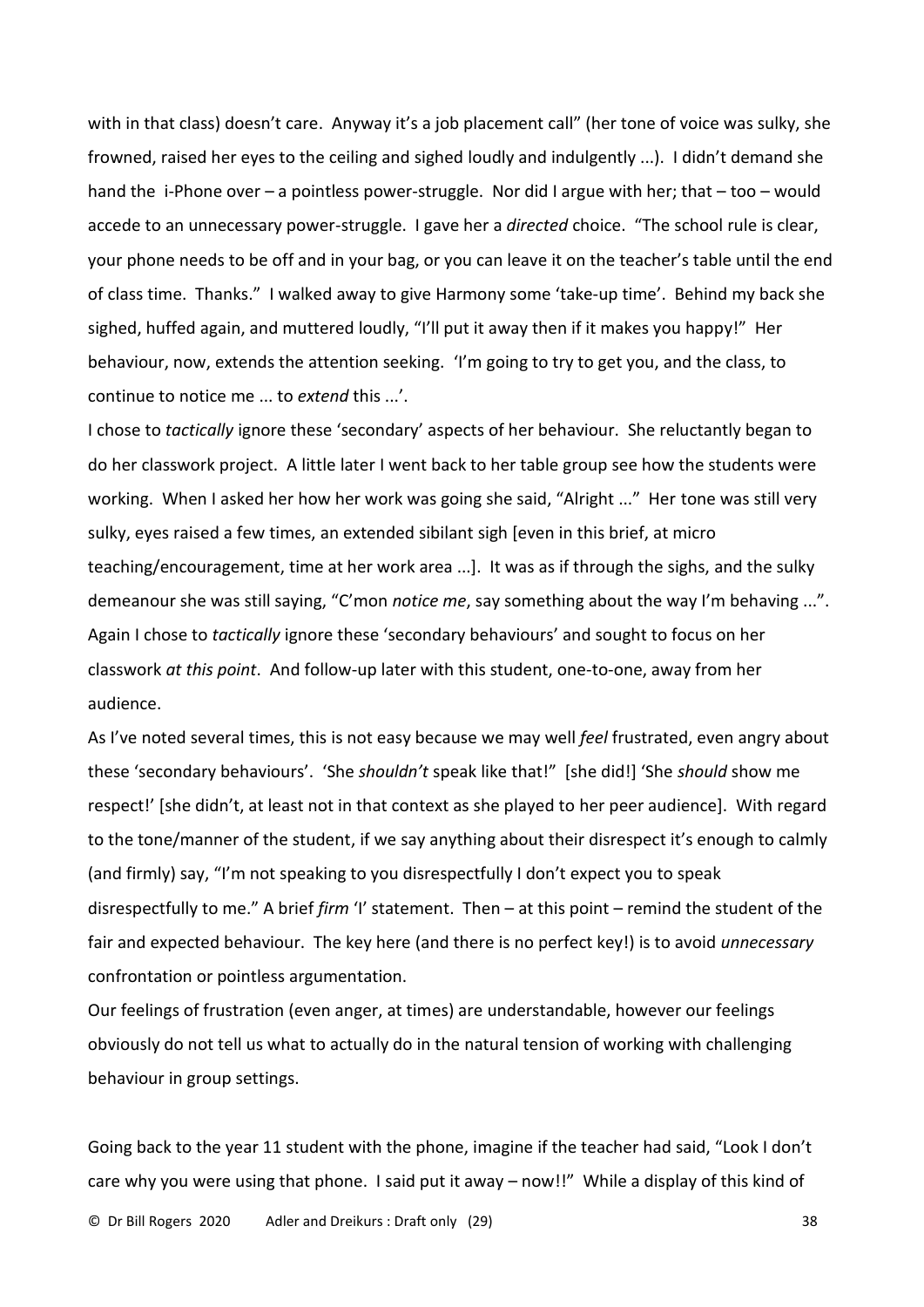'power'/'authority' may seem resolute (I *will* win ...) all it does is re-inforce that latent attentional or power-seeking goal in the student. Remember, too, this is a young adult (a year 11 student). Imagine, then, the teacher forcing a student to hand over their 'third hand' (their phone). "Right give it to me. I *said* give it to me *now*! And don't make a big deal; sighing and carrying on**!** …". You can easily imagine an adolescent (an emergent adult), whose goal is not just attention but power, matching (easily matching) the teacher's *demand*. Some students might say, "I'll put it away if I have to!" Some teachers still believe they 'must' still win *here and now*, "I said give it to *me*."

"No way, it's my phone!!" (It's more than a 'phone' : it's a portable computer; it's the student's 'third hand' as it were).

Some teachers (having now backed themselves – and the student – into a tense confrontational corner) will then *demand* the student leave their classroom. "Right, get out! Go on, get out. I'm sick of your pathetic arguing. You can get out!"

The student marches off, head raised, with their last word, "I'm going, it's a shit class anyway!" (or worse). Who won? The problem here (and I've seen this many times) is how the teacher defines their behaviour leadership – as one of 'winning' over a student who must 'lose'.

# **Our power, as a teacher-leader**

Our 'power', as a teacher-leader, is derived not from how bossy or controlling we seek to be, but from *our ability to control ourselves* (as teacher leaders) within the day-to-day group contexts of classrooms and our need to exercise necessary and appropriate behaviour leadership. We use our power *for*, and our power *with* our students rather than defining power *as control over* our students :- "I must win here!" (win what?) "I must control this student ..." We can't really control others anyway; it's hard enough controlling ourselves! Within the role, and relationship we build with our students, it is our ability to use our power (as teacher) constructively to build, and enable, trust and enhance co-operation with our students. The rest of the students in the class (the 60/70/80%) quickly pick this up in the first week under our leadership (p 35).

By giving *directed* choices (where appropriate) we're enabling co-operation (even when given grudgingly by students). Most students do put *objects d'art* away when given such 'a choice' with appropriate take-up time; we don't stand over the student demanding them to put the object way.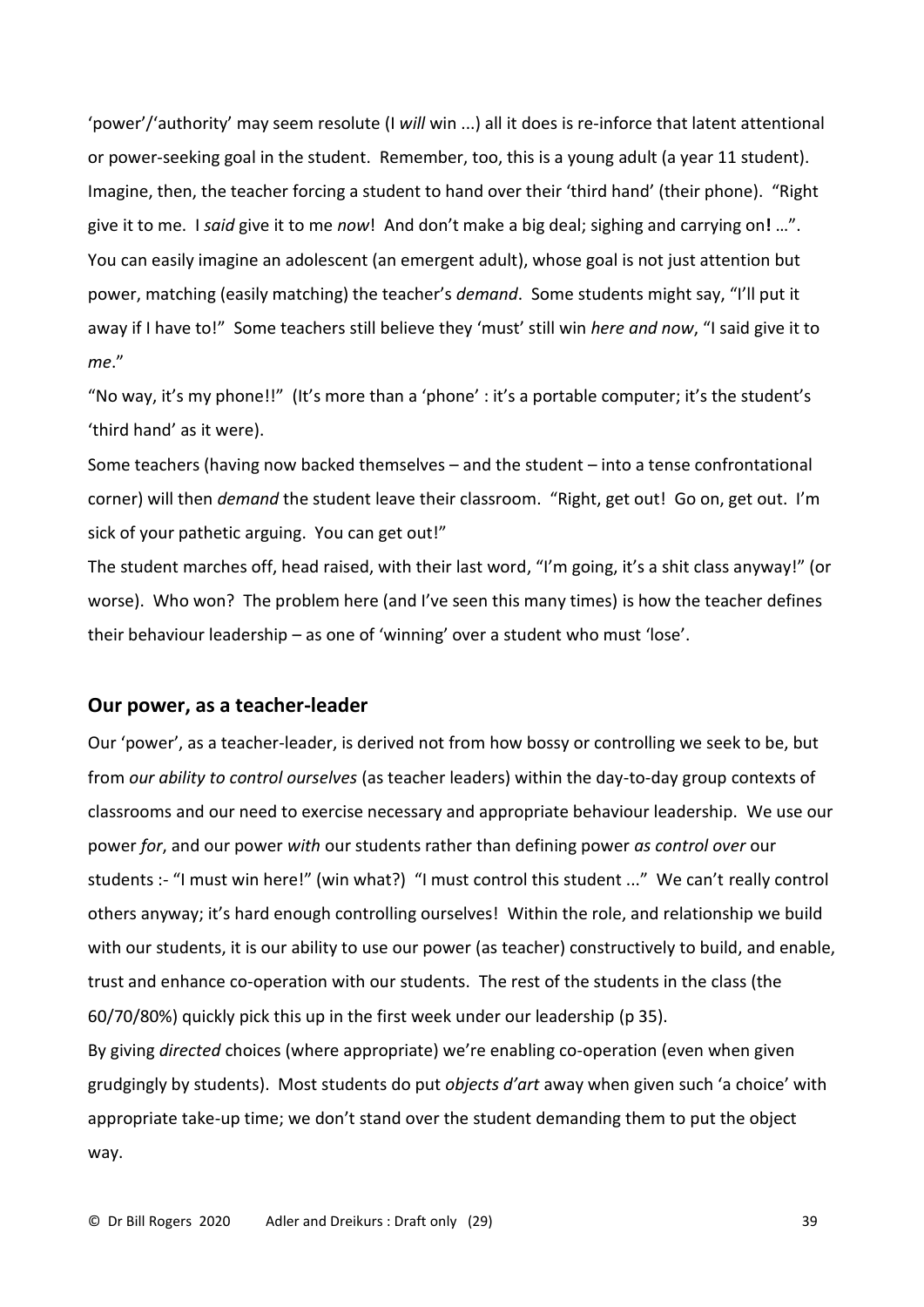#### **Direct consequences**

If, after reasonable take-up time, the student still hasn't put the distracting object (such as the phone) away, we need to *make the consequence clear*. In this case the consequence is *deferred* (not immediate); there is no safety issue at stake.

When we give a *directed consequence*, the tone and manner is not one of threat "If you don't do as I say you'll be on detention!" (or whatever). The element of 'choice' is still there. "If you choose not to put the phone away – the school rule is clear – I'll have to ask you to stay back at ..." (either after class, if we have time; or a five minute lunchtime chat).

Again, we don't argue with the student or try to debate the veracity or fairness of the school rule about phones (or whatever the issue is ...). We 'walk away' (giving take-up time) leaving the students to *own their behaviour and the consequences* within the fair rules, rights and responsibilities.

If they still choose/refuse to put the phone away, it is important we follow through with the behaviour consequence. In this example, the *deferred* consequence. It is important we then (later) make sure we follow up with the *fair certainty* of the consequence. Even if the consequence is a five to ten minute chat after the audience of peers has gone ... or if that's not possible we make a behaviour appointment later that day (or week at secondary level), the 'fair certainty' principle.

### PS

In the case of Harmony I did, eventually, develop a reasonably positive working relationship. It was in that early establishment phase, with the class group, that she had 'tested' her relationships with the group and the new teacher.

### **Behaviour consequences**

When we apply *any* behaviour consequence, whether it's the five minute after class chat, or subject teacher (or faculty) detention, it is important to emphasise the *fair certainty of the*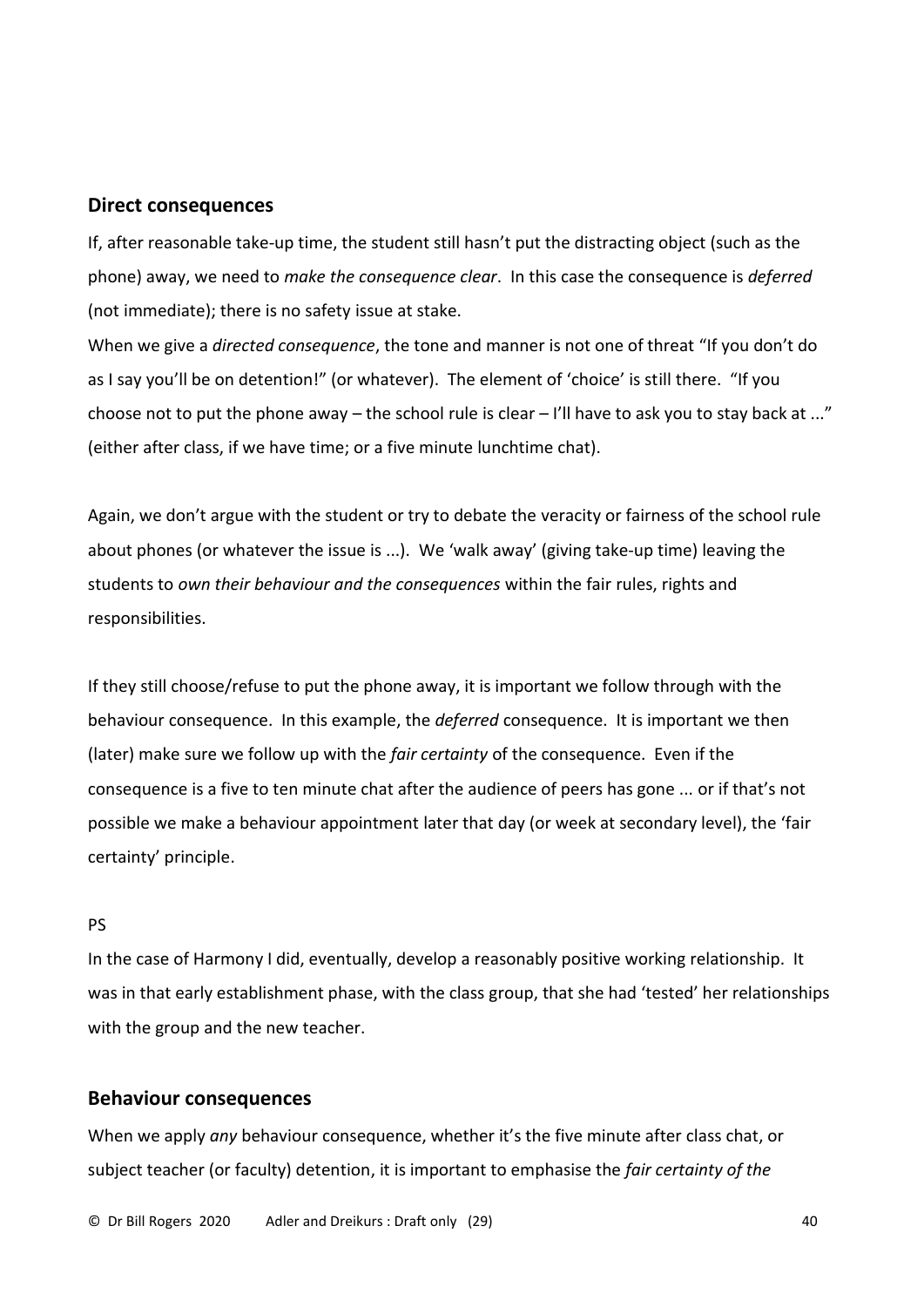*consequence*, not intentional severity. Some teachers will use the one-to-one consequential time to 'get back' at a student (the one-to-one 'lecture'; even vilifying ...).

While it is understandable that student behaviours can create significant frustration for us, it is important to keep the fundamental respect intact even when we're following through with behaviour consequences.

If a student refuses to stay back for the after class chat, or refuses to turn up for detention, we will still pursue the 'certainty principle' by involving senior colleagues to support us in setting up oneto-one consequential time (for the student in question). Even here, though, it is not about *winning*; the emphasis is on the responsibility, accountability, and fair certainty aspects of the consequence. This will come across as much in our *manner* as in what consequences we pursue. [For a developed discussion of behaviour consequences see Rogers, 2011 and 2015].

Behaviour consequences can be used constructively by teachers to enable students to be aware of their behaviour (away, now, from their peer audience) and to take some responsibility and accountability for such behaviours (although it is pointless *forcing* apologies or 'promises' ...). Apologies are important in any restitution – in such cases we emphasise the difference between the sorry *words* and the follow-through of sorry *behaviour.*

If we have had to follow up with behaviour consequences a number of times (in those first few weeks of term one) we will need to pursue some kind of *year level* individual behaviour plan with the student. This will involve the support of senior colleagues in the establishment and 'maintenance' of such plans. This is particularly important at secondary level (Rogers, 2003 and 2015).

#### **Encouragement**

Dreikurs et al (1982) have argued that encouragement is paramount (sic) in building a child's selfconfidence, learning ability and commitment to the learning process. He attenuates the word *courage* (from en*courage*ment) with respect to the way we enable students to take the effort of 'learning risks' and in our continued and sustained enabling to help them to learn from their 'failure' as well as their successes.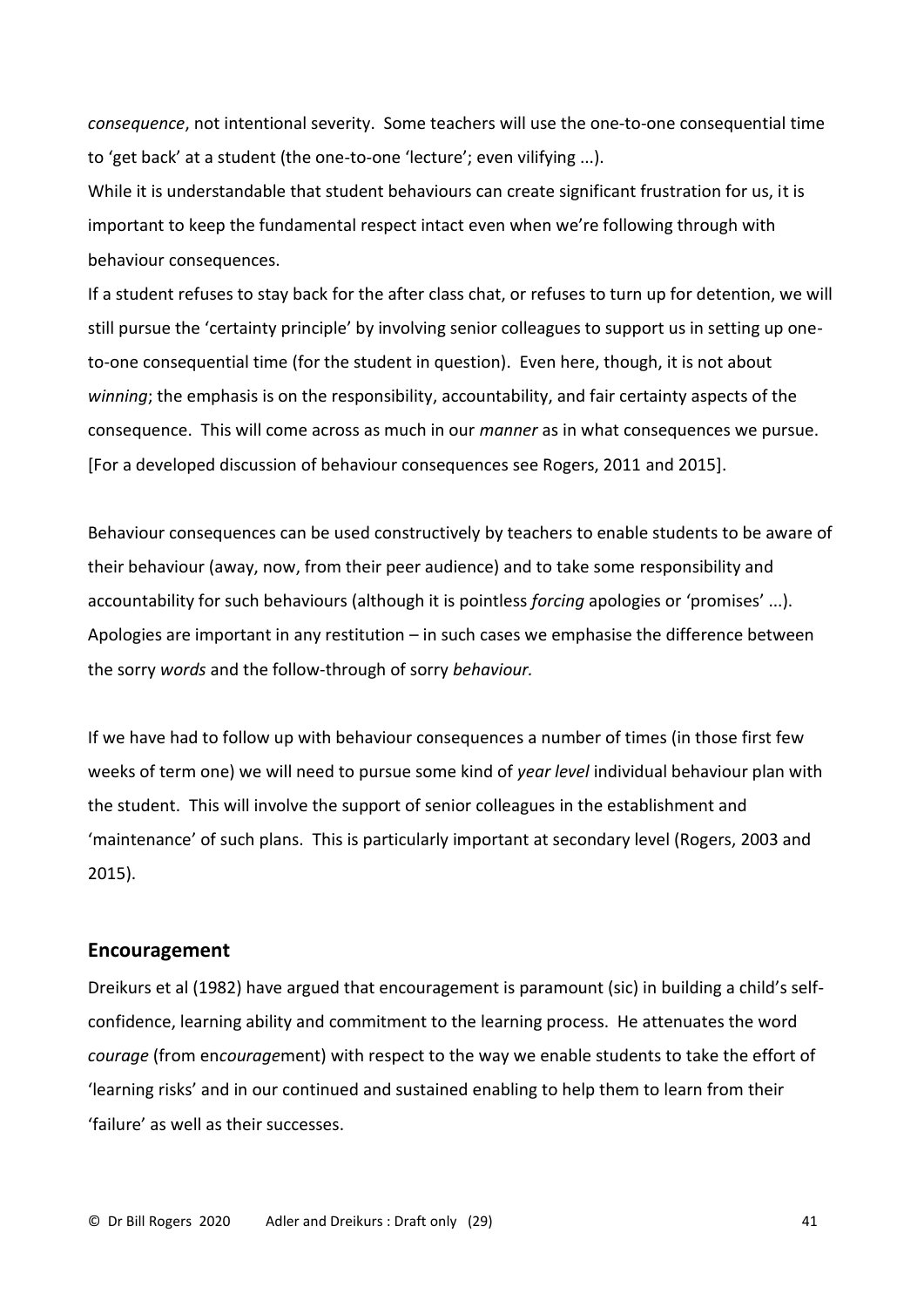When we help a child to build their sense of confidence as a learner, we are also enabling them to belong in constructive and cooperative ways – we strengthen their positive sense of self in relationship to others.

Conversely, when teachers frequently criticise and negate a child's effort it breeds discouragement (we can all, no doubt, remember our own schooldays ...).

Take the common example of a teacher commenting on a child's writing ...

"Yes you have used some interesting examples of adjectives of comparison here *but* your writing is very messy. Why can't you write more neatly...? If only you would try harder. Is it so difficult ...?" When we give encouragement we don't need to add these kind of negative caveats. "OK you've marked the line where to cut the wood, but you're not holding the saw properly are you? How many times have I told you? No wonder you've cut the wood crookedly ..." It is likely that it is only the last bit that is heard – and remembered – by the student, particularly

with a child who feels inferior in their writing ability, or using a saw or ...

"No, that's not the way to do it!" (how many times have I heard *some* teachers say that when I was at school?)

I recall, in a woodwork class (as a student), my teacher saying, "if you put your index finger on the handle of the saw it'll help stabilise it; it won't jar as much. Do you want me to show you?" He was *always* encouraging; never "No you don't do it like that!" or "What did I say, weren't you listening?" "Come on (big sigh), give it to me I'll show you ..." I owe much of my confidence in using woodwork tools to this teacher.

Some teachers frequently qualify any 'praise' they give with the 'but ...', 'if ...', 'why ...?' "You've *finally* finished nearly all your maths work today. Now *why can't you work like that all the time?!"*

Or the teacher had puts an immediate cross against the wrong maths work, then adds, "You weren't concentrating were you?" or, "You haven't made any *real* effort here have you, look how many you have got wrong." "If *only* you would concentrate ...". Even if that is true it doesn't help if a child *frequently hears it* ... When a teacher adds the unnecessarily qualifying caveat it negates the actual encouragement comment for some children. It is possible to 'mark' a student's work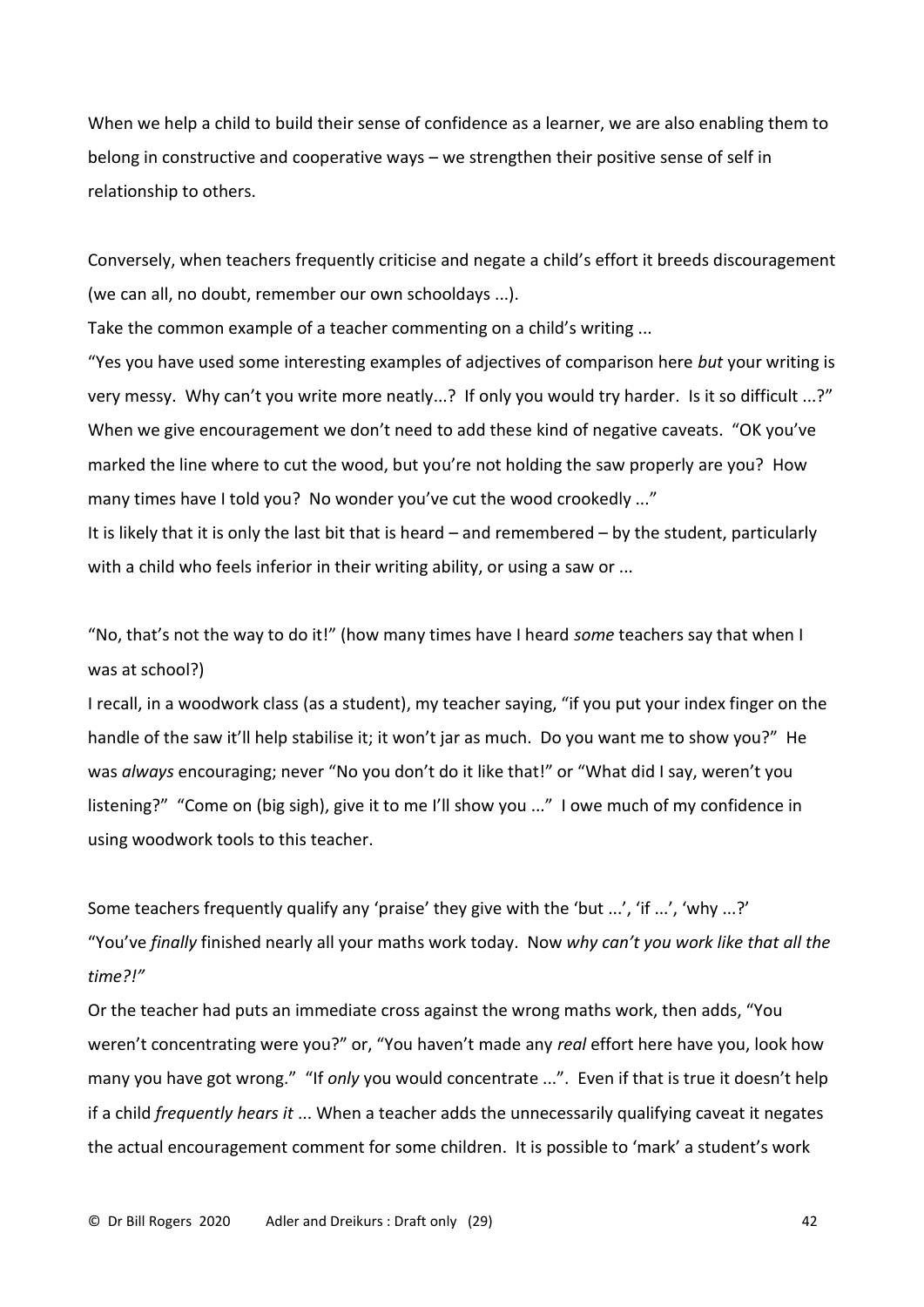and give accurate, meaningful and helpful feedback about incorrect work in a way that doesn't minimise or negate a student's effort.

The way we physically mark children's work can also unnecessarily discourage a child. I've seen children's workbooks covered with red markings, circled words, crosses ... Careful marking (with brief margin notes – or endnotes – for feedback) still gives dignity to the student's effort. It is their effort that we are seeking to affirm and build on.

What encouragement seeks to do is to initiate and engage a student's self-awareness about, and meaningful understandings – even 'assessment' – of *their* work (or behaviour). Children know when our feedback and encouragement is genuine. As Dreikurs notes, "Children are keen observers and they know who is sincere and who is not. When anyone tries to put up a front, most children will sense this and resent or ridicule it." (Op. Cit. p 93).

Encouragement also needs to be distinguished from 'praise'. When we encourage our students it will help when we :-

- focus on *their* engagement and effort (regarding their work and behaviour). We do this quietly (without patronising), often as an 'aside' in class time (as well as in class workbooks/papers etc). Older students may get embarrassed by overtly public praise, particularly praise that centres *on* the child or uses overblown adjectives : "*You* were great!", "That was brilliant ... fantastic ... marvellous ...!" All these global descriptions give no meaningful information feedback to the student. They also *over-focus on the student* as the 'good' or brilliant one.
- It is also important to talk with the student about their work so that *they* can be more selfreflective; even very young children respond well to this. Instead of 'that's a great (or marvellous, or brilliant) picture ...' We talk with them about the features, colours, characters, and the contrasts in their picture. We also talk about with them how we have noticed what they enjoyed about doing their work. My colleagues and I call this 'conversational encouragement'.

I still hear some teachers say things like "You are the best student I've ever had ...", "You're the best at ...", "That's a great drawing ..." Praise like this, however well meant, focuses on the child in terms of 'how good *they* are ...' or 'how good *they* are at something'. When such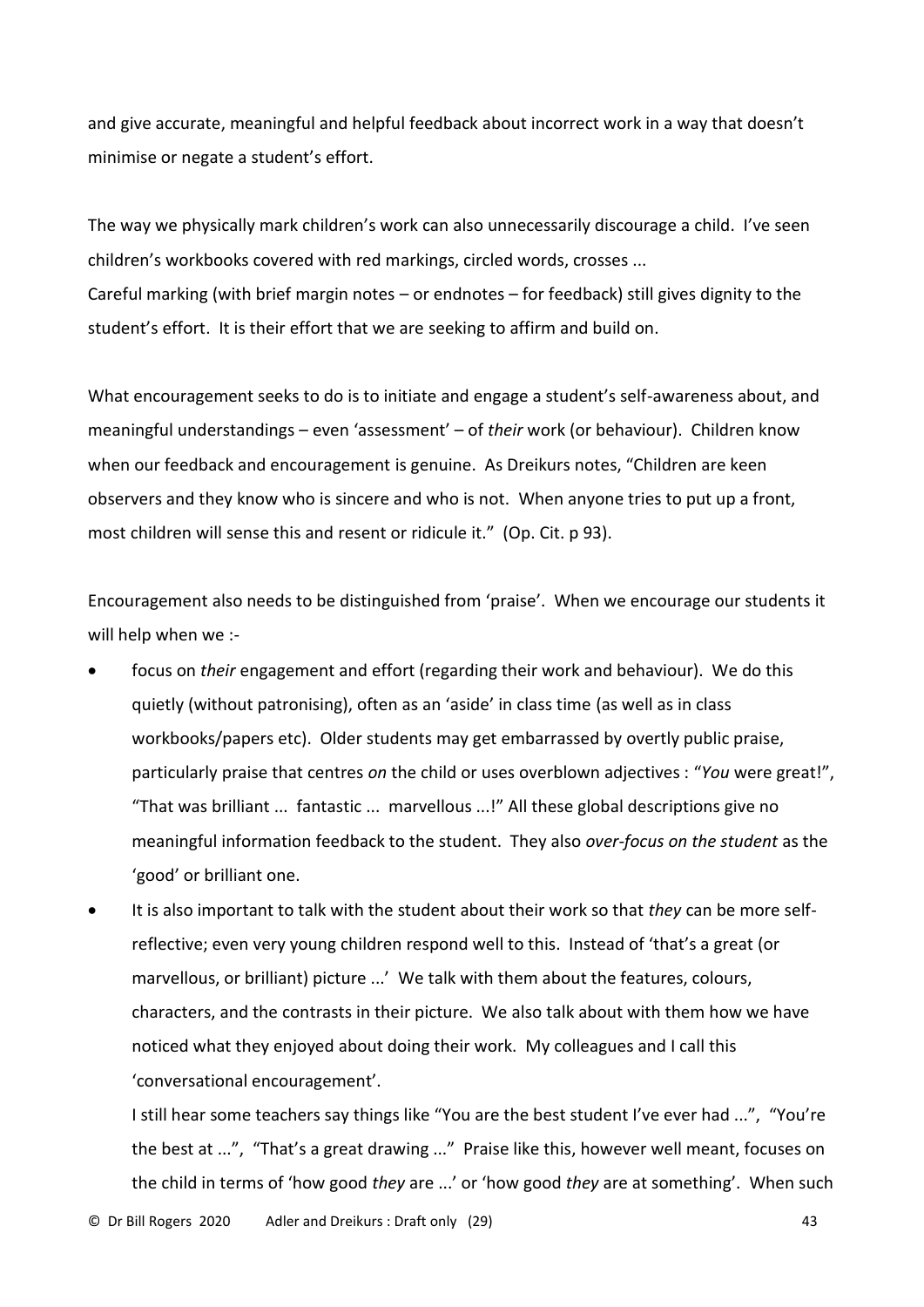comments are said in other children's hearing it can breed natural resentment and unnecessary comparisons (as when the *best* essay is read, and when only the *best* art work in shown ...). Praise, in this sense, can actually be manipulative of the student's feelings and sense of self. "*You* are a good boy/girl for ... (or because) ...". As Ginott (1971) noted in his writings on praise and encouragement – *supportive* praise recognises and affirms a student's effort, allowing a student to begin to understand and *fairly* evaluate *their* work/behaviour. This kind of 'praise' *encourages and motivates* rather than 'judges'.

The teacher is not the sole *validating* person in the student's sense of work; or behaviour. Nor are students simply 'good' because they get correct answers (or conversely 'bad' because they get incorrect answers ...).

I've worked in a number of art classes as a mentor-teacher. In one such class (in a prison school) I chatted with a student about her 'gothic' drawing (the theme of the unit of work). The students were using a range of soft lead pencils. She had drawn Buffy ('the vampire slayer') walking towards a castle archway … in profile; the moon casting a long shadow ... I asked her how she could get the moon looking so bright with just soft lead pencils and white paper. She began to explain what she was attempting to do. I then asked her how she had worked out where to place the shadow in relationship to the moon, the archway and Buffy ... She again, shared her thoughts ... This chat was relaxed; in no way strained. I asked her what was happening to the character ... I briefly noted how much I had enjoyed art when I was at school ... We chatted like this for some minutes and the student next to her said, "Can you look at my work too?"

My colleague (who I'd been team teaching with) noted later (over coffee) that she had not heard me say once that the student's work was 'great', 'wonderful' or 'brilliant'. She had also noticed the students clearly enjoyed, and were encouraged, and evidenced confidence by *talking with them about their work.* It was the teacher/student discussion that *enabled the student to be self-reflective*. In this sense the student is able to see the effort in *their* work; it is evidential.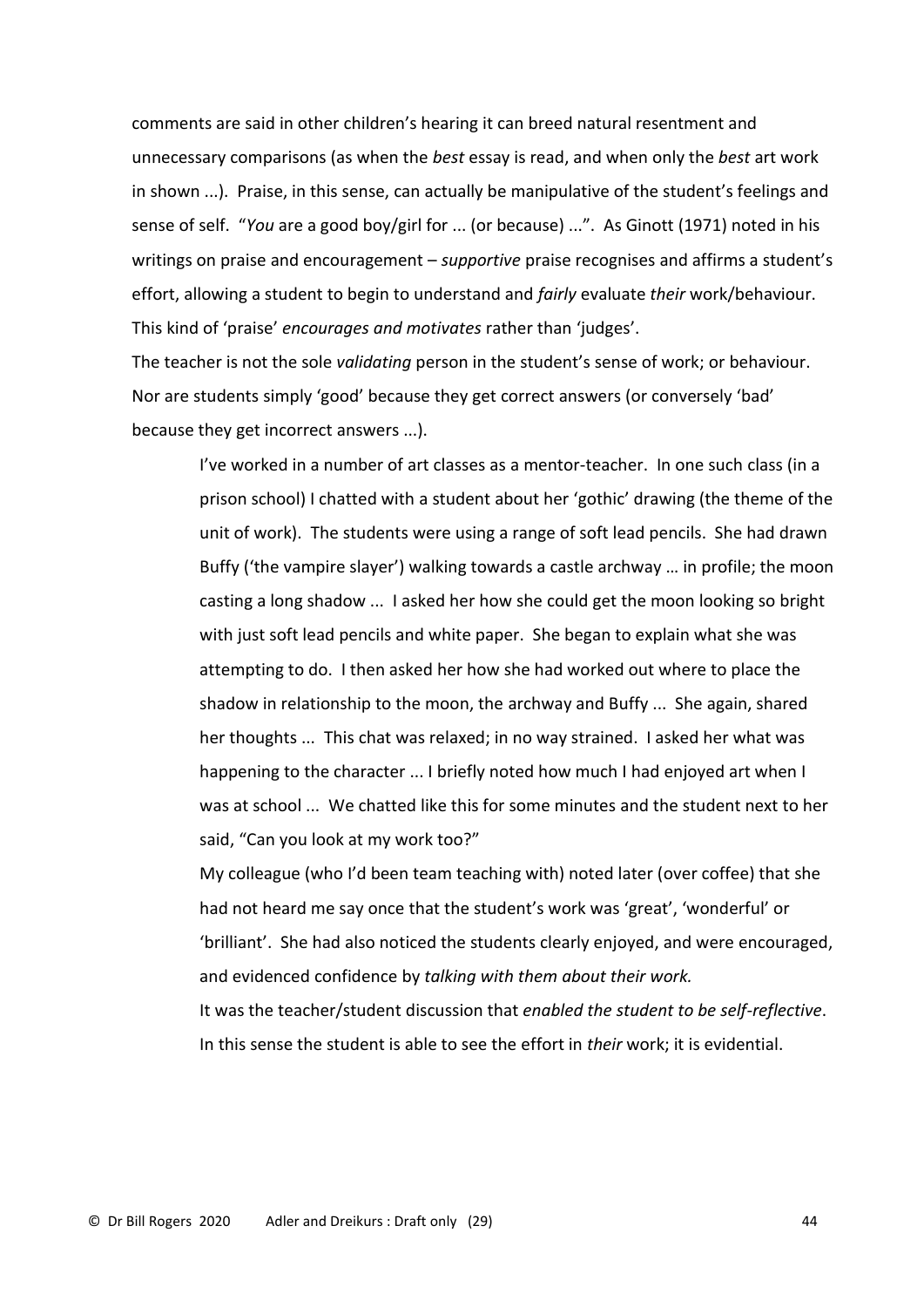In one of my Humanities classes :-

"The way you have described loneliness in the character is very clear, very moving – particularly when you contrast how she is feeling with what's going on in her relationship with the other characters such as ..."

*Descriptive* feedback – as encouragement – can become a more constructive and helpful 'norm', than the use of praise. If we do give a spontaneous (and genuine) 'Wow!', or 'Great' it will help to at least add *why* we were 'wowed' or thought what the student had done in work/behaviour that was 'great' or 'brilliant' ...

While we need to help students with errors, we can do this constructively without over-focusing on a child's struggle, or failure; particularly past failures.

"You've really got that idea, now, of how to multiply decimal fractions. The last few questions were a bit tricky though; I can see how it might have been more difficult to do this. Let's see how we can go back and have another look."

'By using that sharp pencil Michael, you're able to get an accurate reading with the protractor on those obtuse and acute angles.'

'The way you've set your chart out, Shaun, makes it easier for me to read what the steps in the experiment are ... particularly for someone who's not a science teacher like me ...' (I said this to a student when I was mentoring in a science class recently – and I meant it).

'The way you've carefully labelled your diagram makes each part of the process really clear ...' 'There's been some difficult words to remember this week, Elise; you've made an effort to use them (and their meaning) in your writing on this topic ...'

'Those are interesting adjectives, Ahmed; see how many ways you've been able to describe that box ...' (this to a student where we were discussing adjectives of size, comparisons, shape, colour etc).

If a student rejects (or seems to reject our feedback/encouragement) eg : the student says something like, "Anyway I think it's rubbish (my work)". It will not help to 'over service' what may be a form of attentional behaviour . "Oh it *is* good; your work *is* good. I *really* meant it. Please don't say your work is rubbish ..."

It's enough to say, 'I meant it' and walk away (at that point) to work with another student.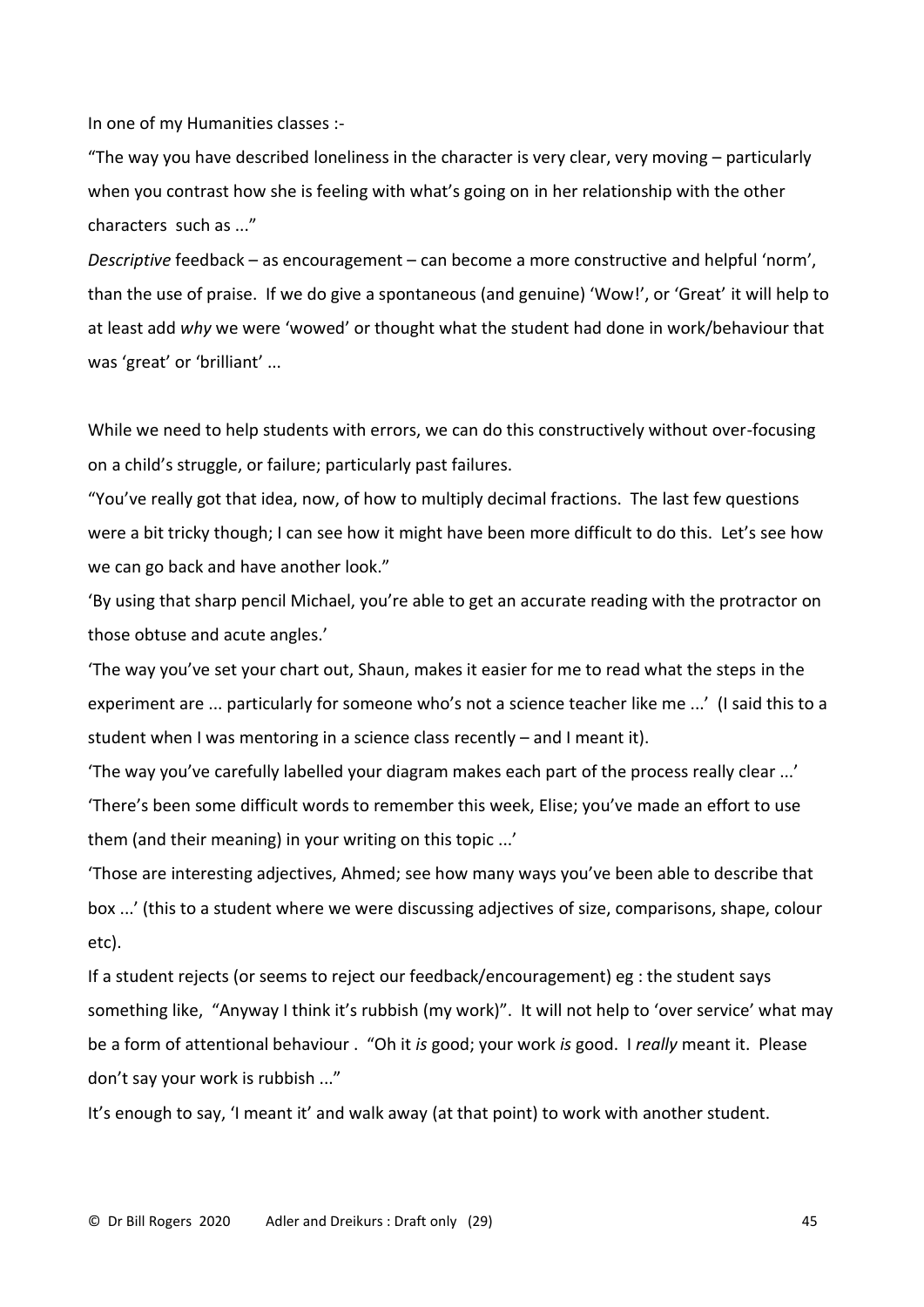Encouragement also reassures and strengthens one's belief in oneslf; one's ability, effort, progress … as Malala Yousafzal has said, "Encouragement makes you believe in yourself." (in an interview on ABC television [Australian Broadcasting Commission] 2014).

# **Mutual respect**

Dreikurs frequently affirms that, "Mutual respect is based on (the) acceptance of the equality of human beings, independent of individual differences, knowledge, abilities and position." (p 69 Op. Cit.).

Respect :-

- means respecting the essential dignity of the individual.
- Is based on *equality and mutuality of rights*; this is at the core of the UN Charter on the rights of the child (and on human rights generally). Respect is intrinsically related to fundamental human rights. It is the basis for building co-operative classrooms and schools. In being aware of, and considering others' rights, we (in effect) affirm and acknowledge our own rights. We can stand up for our rights – firmly and respectfully – without trampling on others' rights. The teacher's modelling of mutual respect is essential in building a rightsenhancing and rights-protecting school community.
- Means recognising the equality of difference (in gender, race, background ...).
- Means that even when we need to discipline a student we never reject them as a person. This is probably the most challenging value we seek to hold as teachers. It means we can (and should) balance firmness with kindness; assertion with not holding grudges. It means (and this is also very difficult) starting each day afresh with the student as it were; particularly when we've had to utilise behaviour consequences.

I would further argue that we don't have to *like* all our students (some students will be much easier to *like* than others ...). Respect is about our *behaviour towards others*; the way we *treat them* ... It is pointless *trying to force ourselves to like* a student whose behaviour (at times) can be not just annoying but even obnoxious ... Respect is about *a mindset we hold to and one's behaviour towards* the 'unlikeable'. This key feature of the concept of inter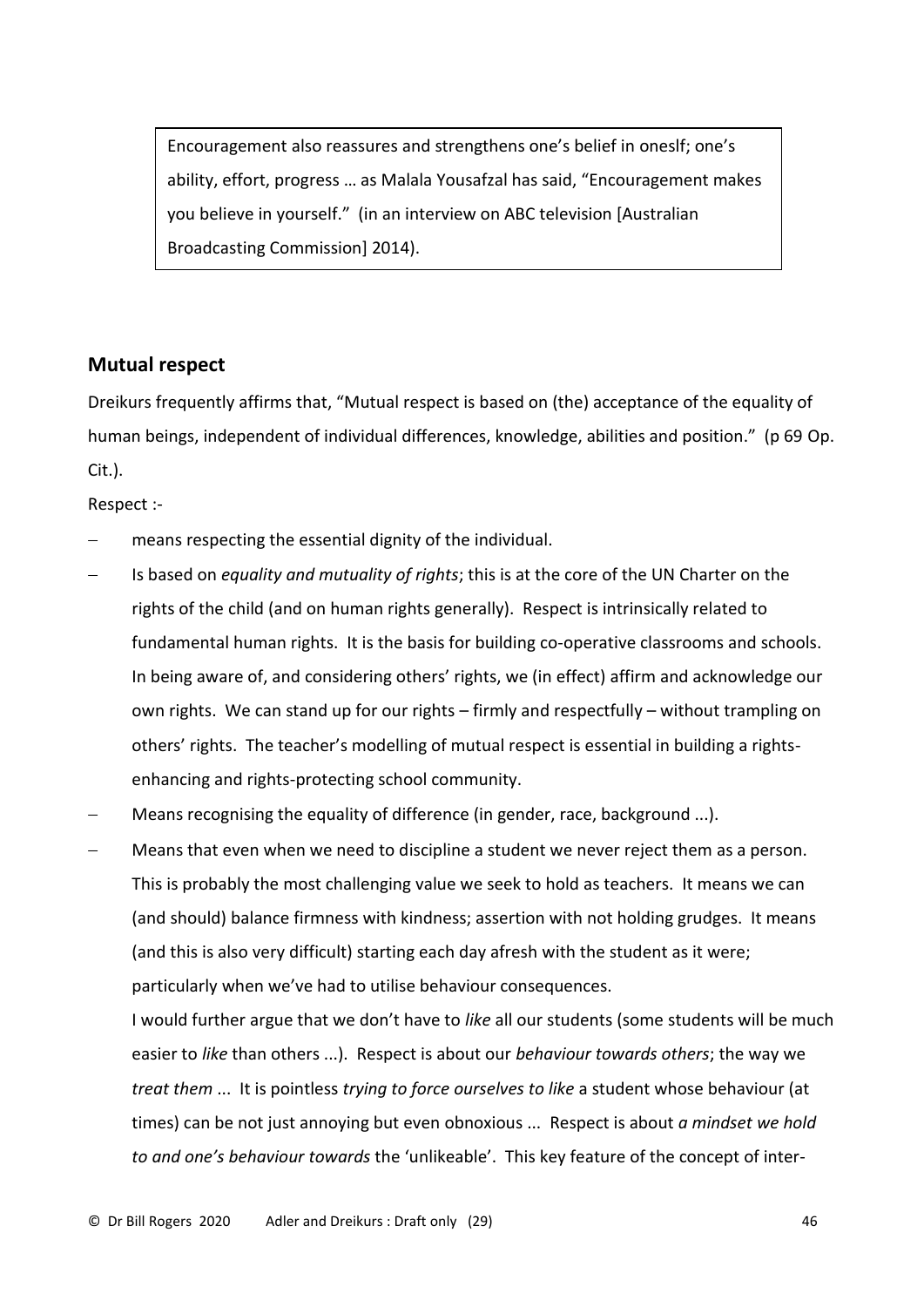personal respect is also important for children. We are not also asking our students to 'like' (and enjoy liking) every single fellow student; 'liking' is related very much to preferential, social, behaviour.

Respect also doesn't mean we ascribe some kind of false 'virtue' to someone when it is not deserved, nor does it mean deferential esteem. It is more to do with basic civility, manners and co-operative social courtesy, and – most of all – about the way we treat others. These are understandings even young children can be taught, encouraged and can understand. Conveying respect also *enables* a student's self-respect (Rogers, 2011).

For a sustained discussion on respect within teacher-student/s relationship see Rogers 2011. The conveying of respect (not excusing a student's distracting/disruptive behaviour) is an

- essential pre-requisite in addressing and resolving behaviour issues and initiating restitution.
- − Respect derives from fundamental rights. Rights also *entail* responsibilities and rules. Good and fair rules give protection to rights (of all members of the school community). Such protection, though, needs consciously respectful leadership by all teacher leaders in the school community. It also requires our 'relaxed vigilance' with respect to any issues of harassment.

# **Classroom meetings**

Classroom meetings are constructive ways and means and opportunities in which a teacher can raise the purposes/'goals' behind attentional and power-seeking behaviours – generally – (without naming a particular

student). Eg :-

− 'Why do you think some students call out lots of times or click their fingers loudly in class discussion time?' 'Why do some students butt in or talk over others when others are trying to have their say?' 'Why do some students hassle others (give some common examples) when they are trying to work ...?' 'Why do some students refuse to do the set work when they are able to do it?' Why do some students tease others (such as ...) or bully others ...? As Dreikurs (1982) notes, when we raise such questions, "the child is not discussed personally, he learns vicariously" (p 37).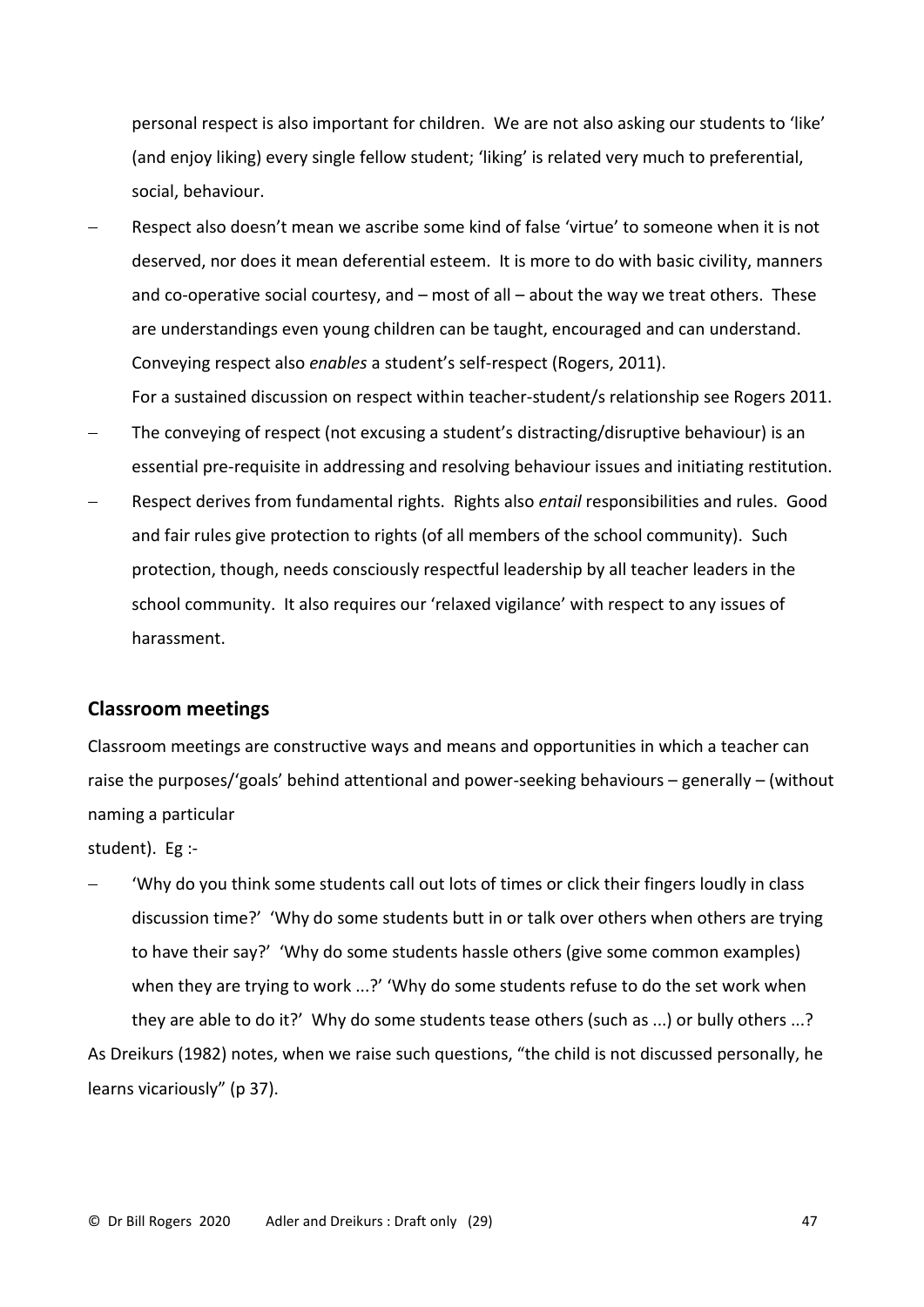My colleagues and I have used this approach many, many times as a group awareness raising about 'mistaken goals' in student behaviour (see Rogers, 2003 and 2009). Such meetings can also raise empathy among members of the class group as they start to become aware of feelings of inferiority, and from those students who are compensating (or over-compensating) through mistaken behaviour goals. Some students will actually offer helpful suggestions to support such students while still expecting accountability in their fellow students for behaviours that arise from their mistaken behaviour goals.

There needs to be clear rules, and expectations for such meetings (Rogers, 2011 and Rogers, 2003). And such rules need to be fairly and firmly enforced to give such awareness raising discussions a genuine fair go. [See also Rogers (2009) *How To Manage Children's Challenging*  Behaviour 2<sup>nd</sup> edition on case examples of such meetings].

Such meetings are not always commonplace at secondary level. It can help to conduct such a meeting with a colleague skilled in such approaches. To conduct a constructive meeting (to raise general questions and discussion about disruptive behaviours and what might lie behind them ...) is no mean feat. Such meetings need to be planned and the key emphases telegraphed to students *beforehand* : how to best arrange seating of students; how to initiate, develop and sustain discussion; how to encourage the less confident students and how to refocus the more garrulous and strident members of the class. Clear rules of procedure are crucial ... . And, of course, how to draw such class meetings to a meaningful conclusion.

### **Biography**

Dr Bill Rogers is a teacher, education consultant and author. He conducts in-services and seminar programmes across Australia, New Zealand, Europe and the U.K. in the areas of behaviour management, effective teaching, stress management, colleague support and teacher welfare. He has also worked extensively as a mentor-coach in classrooms; team-teaching in challenging classes in Australia and the U.K. Bill Rogers read theology at Ridley College, Melbourne; then psychology and education at Melbourne University and went on to major in Education. {He is a Fellow of the Australian College of Educators and Honorary Life Fellow of Leeds Trinity University and Honorary Fellow at the Graduate School of Education, Melbourne University}.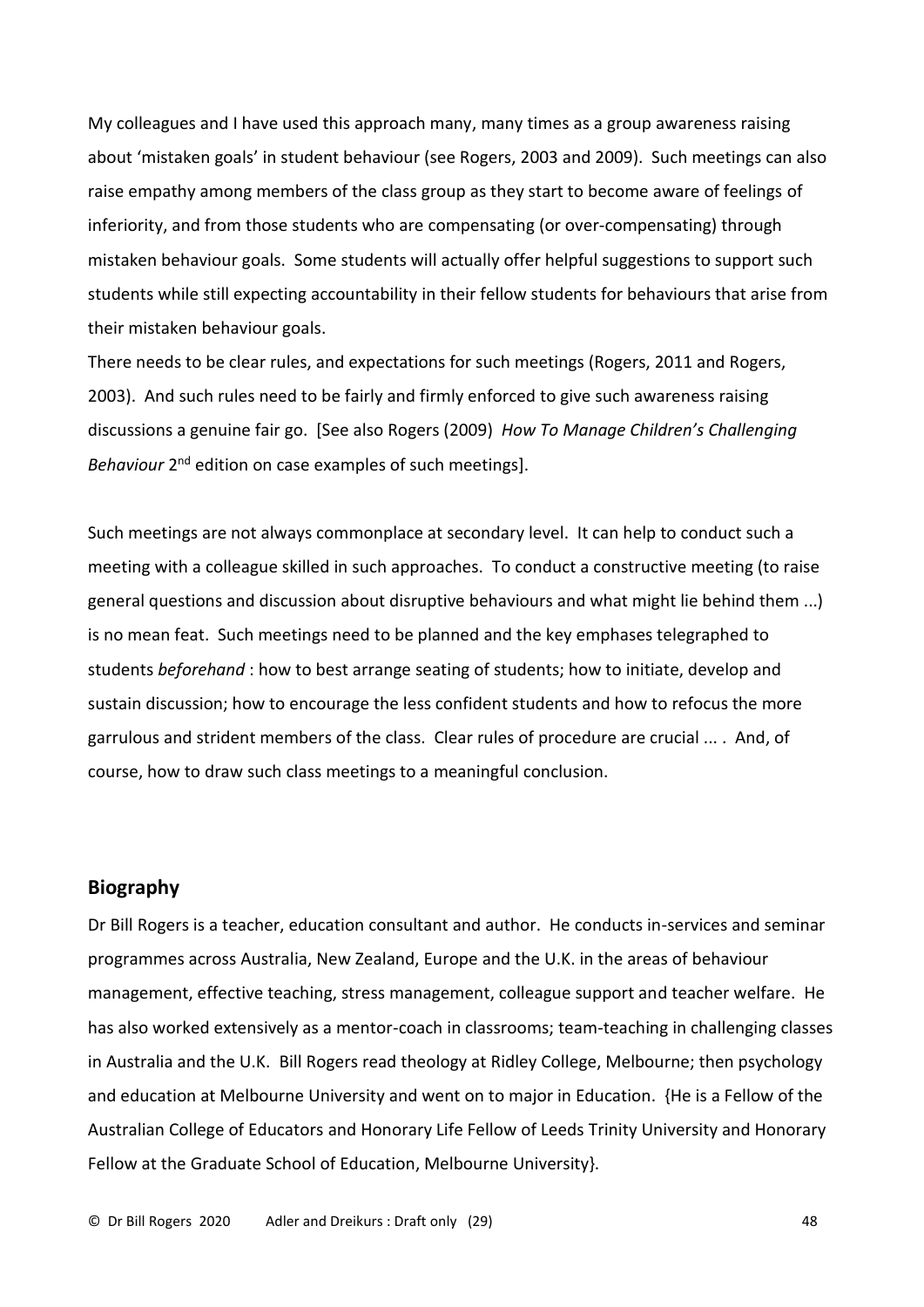# **Endnotes**

**<sup>1</sup>** One of the terms attributed to Adler is that of *Gemeinschaffsgefuhl* (community feeling) – that our social relations, and relationships; our actions towards others should – where possible – seek social care and social good. He was a practical socialist. Dr Beran Wolfe (a translator of Adler's *Understanding Human Nature*, 1927) notes (this word) "connotes the sense of human solidarity (our) connectedness (to one another)." (p 58).

**<sup>2</sup>** By 'causative pathology' I mean all those factors that contribute to a child's behaviour at school; factors over which we have 'little' or no control. These factors range from a stressful family dynamic where there may be substance abuse, generational poverty, long-term unemployment, significantly stressful family relationships, (including domestic violence ...) characteristically poor diet (low in essential fatty acids, essential minerals and vitamins), inappropriate TV; disconcerting, even extremely negative and harmful attitudes, values and beliefs (about race, ethnicity, sexism, homophobia) and the tragic evil of abuse ...

While we cannot control this 'causative pathology' *we can create a safe, secure environment at school; indeed we must*; this is our calling. *We* also need to help the student *to belong* in ways that do not contribute to maladaptive, damaging (even destructive) beliefs about social attention and power.

Where a child is exhibiting any significant at risk behaviour, schools should be alert to those factors (above) and seek to enable the student (and his parents /caregiver/s) to seek and utilise professional support.

The reality is, however, even in disturbing home environments that the child is probably still attending school (where he spends up to a third of his waking day). It is in *that context* that teachers (and support teachers) have to daily interact and support children with complex needs and complex 'causative pathologies'. As well as any professional support we can garner for the child we will still need clear behaviour support plans for those children *while they are with us at school*. It is in the context of that reality that the work of Adler and Dreikurs on 'mistaken goals' and 'goal disclosure' can help such students and teachers alike as they develop *any* individual behaviour support at school.

**3** Sibling *rivalry* is often a normal part of a child's development in a family dynamic. The problem occurs when the 'rivalry' becomes on-going, is re-inforced by parent/s, is destructive and is sustained (even into adulthood!)

**4** When we give a specific rule reminder to a student – or to a class group – we utilise *inclusive language* : "*our* rule ...", "*us/we/our*", "*all* of us ...", "*together*", "*everyone*" ...

As a teacher, it is not *my* rule, or even *my* class (in this sense). Of course we have leadership responsibility to establish and maintain essential rights and responsibilities but our behaviour management *language* reflects the emphases of rights and *our inclusiveness as a class group*.

We also avoid easy use, or *overuse* of '*Don't'* in brief discipline exchanges in classtime. Eg : "Don't call out ...", "Don't talk while I'm trying to teach ...", "Don't fiddle with your pencil case – can't you see I'm trying to teach?"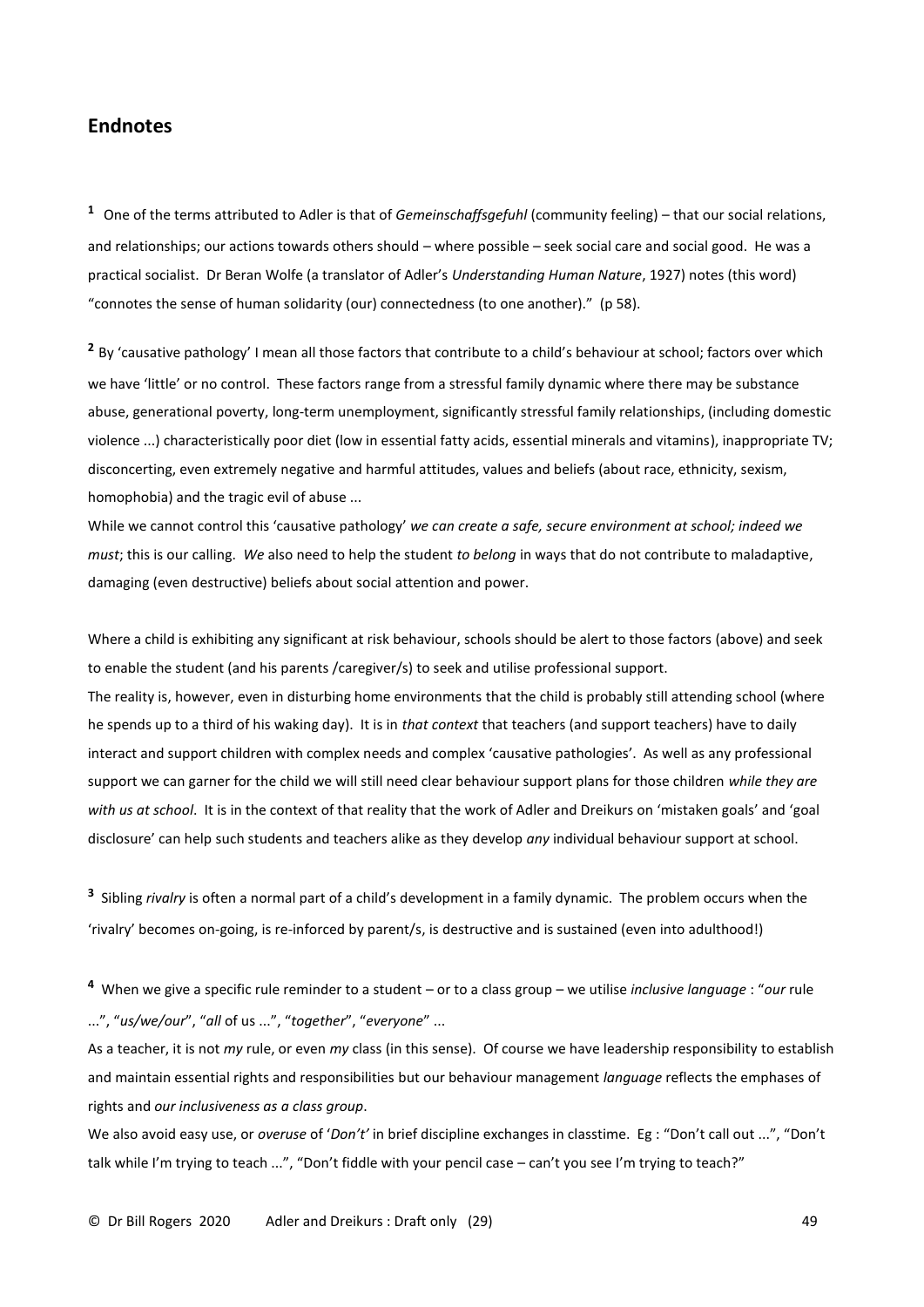The problem with discipline language *frequently* expressed in "Don't" cues is that it only tells the students what we don't want/expect them to do ... When we say something like "Rebecca ( ... ) Chantelle ( ... ) looking this way and listening thanks ..." we are directing the student/s to the behaviour we *fairly* expect (the *looking* ... the *listening ...).*  Of course, our tone needs to be confident/positive/respectful not overly cajoling/pleading demanding or hectoring. Our *characteristic* tone of voice is also a significant factor in how discipline language is *heard* by our students (in terms of perceived intent and expectation of the teacher).

We also avoid using pointless interrogatives such as, "*Why* are you two talking? *Can't you see* I'm trying to teach?", "*Why are you* calling out?", "*Why are you* late to class?" (This to a student who walks in late while the teacher is teaching ...), "*Why aren't you* doing your classwork?" (Again, see Rogers, 2011; Rogers and McPherson, 2014; and Rogers, 2015).

As Dreikurs 1982 (et al) note "it is useless to ask a child 'Why did you do this?' He often doesn't know *why* (even when he knows his behaviour is inappropriate or wrong.) It is those one-to-one settings where we can explore 'the why'. It is here that the student can begin to understand his goal." (p 14) (underlined mine).

<sup>5</sup> I've put commas around the verb 'guess' to indicate that when we propose the reason why we think the student behave the way we do it is more than *merely* a guess.

**<sup>6</sup>**It is worth noting that if the at-risk student is female then the teacher who takes on a case –supervisory/mentoring role should be a female (for obvious ethical probity in sustained one-to-one teaching/ mentor sessions). A *case-supervisor* at secondary level (in the sense discussed here) is a teacher who is given dedicated time release to take on the role of working with at-risk students (in terms of behaviour and learning needs). These colleagues have skills and experience working with challenging students, at-risk students and students with diagnosed (and symptomatic) behaviour disorders. They work with these students one-to-one in a counselling/mentoring role to *teach key academic/social behaviours the student needs to negotiate in their day-to-day schooling.* The case supervisor will develop and enable any such plan within a year-level (collegial) approach. [See particularly Rogers, 2006, chapter 7; 2003 and 2015]. They also liaise with *all* subject teachers, support teachers, special needs colleagues, school counsellor (and, where applicable, educational psychologists).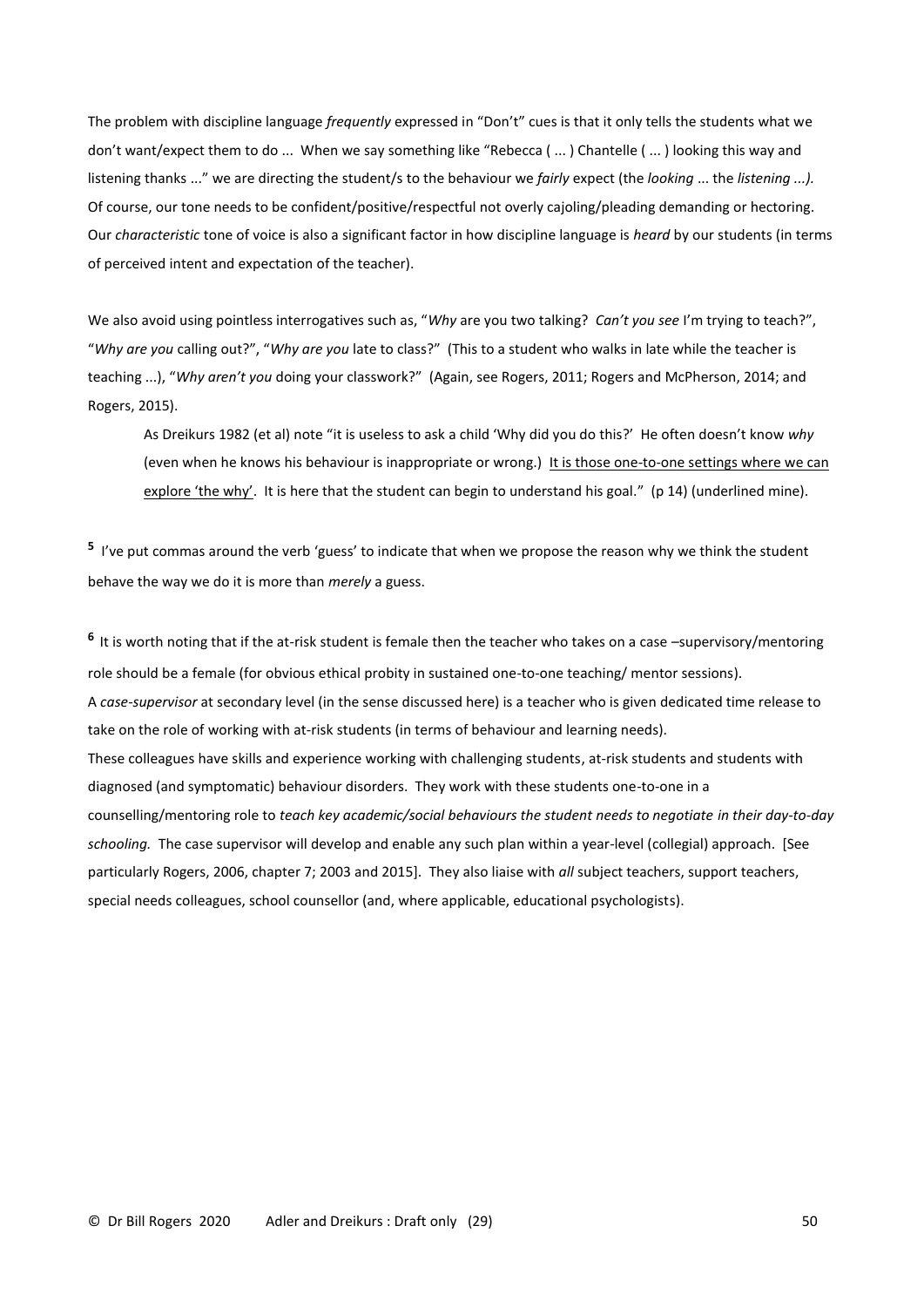# **Appendix**

**Narcissistic patterns of behaviour**

# **"All cruelty springs from weakness."**

Lucius Annaeus Seneca (4BC – 65AD) Roman Stoic Philosopher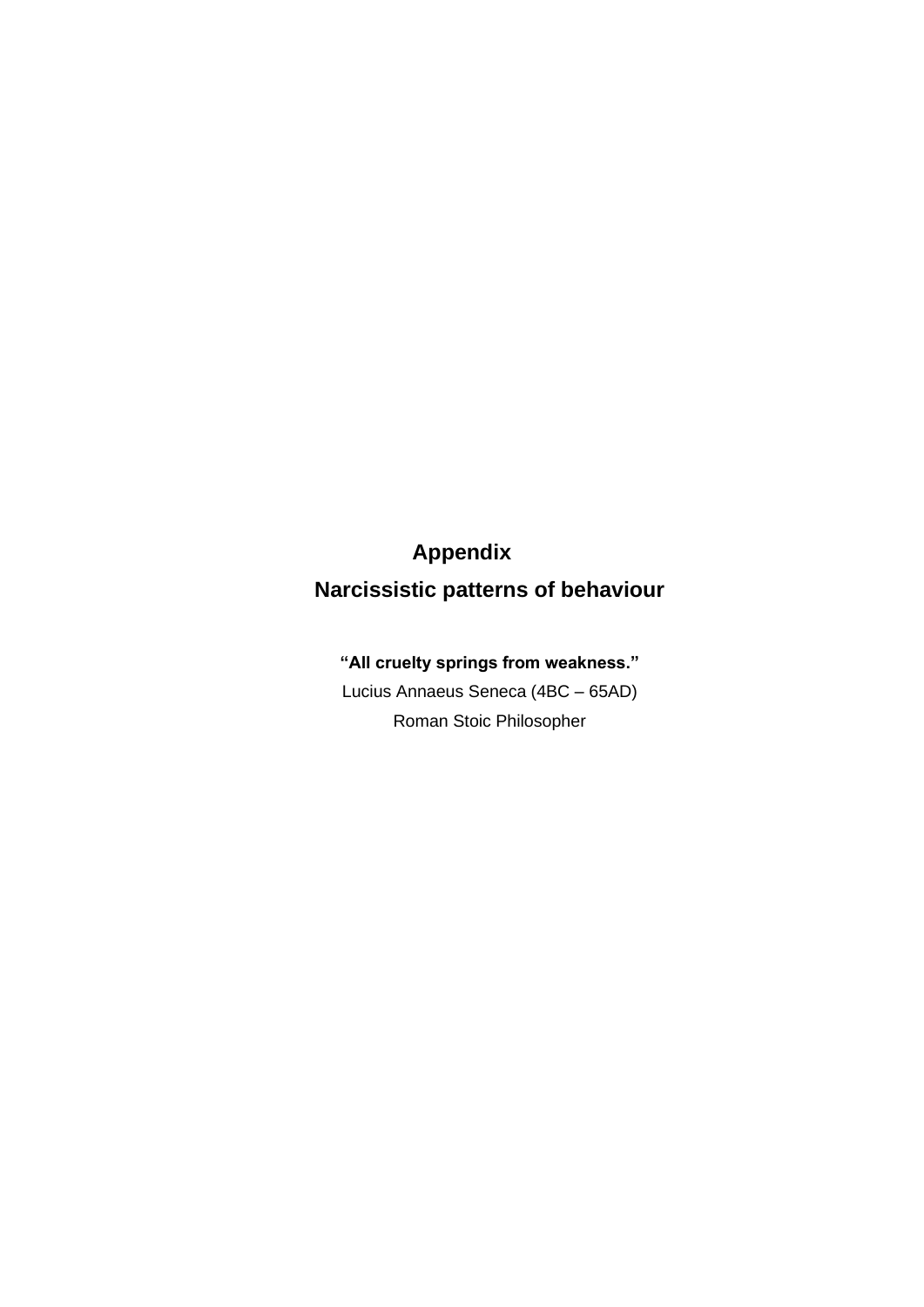#### **Narcissistic behaviours as an expression of attentional or power-***seeking* **behaviours.**

While *features* of narcissistic behaviour are typical in developing adolescents, Professor Jean Twenge [in an interview on the Australian Broadcasting Commission's Radio National programme (May 16, 2014)] suggests there has been a rise is narcissistic behaviour among the young**<sup>1</sup>** . In this, she says, it is the *over-focus* on the self rather than others that is central to narcissism. She believes that there is an increase in narcissistic behaviours (compared with previous generations) as identified within the Narcissistic Personality Inventory**<sup>2</sup>** . Those rating high on this inventory are less likely to show empathy, valuing of others, and caring in their relationships. 'Narcissists are missing that piece about valuing, caring and their relationships … one of the biggest differences … those communal and caring traits tend to be high in most people with selfesteem but not among those high in narcissism'.

Jean Twenge and her colleague Keith Campbell have investigated a general cultural/social change in narcissistic perceptions and behaviours, in their research, as noted in *The Narcissism Epidemic : Living in the Age of Entitlement* (2009).

They note that narcissistic self-worth is based in an *over focus*, even *obsessive* sense of self. In narcissistic behaviour there is an *over projection of self*, self-importance and *self-worth*. A *frequent scanning for attention, approval and admiration*. Secure people simply do not need to keep perceiving their sense of worth and 'importance' in that way; with *frequent* demands for attention and approval. At its worst obsessive narcissism is illusory, disturbingly self-deceptive and manipulative (see later p 10f in appendix).

Narcissism scores, in their research among college students, were significantly higher in 2000s than in the 1980s and 1990s.

The meteoric rise in celebrity culture, and how social media is utilised, has played its part too. With its benefits (social media), it also carries a self-reflective pool within which to be admired, noticed and within shallow (often ephemeral) fame that is celebrated and made 'aspirational'. The hundreds, thousands, of 'friends' on Facebook and *followers* of twitter can then give a shallow sense of 'social connection' as social 'importance'. As Professor Twenge notes, 'Narcissists are skilled at on-line connection'. She further makes the point that there is a correlation with narcissism and Twitter and Facebook usage; the correlation is in *how attention is sought*, "it helps

© Dr Bill Rogers 2020 Adler and Dreikurs : Draft only (29) 1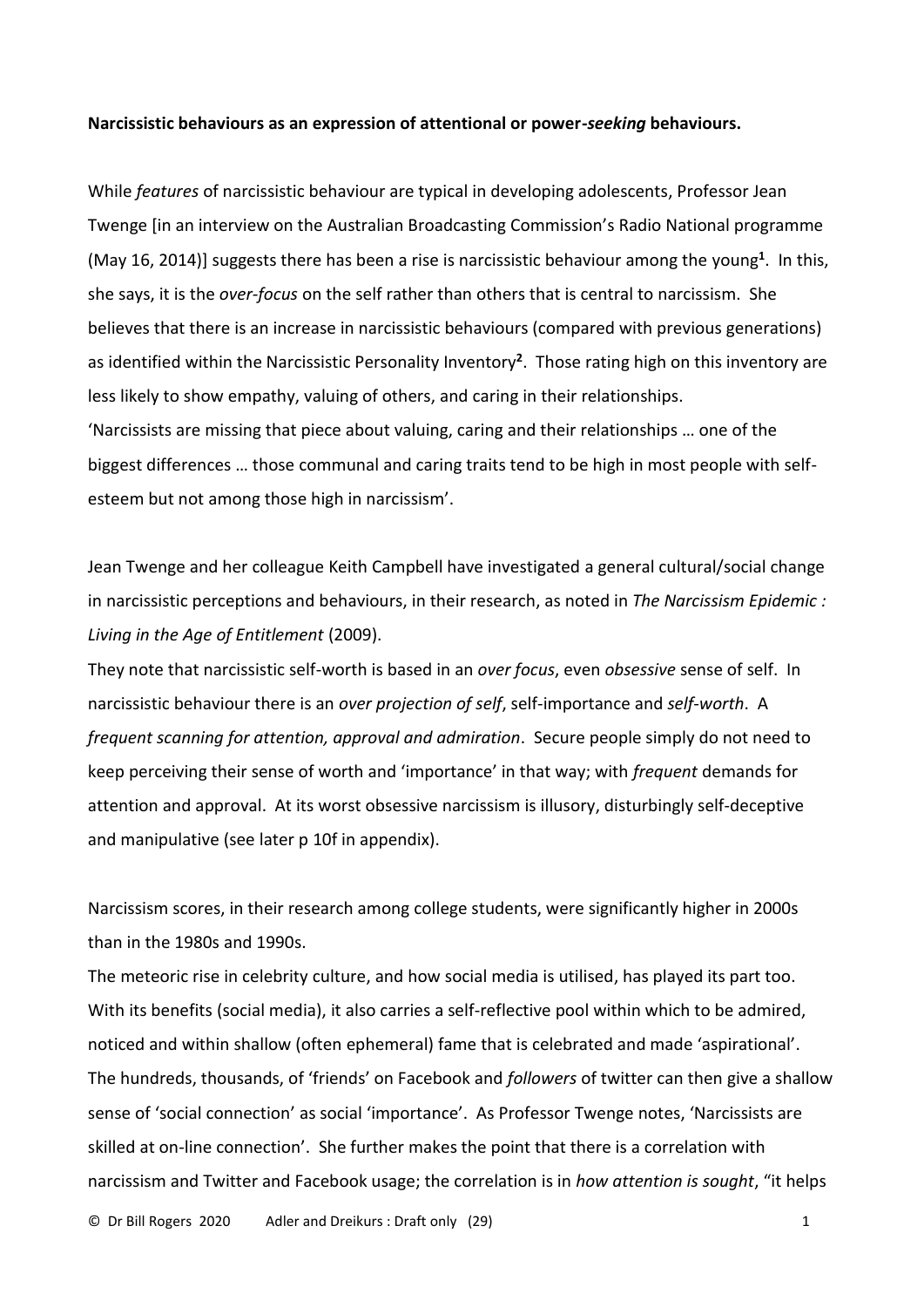make those more shallow connections (sic) about Facebook friends are as opposed to real-life friends where it's going to be closer and more committed and more caring for each other …"

This is a cultural change, according to Twenge and her colleagues, seen even in the increased use of 'I', 'me', in popular literature and the media generally as an indication of 'a more self-absorbed focus'. Educators, too, have noticed an over-focus of *expectant praise* in children; attitudes and behaviour expressed as 'I *deserve* to be praised; you *should* praise *me* because *I* am *better* than … or *better* because…' (see p 41f, the discussion on the difference between praise and encouragement in the main text of this paper).

- − People who score high in narcissism tend to have trouble in relationships because of an *over focus* on themselves and wanting – and frequently *seeking* – to be noticed.
- − There is a tendency towards frequent *expectation of praise*. In educational terms we would distinguish *praise* from encouragement and feedback (see p 41f in main section of this text).
- − "I am special, I am special look at *me* look at *me* …" (from a pre-school song). Twenge notes that our focus, in education, needs to address 'perspective-taking' (others' needs, feelings) and hard work and self efficacy instead of always *having to feel* special, unique; and to have *that feeling frequently validated*.
- − Celebrity culture often reinforce features of narcissistic behaviour through obsession with physical beauty and fame. A cursory look at morning TV programmes will show the difference between healthy living and an over-focus on *physical* beauty. I must *look* sexy and can *feel* sexy if I wear this, use this kind of make-up, work out on this kind of machine … The emphasis is not really on healthy body or diet as such rather on the 'me-ness' of it all.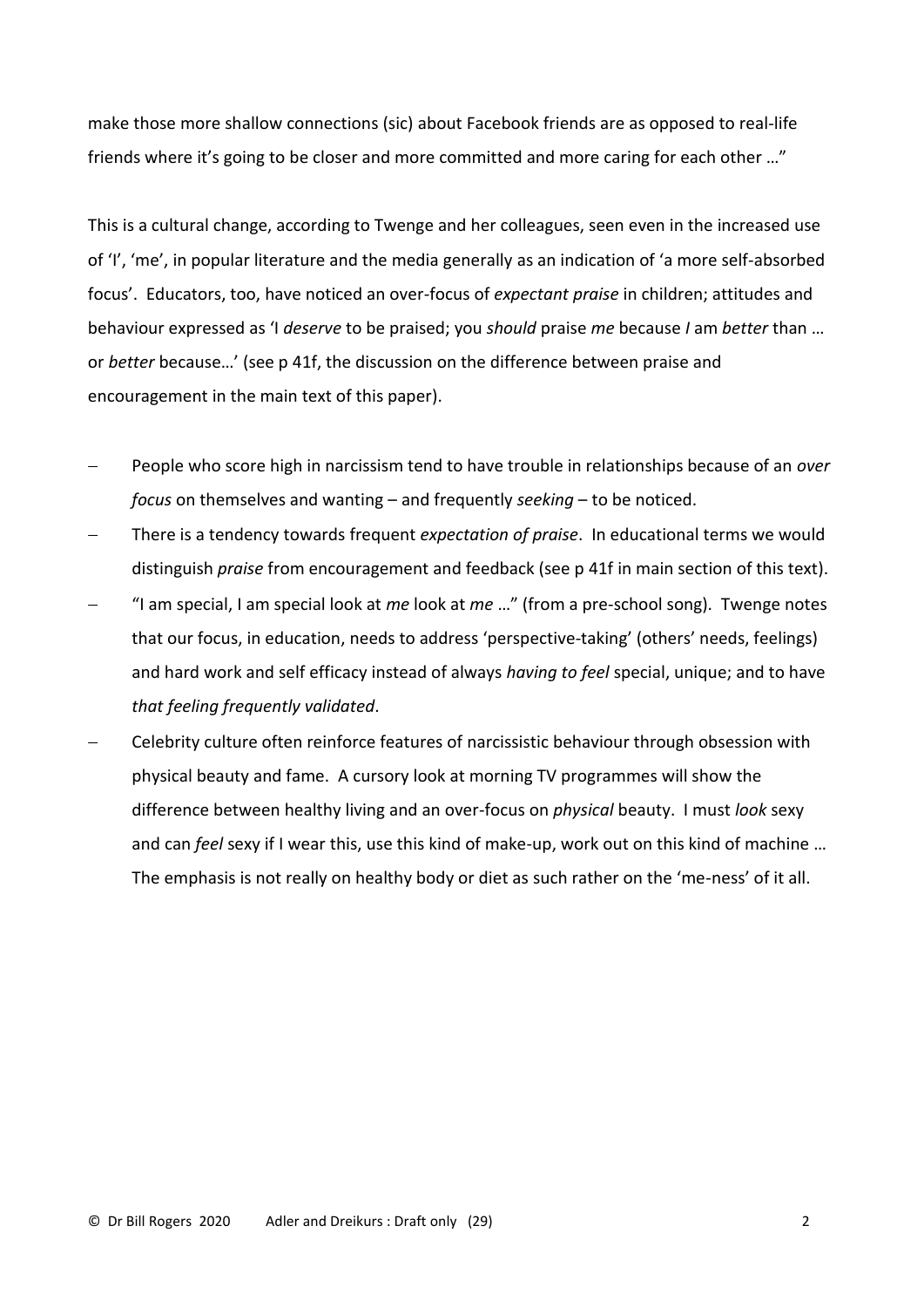"Mirror, mirror on the wall …" Mirror, mirror in my hand

The eminent psychoanalyst Dr Bruno Bettleheim (1976) makes a salient point about the fairy tale Snow White, "The stepmother's narcissism is demonstrated by her seeking reassurance about her beauty from the 'magic' mirror long before Snow White's beauty eclipses hers …"

Narcissism is very much a part of the young child's make up. The child must gradually learn to transcend the dangerous form of self-involvement. The story of Snow White warns of the evil consequences of narcissism for both parent and child. Snow White's narcissism nearly undoes her as she gives in twice to the disguised queen's enticements to make her look more beautiful, while the queen is destroyed by her own narcissism." (pp 202-203).

Twenge also notes a correlation between narcissism and focusing on money and fame and image (underlined mine).

'Reality TV', she suggests, really makes narcissism seem 'normal' to a whole generation of people; normal and glamorous and a 'necessity'.

− She distinguishes self-esteem (as basic *self-worth*) a confident sense of self – in relation to others and a 'good sense of your own abilities'. "Self-control and hard work, that's beneficial. And perspective-taking, something that narcissists don't do very well, to take someone else's perspective, to think about what it's like to walk around in their shoes. That is so useful for getting along with people, whether that's at work in your relationships."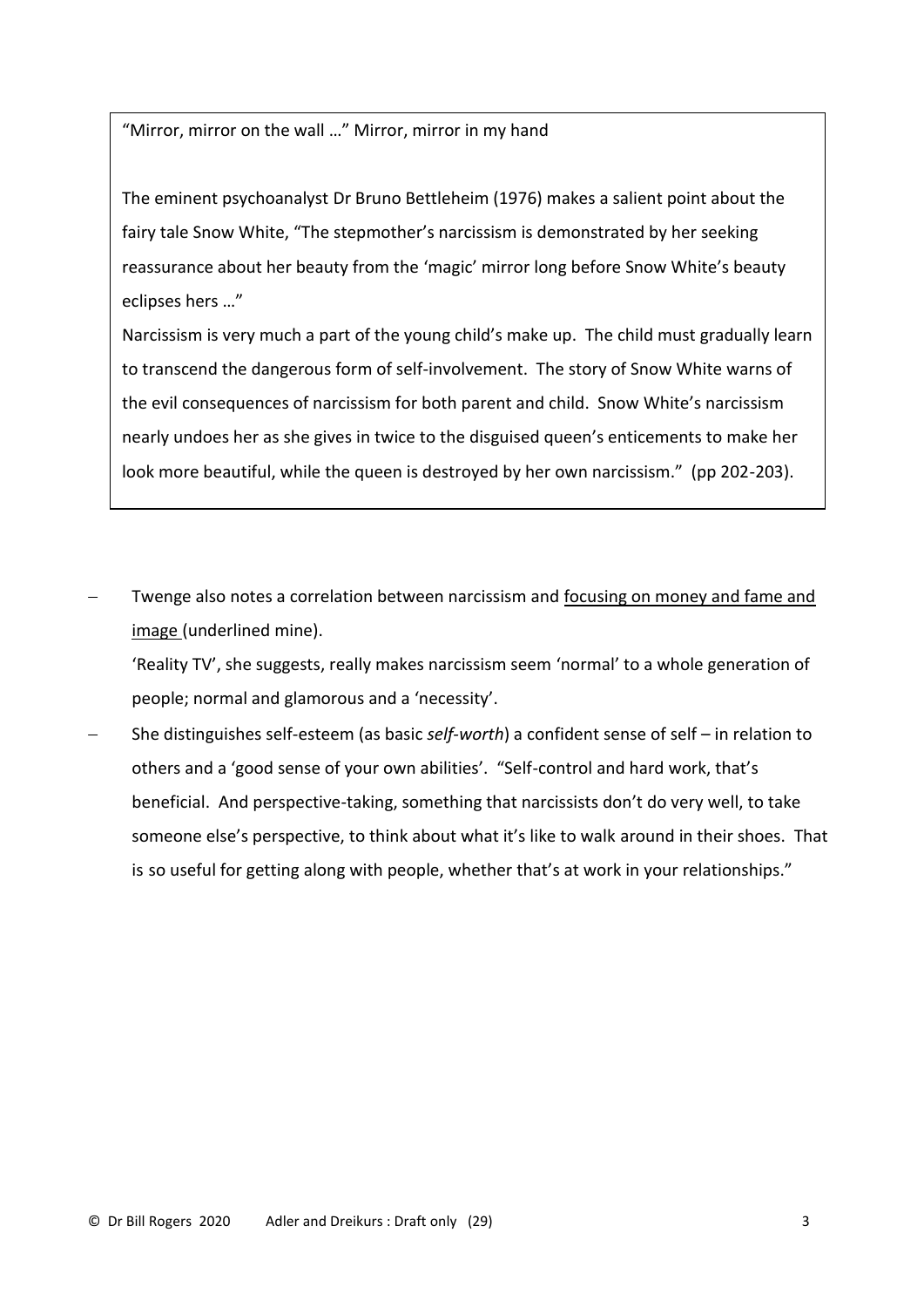# **Alfred Adler**

'In the forefront of these manifestations are pride, vanity, and the desire to conquer everyone at any price. The latter may be subtly accomplished by the relative elevation of the individual, by his deprecation of all those with whom he comes in contact.' (Adler, 1927 Op. Cit., p 68).

'Instead of interesting themselves in an adjustment to their fellows, they are continually preoccupied with themselves, and with the impression which they make on others.' (Ibid, p65).

'Such an individual loses his sense of reality because he loses his connection with life, being always occupied with the question of what other people think about him, and being concerned chiefly with the impression that he makes.' (Ibid, p 155). '(They are) … more concerned with the *semblance* of things than with their *essence*, and beside the fact that it causes him to think constantly of himself, or at the most only of other people's opinion of him; its greatest danger is that it leads him sooner or later to lose contact with reality.' (Ibid, p 155).

'Where we are dealing with pathological power-drive we find individuals who seek to secure their position in life with extraordinary efforts, with greater haste and impatience, with more violent impulses, and without consideration of anyone else. These are the children (and adults) who actions become more noticeable because of their exaggerated movements towards their exaggerated goal of dominance.' (Ibid, p 68). [added parenthesis]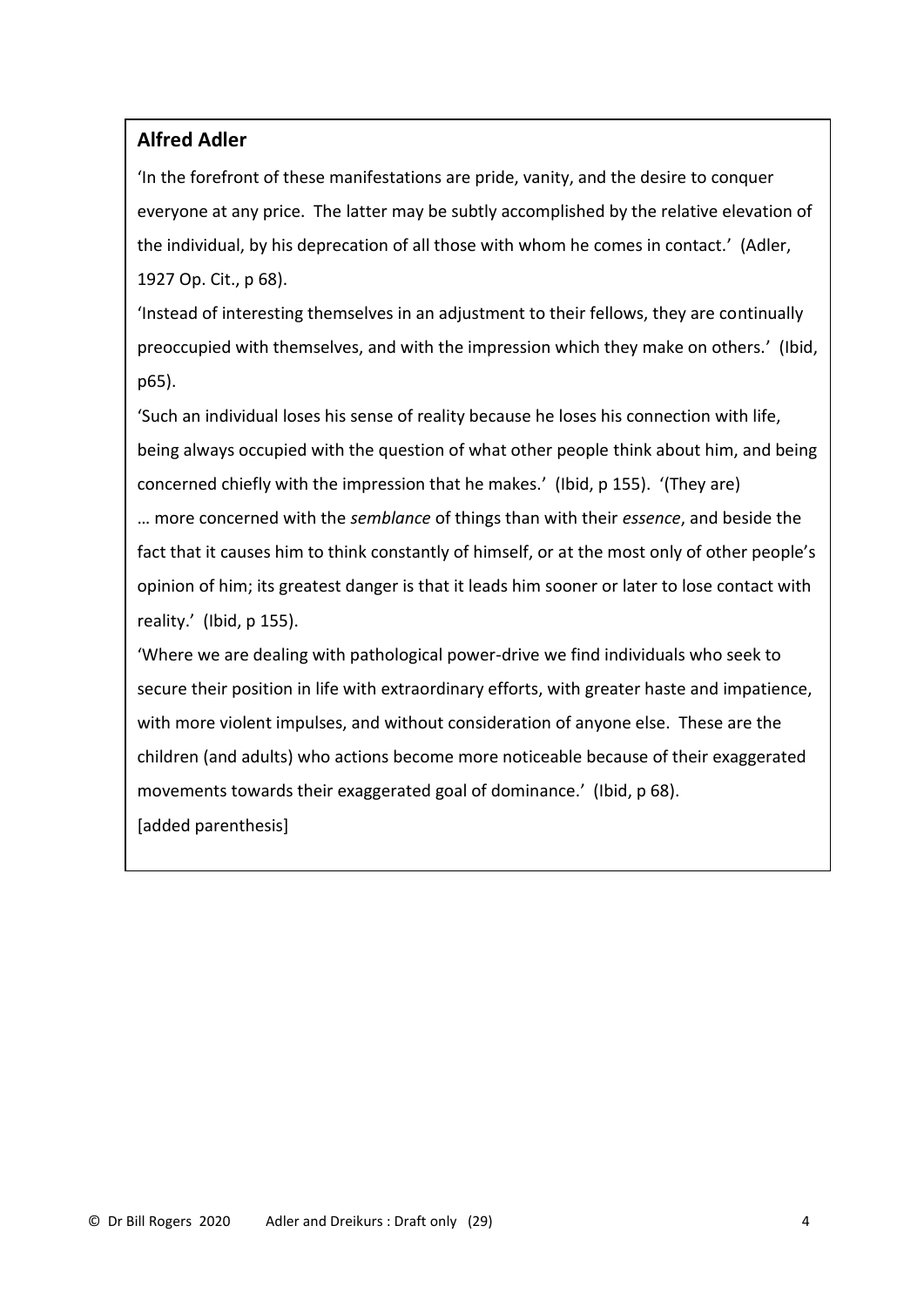In his novel, *Martin Chuzzlewit*, Dickens presents us with a character aptly named Mr Slyme.

" ..the choicest of swaggerers : putting forth his pretensions boldly, as a man of infinite task and not undoubted promise."

Dickens draws this character as one redolent of, "boastfulness and bile." In introducing this character (early in the novel) Dickens presents Chevy Slyme, feigning self-pity at life's harsh treatment of him, "I am the most miserable man in the world I believe!" His far too patient companion seeks to reassure him. Slyme continues to paint his self-image to all who are present, "I swear … that I am the wretchedest creature on record. Society is in a conspiracy against me … I'm full of genius; I'm full of information; I'm full of novel views on every subject ..." We might be tempted to add, 'and full of  $\qquad$ 

This unctuous and appalling character having been thus slighted by a world that does not recognise his 'undoubted genius' over his fellows retreats into self-pity avowing that he will preserve his self-respect adding, "tell 'em that no man ever respected himself more that I do!"

Sound familiar?

Chapter 7 *Martin Chuzzlewit.*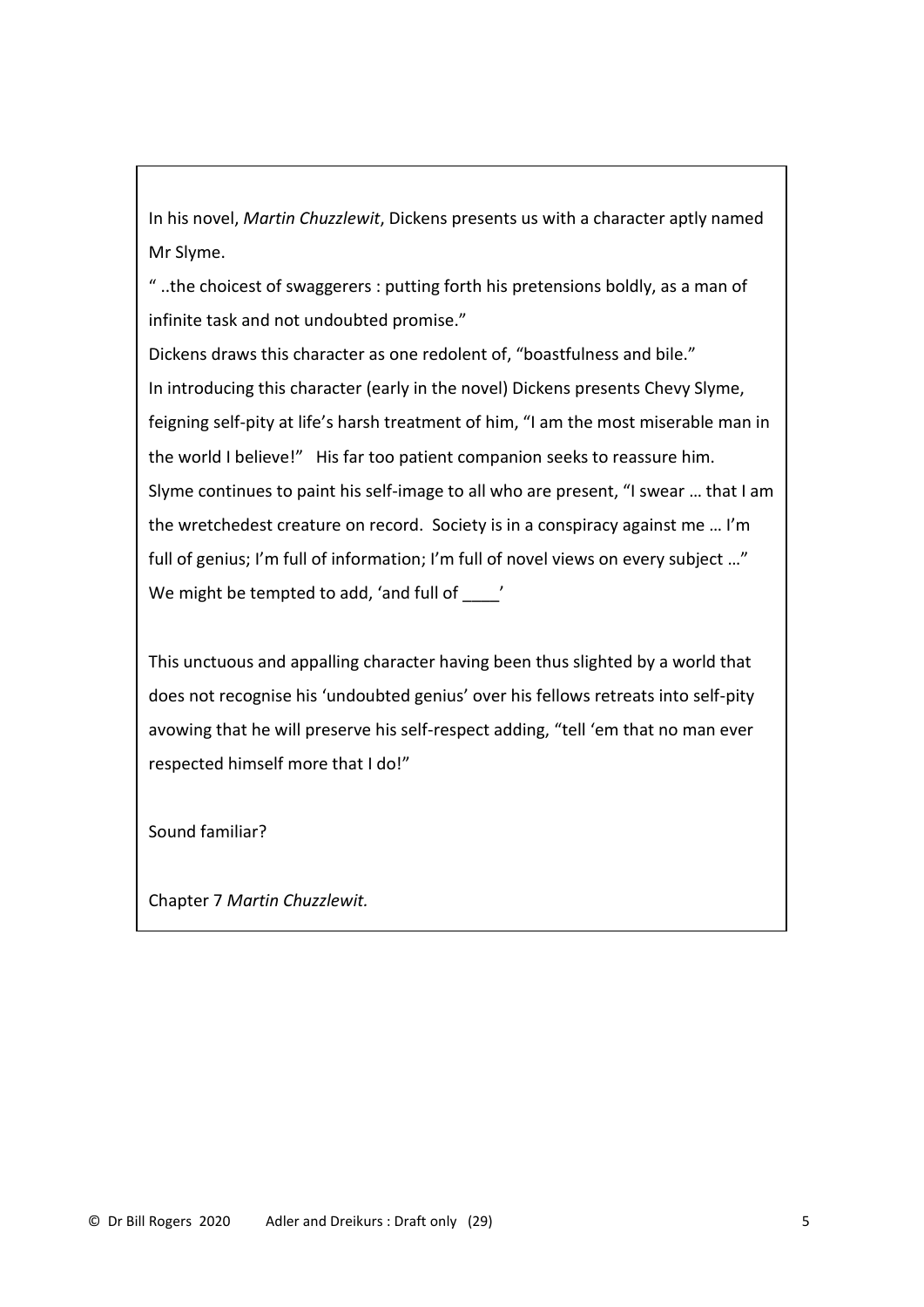### **Narcissism on a train**

On a recent long train trip in the UK, my wife and I decided to upgrade to the very reasonable weekend first class rate – very pleasant. We were heading north; a long trip; we were looking forward to a relaxing train journey.

As the train drew out of King's Cross Station we heard, and saw, a very loud passenger across the aisle from us. He was leaning back in his first class seat, mobile phone in hand, speaking as if he needed to be heard in the next carriage. Glancing briefly at the passengers sitting next to him (at a foursome table), I noticed their anxious faces … "is he going to be like this, with us, the whole trip?!"

Leaning back he droned on, loudly, pretentiously, "YES. I NEED A GOOD HOTEL, CAPETOWN, NEAR THE AIRPORT …" then, a little later, "YES, I'M PLAYING GOLF ON THE EAST COAST NEXT MONTH; YOU WANT TO KNOW MY RANKING …?" ( No – please we don't!) … On, and wearingly on he regaled whoever the poor sod on the other end was. We learned (no choice) how important he was … how important his work was and how important he was to them, where he was in the world blah, blah, blah … going overseas, again … *longuers* … I noted in brief, episodic, glances that as he spoke (are we deaf!) he panoptically checked to see if we had registered how important he was from his monologue on the phone … I also noted – as I made brief eye contact with my immediate fellow passengers – they were clearly annoyed and fed up with this narcissistic pratishness. Then, mercifully, he stopped; bliss. Short-lived; another call and another interminable

monologue of where he would be flying to hither and thither in the next month …

I looked across at my wife with that special, silent, telepathy of forty-five years of marriage and suggested whether I should pass a short note quietly across the aisle to him saying, "Are you aware of …" Her returned non-verbal reply said, 'Tempting, but maybe he'll stop soon?' He didn't. It seemed to go on interminably with short (now aurally oasis-like) breaks. Then, we could hardly believe our good fortune, he got off at York …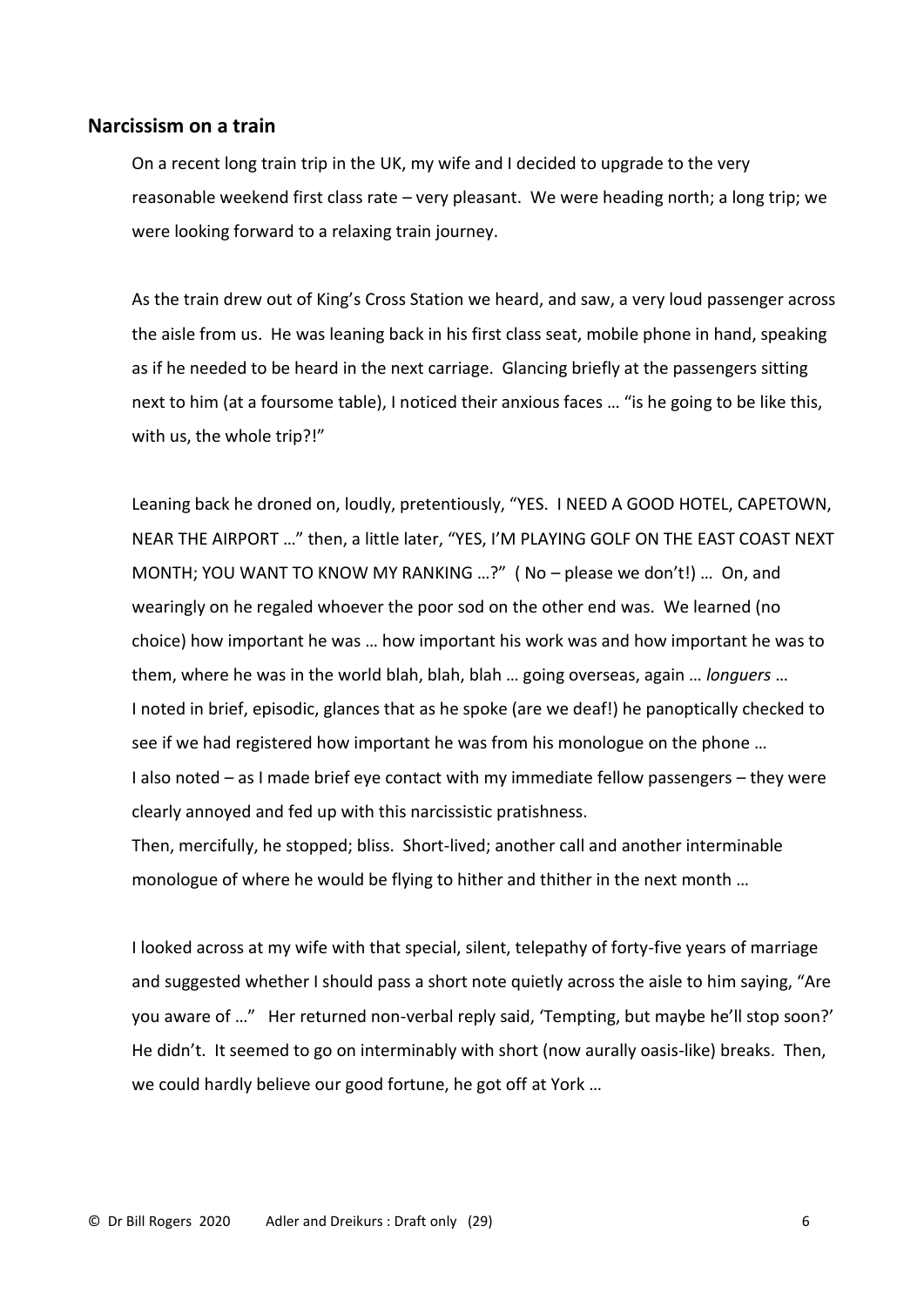I noted, immediately, a kind of communal sigh of relief from my otherwise reserved British fellow travellers. The carriage seemed a much happier, calmer, place. It was. While he was with us, it was as if he had been working at, even controlling, his ego-gravity; as if with a kind of psychological 'heliocentricity' he could draw us into his need to have the rapt attention he clearly believed he 'deserved' (and 'needed') …

I wonder if his phone was actually on and if anyone was actually there?

# **Third hand, second 'brain'?**

It is not uncommon, today, that many young people use their smart phones to take countless photos (often 'selfies') to identify, affirm and 'consolidate', perhaps even validate **self**. Even the twitter traffic (Twittersphere …) is used not merely to inform, share and celebrate but to frequently service the self, the **I** (ego) with seemingly unending attention from others.

Of course smart phones are, in effect, portable computers and their ability to photograph – to 'capture', celebrate and share one's journey and community are used much as we used cameras in the past. It is the *obsessive* selfies, seen in some celebrities (those who are famous for being famous; for being fawned on by the media in that cybernetic attentional loop …). The over-capturing of the self to megaphone the message : *I have to be noticed, I am so special,* so *look at me* (and follow *me* on twitter …).

Even the term **selfie** has the trace memory of Freudian narcissism; almost the modern equivalent (in its more extreme expression) of the 'mirror' of Narcissus. In this more obsessive sense the self is constantly being referenced and attentionally 'neon-lit' to the world : "*I am …*", "*I am important*", "*I need your attention*", "I *have to be noticed*", "I am *sign*ified …", I am – therefore – significant. I am self-ied; I am (a new Descartian 'form'?)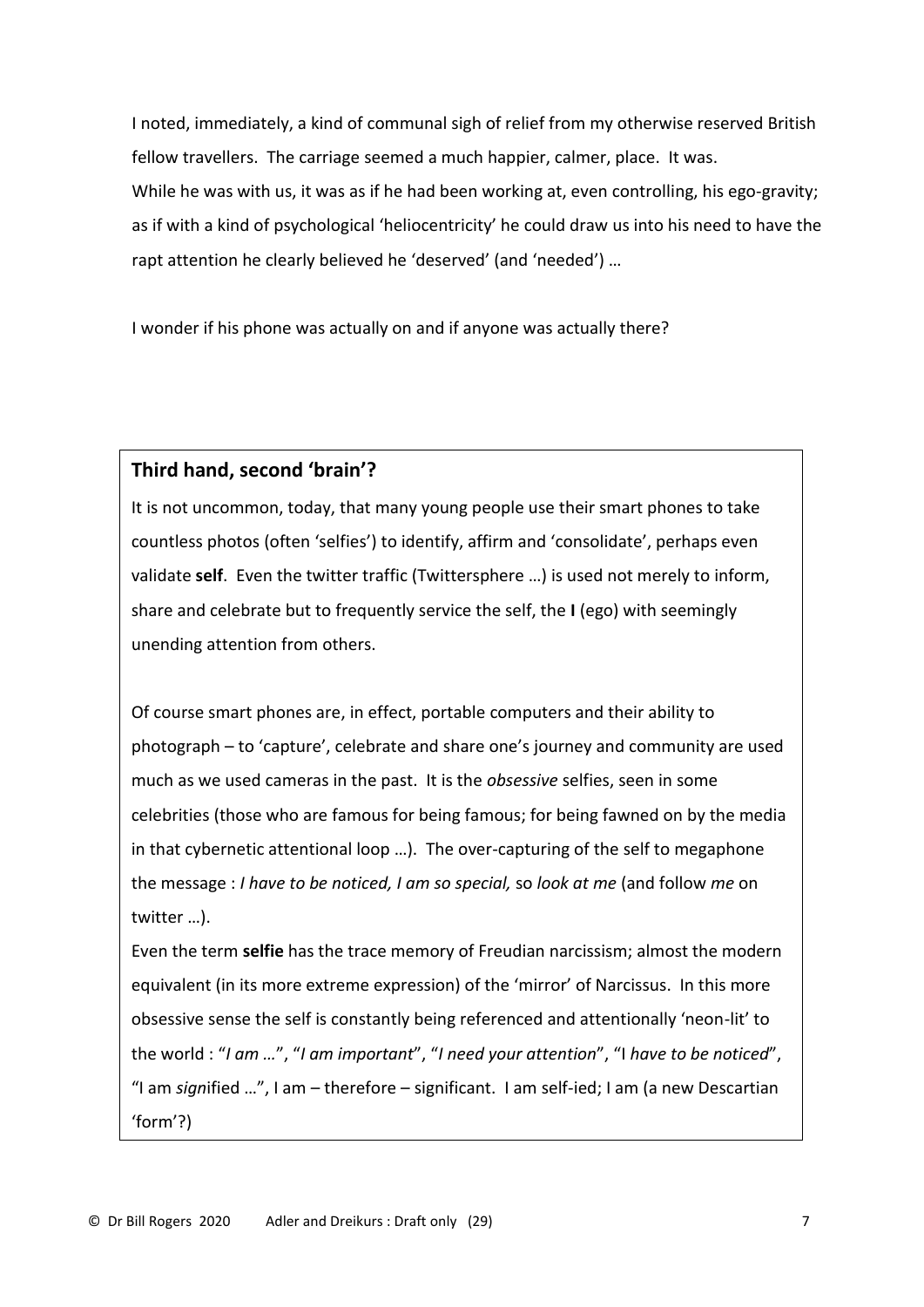# **The Myth of Narcissus**

*In the Greek myth, Narcissus is the son of a nymph and river god. It was said that Teiresias (the famous seer) noted (of him) that, Narcissus will live to a ripe old age provided he never knows himself." He is described as having a 'stubborn pride in his own beauty …' Graves (1996) p 267.*

*The nymph Echo pursued his love in vain. Echo had faced a punishment by Zeus that she could not use her voice 'except in foolish repetition of another's shout …' (Ibid) This punishment was for regaling Hera (Zeus' wife) with long stories.*

*One day, in the forest, when Narcissus was hunting, he strayed from his companions and got lost. He shouted out, "Is anyone there?"*

*Echo, who had been vainly following her amore (Narcissus) tried to call back 'Here!' Narcissus could not see her but continued to respond to the voice "Come!" Echo (returned) echoed each call of Narcissus' back in vain; unable*  to connect in normal speech. Eventually she appeared before him, he shook her off, and Echo 'spent the rest of her *life in lonely glens, pining away for love and mortification until only her voice remained." (Ibid ). The 'echo' (our English word) is derived from this mythological character.*

*One day, coming upon a 'spring, clear as silver …' (ibid) Narcissus bent to drink and seeing his own reflection fell in love with his mirrored image. Pathetic? Of course …*

*This is, in part, the meaning of the myth and of narcissistic behaviour itself. When we observe such behaviour we think it is childish; that such a person is 'full of themselves'. And, psychologically, they are.*

*As Narcissus gazed again and again into his mirrored image he became enraptured … "How could he endure both to possess and not to possess?" (Told you it was pathetic).*

*Falling in 'love' with his reflected 'self' he grieved in torment, unsatisfied, until in agonised 'despair' he finally plunged a dagger into his breast. "Alas! Alas!" Where his blood fell up sprang a white Narcissus flower. The balm of this flower was traditionally said to have some medicinal properties. (The narcissus flower : from the daffodil family …). Graves notes the derivation of Narcissus as 'benumbing' or 'narcotic'. (p389 Op.Cit.)*

Freud noted that the characteristic feature of narcissism is that of loving oneself …"a libidinal**<sup>3</sup>** complement to the egoism of the instinct of self-preservation …" in Gay (1995) p 546. "That libido that has been withdrawn from the external world has been directed to the ego and thus gives rise to an attitude which may be called narcissism." (Ibid)**<sup>4</sup>** .

It is – effectively – a failure to *realistically* distinguish self in relationships.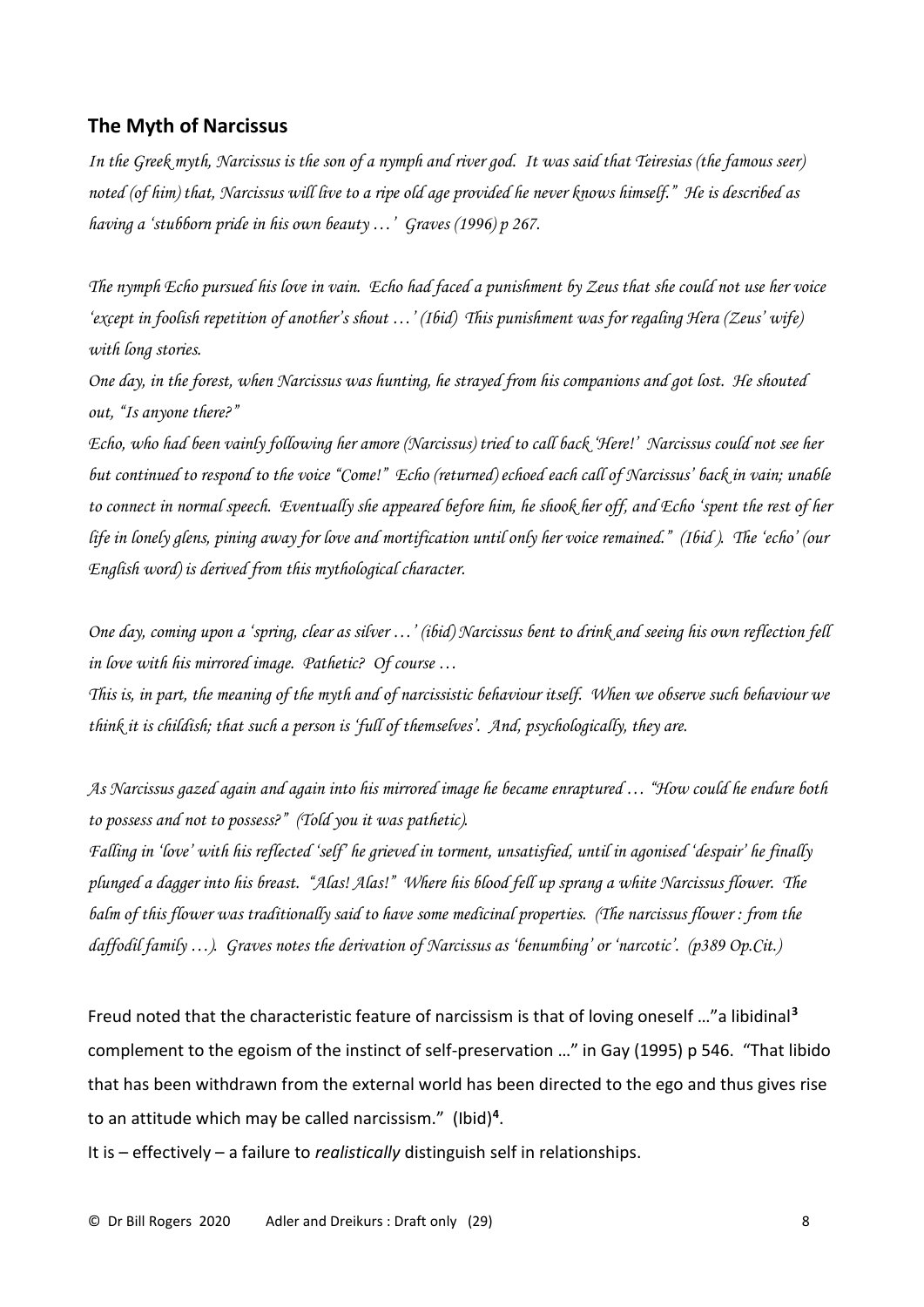Drawing on the Narcissus myth, Freud argues that Narcissistic personalities – like the mythical character – Narcissus, have a *self-absorbing focus* that limits social interaction. Freud attached a psycho-sexual focus to this self-absorbing focus (the libido) where the individual invests their engagement in their ego, and its expression of reflective self-absorbing attention**<sup>5</sup>** .

Freud believed that many of the core myths (particularly Greek myths) portrayed fears, taboos, desires, complexes that occur in the unconscious. Their expression – in myth – allowed a culture to develop and explore and reflect on these 'unconscious' taboos and desires**<sup>6</sup>** . As Reber (1985) cautiously notes, core conceptualising (with Freudian theory) is a "penchant for rummaging down through layers of the psyche to seek understanding and explanation …" (p 287).

Freud's most famous (and controversial) use of a classical myth was that of the *Oedipus Complex*. In his 'construct' of the 'Oedipal Complex' he draws on the myth of Oedipus' killing of his father Laius (unawares) and years later marrying his mother Jocasta (unawares). A myth pressed too far? Freud, utilised this myth as a construct for his psychoanalytical theory about infant sexuality, and 'psychosexual stages'. The most controversial aspect of his theory is the male child's 'castration' anxiety; the child's unconscious desire (in Freud's theory, a sexual desire) for his mother and the latent hostility to exclude the father; perceived as a 'rival'. A person's later neurosis – it was theorised - can be traced to unresolved conflict at this early stage : the 'Oedipal complex'. C.S. Lewis (1961) makes the salient point that the story – in the myth – is not merely, or only, a story of a man who married his mother "but about a man cruelly destined to marry his mother, *unknowingly and unwillingly*, in a society where such marriages were regarded as abominable …" (p 142). A story told, "because it was beyond all precedent" (ibid).

In this myth, and from this myth, Freud explored the taboos of incest and patricide (as he also did in the *Electra Complex* …). See also Freud's *Totem and Taboo.*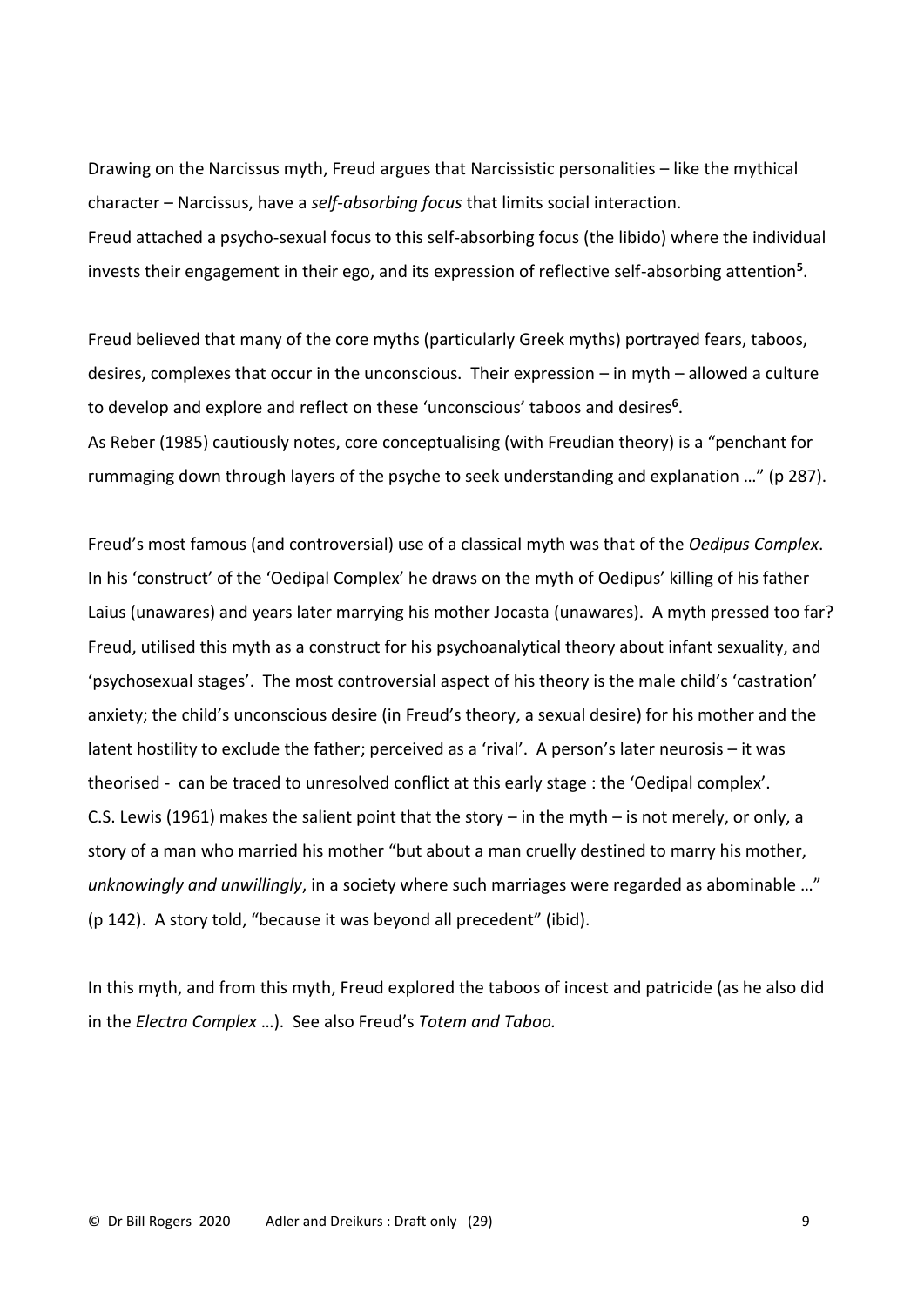In his major text on anger, the psychologist Albert Ellis (1977) links narcissism with 'grandiosity'.

He emphasises that narcissism goes beyond wanting love and care from others and is "an insistence that they do (love us), and (the person) feels completely shattered when they don't. Such shattering (sic) is self-induced since we, rather than they, down ourselves by our *dire need for others' acceptance*." (underline mine) (p 108).

# **Narcissistic personality disorder**

This discussion paper is addressing features of Narcissistic behaviours present the more extreme features of attentional and power-seeking behaviours as theorised and delineated within Adlerian theory and therapy and the work of Rudolf Dreikurs in the application of Adler's model in schoolbased contexts.

Where narcissism becomes a *disorder* it is the **frequent** and **characteristic** nature of Narcissistic behaviours that are present :-

- The 'demand' for *entitlement* to attention; respect; of 'others' expected compliance to a 'rights-given' expectation or demand that things **must** be this way, and must proceed this way, because "I say they must …"
- This sense of entitlement is often expressed in a demanding way … "I **deserve** to be treated this way (ie : 'the way **I** say I should be treated …!'); people **should** do what **I** say **because** *I* know/ **I** am right about this …". A judgemental and condescending belief and social stance.

- "I **should** / **must** be noticed and admired because **I** am special, **more** knowledgeable …; **better** than … You **should** (therefore) notice, attend, admire me …". The theme of self-importance is a key factor in narcissistic behaviour disorder … an **overrating** of one's abilities, skills, talents, achievements … The narcissistic person will always have a fund of 'stories' to authenticate how 'good' they are … This can (obviously) often have the ring of fantasy about it; though not always at first sight.

This, again, springs from a characteristic sense of superiority of *knowing better and making sure others know that*; in effect – arrogance.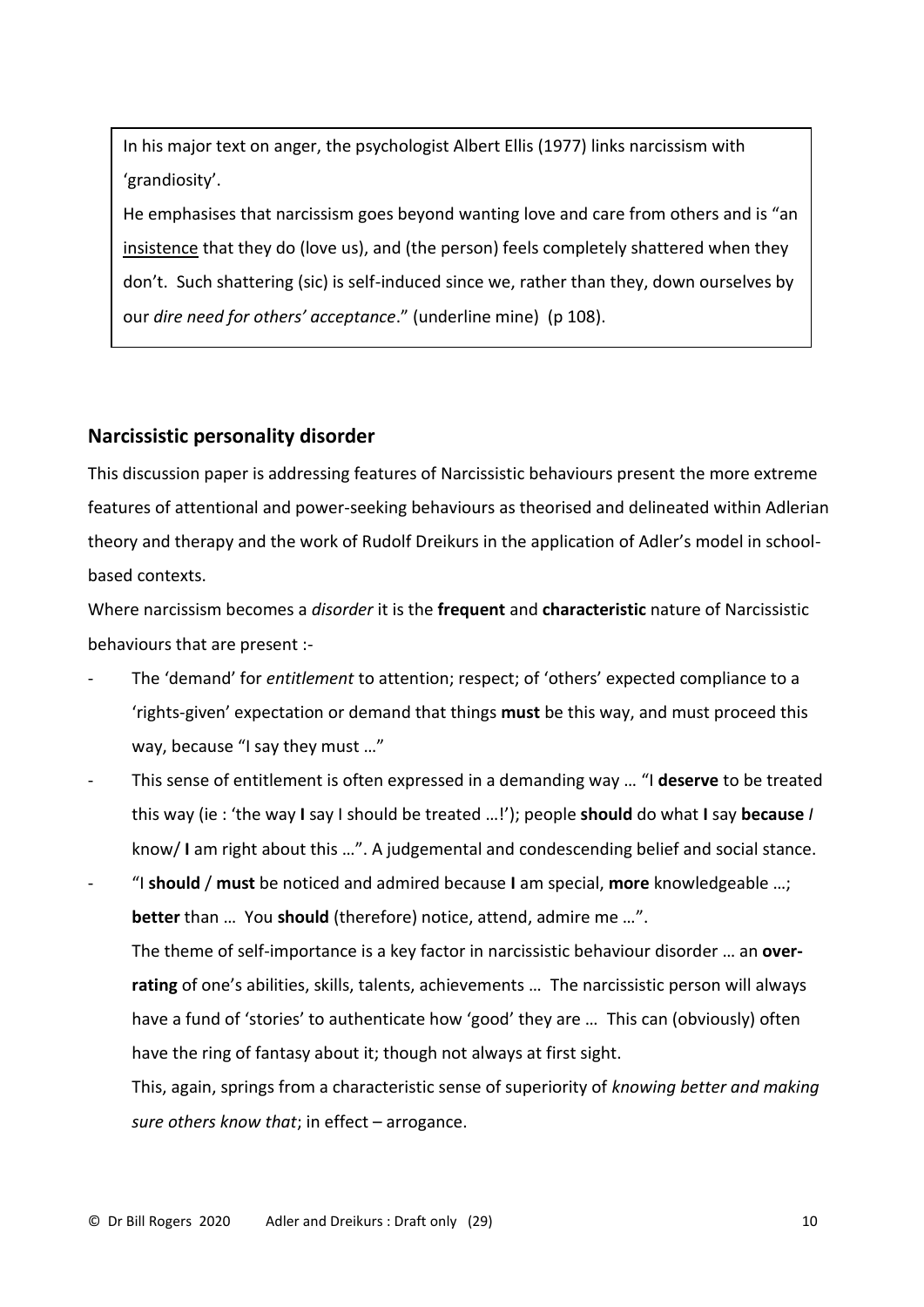- **Exploitation of others** and an inflexible, lack of affect function and **social manipulation**  (more prevalent in males than females)

# **Controlling behaviours**

This is a very common, disturbing and even destructive feature of narcissistic behaviour; it can often be cruel.

This cruelty – expressed mostly in psychological ways (intimidation, deceit and lies as controlling manipulation). It springs from weakness. As the Roman Stoic philosopher Seneca said, "*All cruelty springs from weakness …"* The inferiority/superiority complex that Adler posited is a foundational trigger for such cruelty. Its goal is power; psychological power is at the heart of all bullying in all its cowardly forms. That inward inferiority *compensating* by the exercise of power over other/s. The twisted 'private logic' that says, "I can make you feel less than me; make you feel weak, insignificant, incapable and powerless around me, or *because of me* …" This 'superiority complex' (p 6 in the main text) springing from a sense of inferiority (in relational and social comparisons).

### **Narcissistic behaviours within a spectrum**

Narcissistic behaviours, like all aberrant behaviours, occur within/across a spectrum. It always has to be noted : how *frequently* do such behaviours occur? How *durably?* What is the *intensity* of such behaviour? and how *generalised* is their occurance?

The DSM (Diagnostic Statistical Manual) addresses Narcissism within the framework of *Narcissistic Personality Disorder*. That is not the focus of this paper. *Narcissism as a diagnosed disorder needs clinical diagnosis and clinical therapy.*

Narcissistic personality in its thinking and behaviour tends to be expressed as being : self-absorbed and wanting frequent attention focused on self. As noted earlier it is seen in the person frequently '*talking themselves up …*'. They are very often exhibitionistic. This is often expressed as an 'entitlement'; often expressed in arrogance and an *expectation* that others *must/should* defer to them; that they *deserve special attention and treatment* from others. In this their behaviour can often be disingenuous; deception and lying is not uncommon. The more chronic form of lying is – primarily – to gain a sense of superior status that the person believes is crucial to their self-image and social 'identity'. The lying is both a *projection of imagined self* and 'refinement' – and self-reinforcement – of that superior self-'identity'.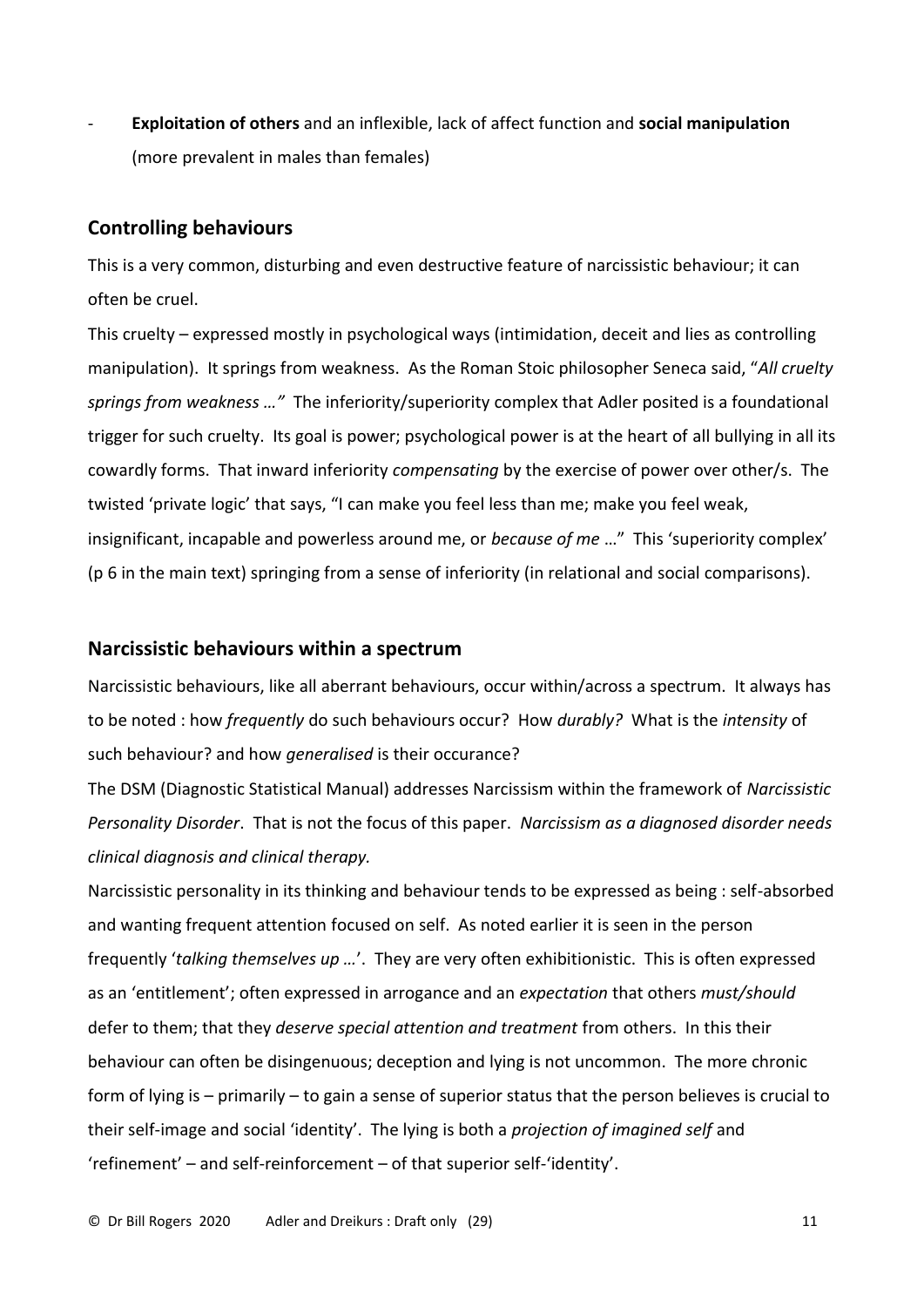There is often an exaggerated sense of self-importance where the individual *over-rates* and *overvalues* who they are, how important they are, what their talents, contribution/s to must mean … and what their accomplishments are. Aristotle describes such behaviour in his *Ethics,* "the boaster is regarded as one who pretends to have qualities which he possesses either not at all or at a lesser degree than he pretends …" (Book Four, p 165).

They can appear likeable, and charming at first, *as long as things are going 'their way'*. Observing their behaviour over time, however, will soon reveal how exploitative, manipulative and deceitful they are. As noted, self-deception and self-promotion through lying is not uncommon. In close personal relationships this will often mean they seek to manipulate the other/s so they receive a sense of dependency from the other; that the other cannot get by, cope, or get on without the narcissist's 'apparent' help, guidance, expectations (in effect *control* …). This can often create a sense of confusion and uncertainty and doubt in the hearer. This behaviour is a way of creating manipulative dependency in their relationships with others to boost distorted self-esteem and their distorted sense of power.

As noted, this is a perceived *entitlement* with respect to the acknowledgment of their specialness, uniqueness and (at more obsessive levels) their 'greatness'. What Aristotle refers to as '*over ambition*, prodigality, vaingloriousness, boastfulness, rashness and irascibility' : the vices of excess (in his *Nicomachean Ethics* ibid).

As Twenge (2009) (Op. Cit.) has noted, narcissists tend to have a lack of empathy; a lack of *perspective taking* of others' feelings, needs, concerns. At their worst there is an abusive reciprocity of the narcissist feeling good when others feel bad (as in any controlling behaviour such as bullying – and bullying is always about power and control).

They can make (some) others feel bad, as if it's their fault that the narcissist is the 'way they are'. 'You don't understand me! – and it's *your fault'*. They project their illusory self on others and then force the other's attendance to that 'self'. In this they typically distort 'reality' so that it serves their distorted self-concept and self-image.

The more extreme expressions of narcissistic behaviours are also associated with socially/ relationally aggressive behaviours. (Miller, Campbell and Widiger) (2010).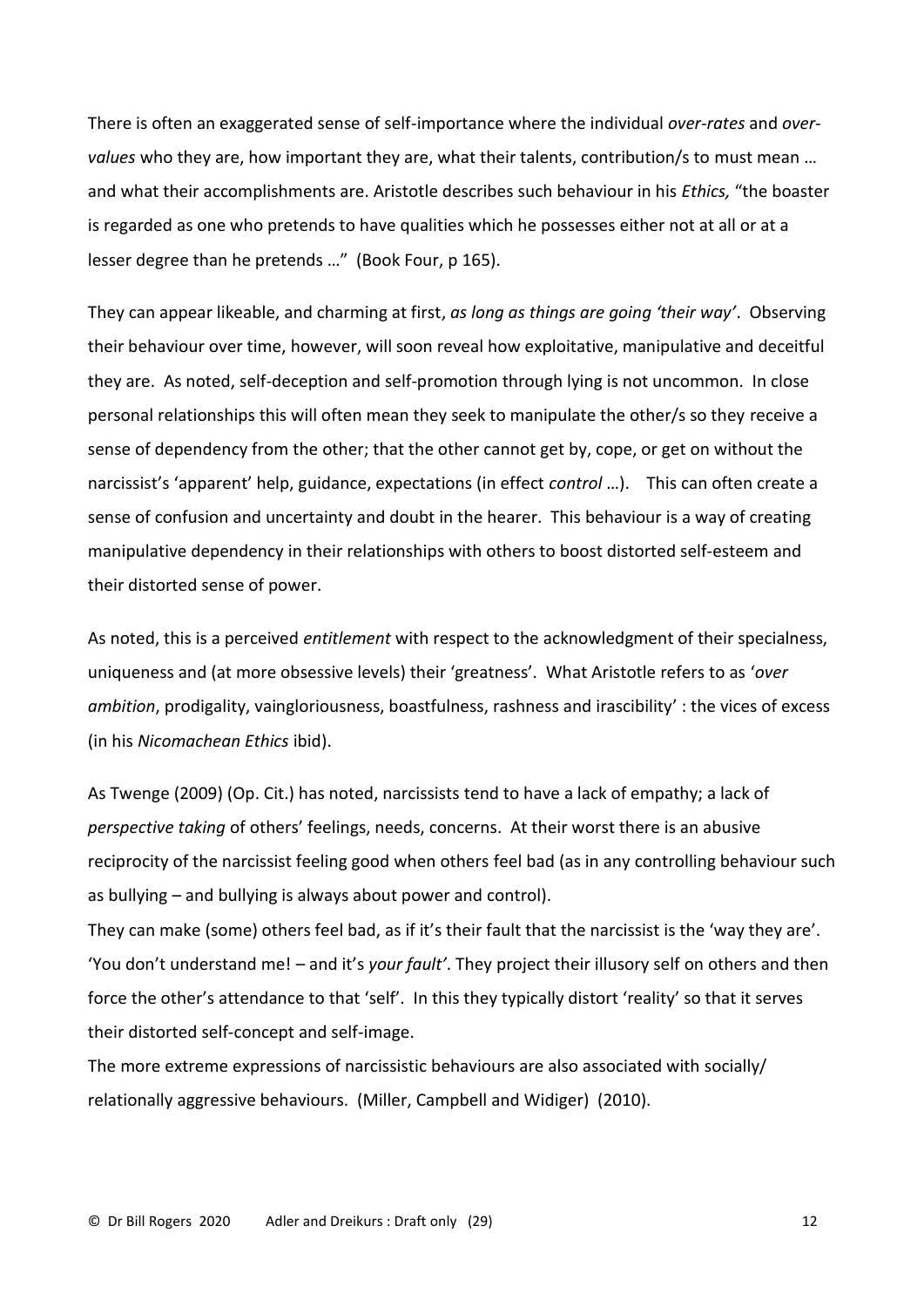### **Narcissistic mindset**

It is not uncommon that more extreme narcissistic behaviours present with a typically demanding mindset : "I *must* be noticed …", "People *should* show me respect and admiration *because I am so good at* … / *better than* …", "I therefore *must* have others' approval …",

"I *must* be in control … at *all* times", "People *should not* ignore me …", "People who do not do as I say … deserve punishment …", "*Because* I am right about …"

"When I do something for you – for others – I *should*, I *must*, be praised; for **it is** *I* who do you a favour". It is not about care, generosity, fairness, love or even appropriate duty – it is always about 'the narcissist' having his ego massaged, satisfied; 'authenticated'.

A significant feature of counselling in these cases is to respectfully challenge and dispute the basis of such a mindset (although the last thing one feels like giving in any such counselling is basic civility and respect …) (Rogers, 2012).

As soon as these bald, demanding belief statements appear on paper one can see the disturbing irrationality behind them. A demand that things *must be* when they are – clearly – often not (!) Therefore, when a person with such a mind-set is slighted, criticised or called to account for their behaviour, their resultant anger is blamed on the other : "It's your fault *you made me* angry …" This arises from a frequent lack of *personal* accountability and responsibility for their actions; they externalise any call to account as blame. "You *should not* have blamed me for …", "You *always* pick on me." The psychoanalyst Karen Horney termed this "the tyranny of the shoulds …" (the demanding, insistent, *shoulds*).

Dr Albert Ellis (the 'father' of Rational Emotive Therapy) said that such irrational beliefs can be categorised under three major (ones) with many derivatives :-

- 1. I must do well and win approval for my performances, or else I rate as a rotten person.
- 2. Others must treat me considerately and kindly in precisely the way I want them to treat me; if they don't society and the universe should severely blame, damn, and punish them for their inconsiderateness.
- 3. Conditions under which I live must get arranged so that I get practically everything I want comfortably, quickly, and easily, and get virtually nothing that I don't want. [Ellis, 1980b, pp. 5-7] in Bernard and Joyce (1985).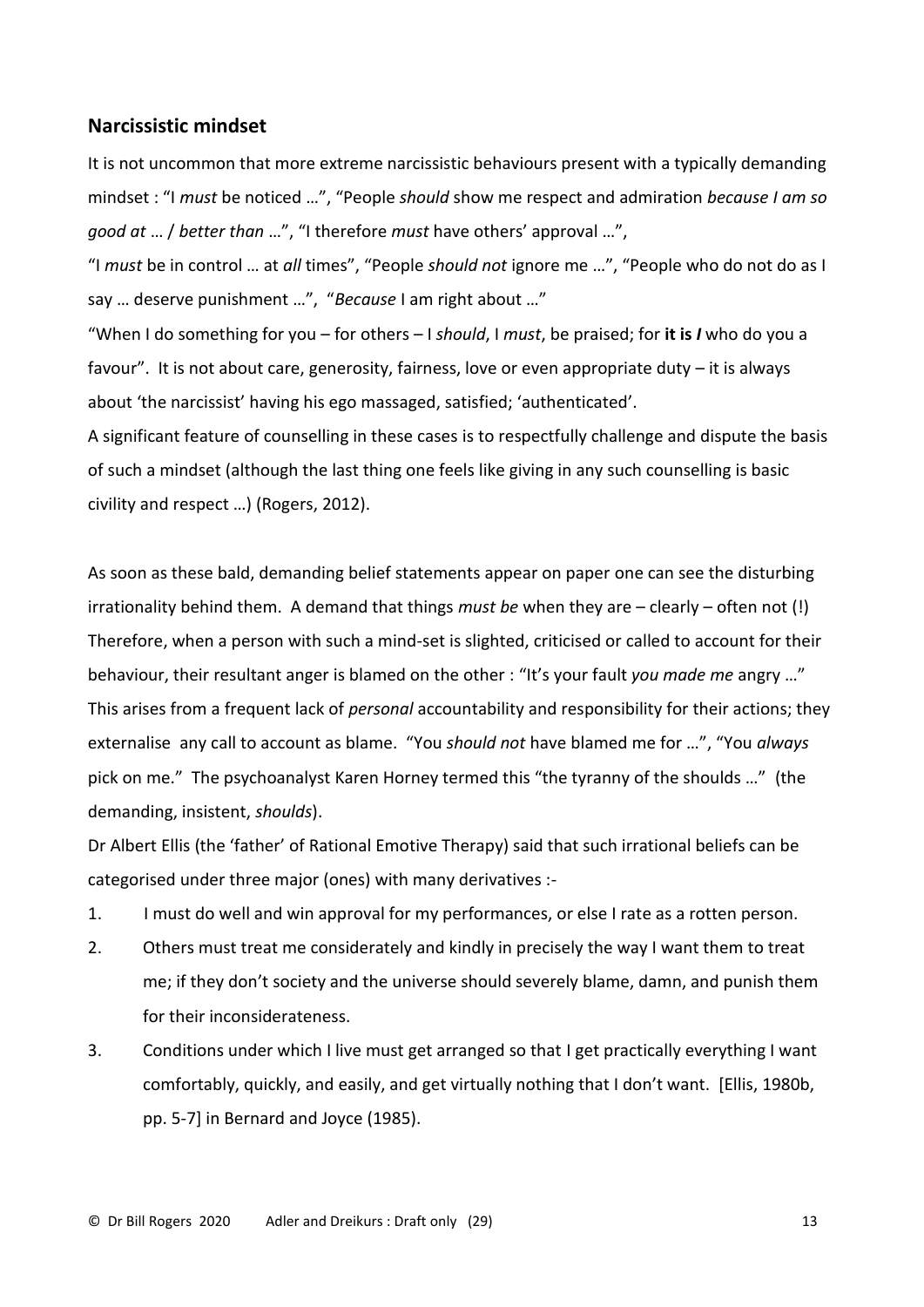In Cognitive Behaviour terms these beliefs – within such a mindset – are irrational in the sense that the *characteristic* features of such a mindset are "absolutistic, evaluative and demanding features to their) assumptions about themselves." These beliefs also do not equate with basic day-to-day social reality. (in Bernard and Joyce, 1984, p 51).

**Counselling support** (see particularly, pp 19-27 in the main section of this paper) In any supportive counselling with adolescents who exhibit narcissistic behaviours we need to clearly enable their self-awareness about their mindset and behaviours.

- They will need to know why, *as a school community*, we do not tolerate characteristically manipulative, controlling behaviours; frequent deceit; any bullying of any kind.
- They need to know that *characteristic extremes of selfishness; boasting and chronic lying* are not normal, fair or right and that our school does not tolerate such behaviours.
- We need to name and focus clearly on the narcissistic *behaviours*. We do not attack the person. Our approach is always respectful; we should never seek to 'dominate'; or 'score'; or 'win'. (See, particularly, p 39f in main text).

We also need to address, and expose, the *narcissistic mindset* and challenge and dispute its irrationality. Adlerian and Cognitive Behaviour Therapies will always seek to address *characteristic thinking patterns* behind maladaptive behaviours.

Of course, self-awareness – as a factor in counselling – is very often painful (to those we counsel) but it is a necessary step in behaviour change. As Alfred Adler has said, "The hardest thing for human beings to do, is to know themselves and to change themselves." (1927, p 21).

As with all counselling and support for students who present with challenging behaviours it is important to enable the student :

- − *to be aware of their frequent, and characteristic maladaptive behaviours* that are causing significant concern for others (including their parent/s).
- − to challenge and enable the student in a clear understanding of their *characteristic thinking patterns* as they affect perception and behaviour (particularly in social relationships).
- − to explore the 'goal-*seeking*' pattern of such behaviours; (pp 19-27 in the main text).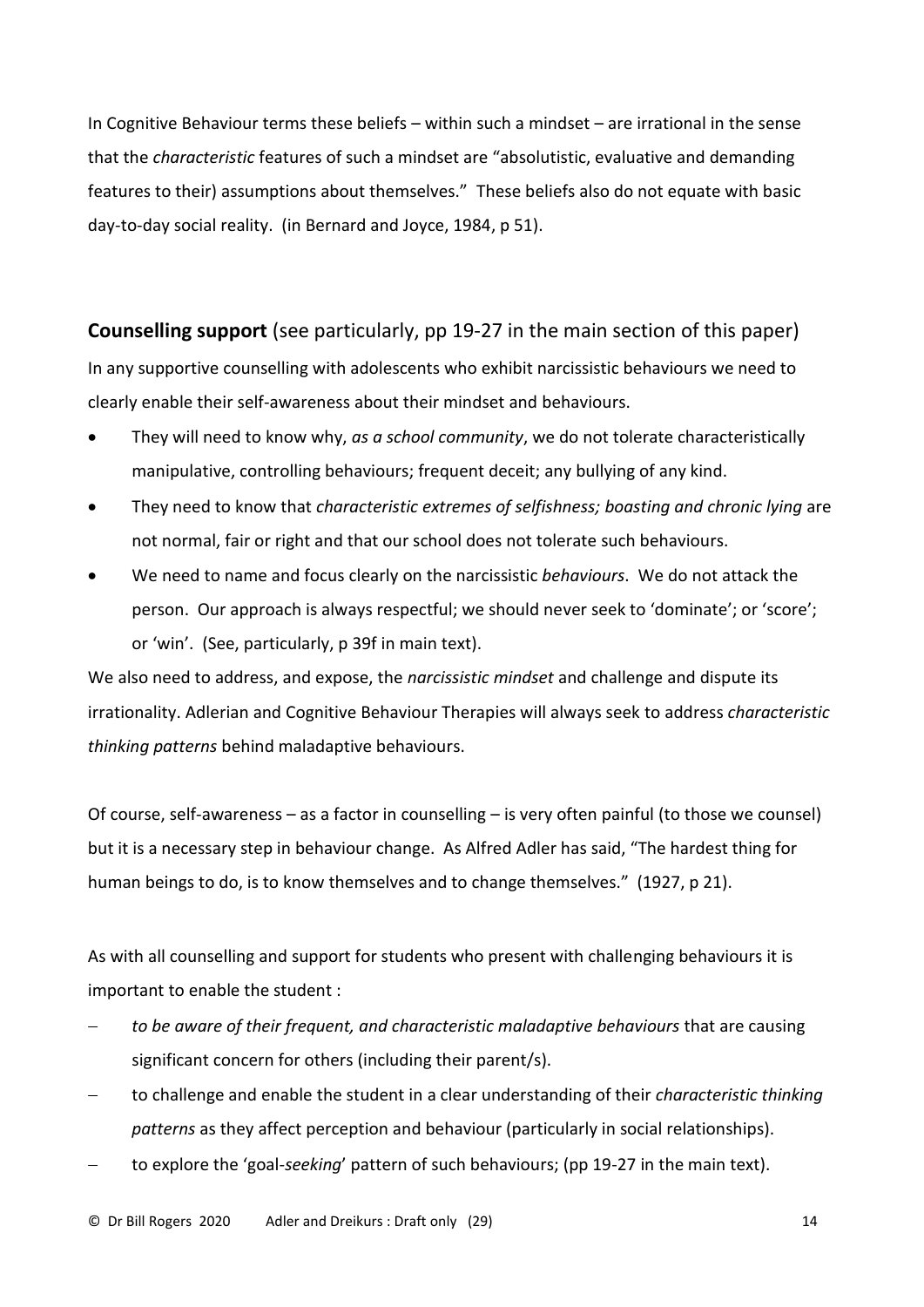to dispute and respectfully challenge the basis of a narcissistic mindset and to further challenge the student to develop a realistic mindset about how they interact and engage with others in their social relationships.

When students can be supported to make a genuine effort to understand the links between their characteristic mindset and their behaviour the basis for supportive behaviour change is possible.

− encouragement to change behaviour within a *realistic and supportive* plan; a behaviour support plan. (Rogers, 2003; 2011). Any such 'plan' will need to address the person's rights/responsibility focus. The concept of *mutuality* of rights is a very challenging concept for characteristically self-absorbed, self-focused, 'self-referencing' and selfish adolescents (or adults) as it inherently implies *perspective-taking* regarding the rights, feelings and needs of others.

In this paper, the key counselling emphases are those of Adlerian Psychology and the seminal work of Rudolf Dreikurs as noted in the main paper. Cognitive Behaviour Therapies (particularly Rational Emotive Therapy) are also used by colleagues to address attention and power-seeking behaviours of students.

Of course any counselling approaches need to be supported within whole-school protocols (including the ethical probity of *any* one-to-one contexts) and with the support of educational and clinical psychologists working with the school. It is important that the counselling role, when addressing the extreme expressions of narcissistic behaviours, is undertaken by counsellors (or psychologists) skilled in this area of adolescent behaviour.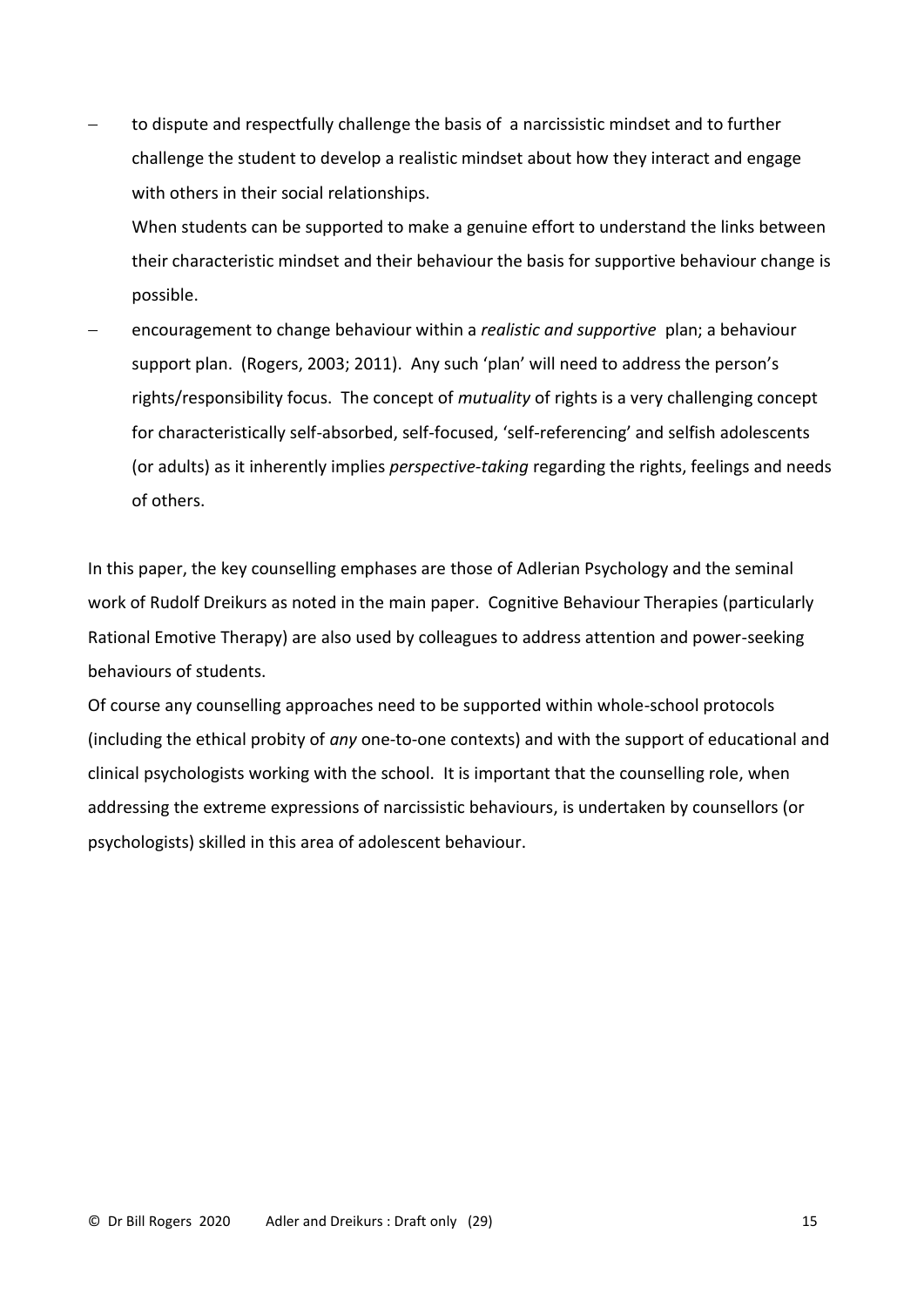**Footnotes to Appendix**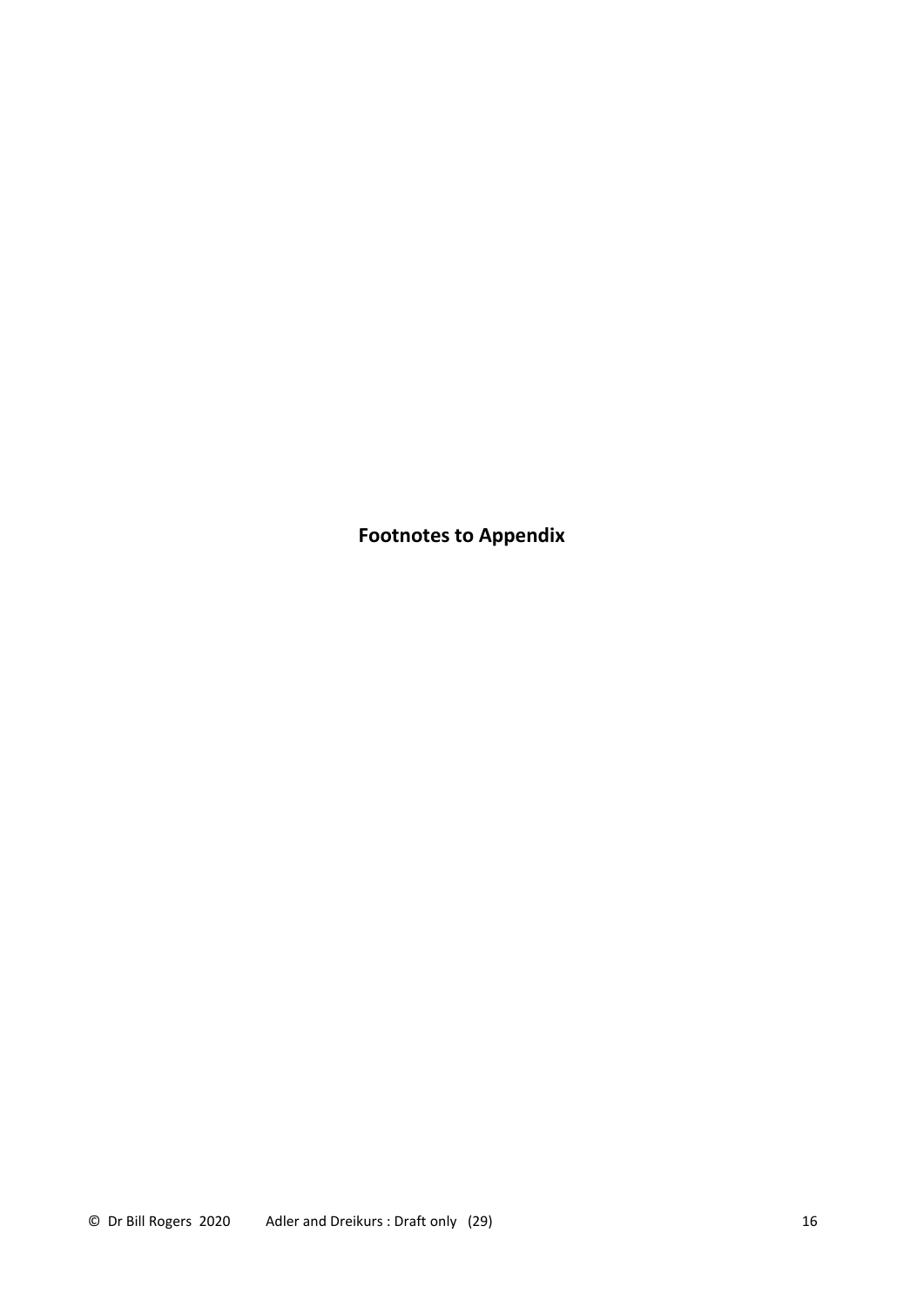- 1. Jean Twenge is a professor (Dept of Psychology), College of Sciences, San Diego University.
- 2. According to Professor Jean Twenge, the NPI (Narcissistic Personality Inventory) is cited in 80% of studies in Narcissism.
- 3. *Libido* in psychoanalytic terms is a theorised 'energy' derived (in Freudian terminology) from the *id*. It is primarily conceived of as a 'sexual energy', even an instinct (as of Eros). See Reber (1985) p 402.
- 4. The term Narcissism came into the language of psychology and Psychoanalysis through the English doctor Havelock Ellis in the late 19<sup>th</sup> century. See also *The Freud Reader* 'On Narcissism' : Freud's paper (1914) pp 545-562.
- 5. Like Jung, Adler did not *emphasise* sexual factors in his psychological theory (cf Carter (2011) p 58).
- 6. A *myth* is generally considered a way of both explaining (and exploring) the creative genesis of a society (even of creation itself). It seeks to explore features of culture and society, its mores, its social ideas and constructs and key features of its morality and taboos. The Greek word for myth (mythos) carries both the meaning of 'speech' and 'discourse' (later, legend, and fable would be appended to the word myth).

Kenneth McLeish (1955) (in the Introduction to the classic work on *The Greek Myths* by Robert Graves …) notes that myths "in a practical and metaphorical way" offer a way of thinking about the questions of creation, existence, relationships between human beings, their customs even "the self-image of this or that community …" (p 11). A myth offers a kind of "communal viewpoint and focus. A myth also connects (its people with) its forbears and ancestors validating the present moment with a wide, generic, frame of reference". McLeish calls this "a binding force" (Ibid).

The Greek Myths, particularly, have had a wide, and pervasive, effect on Western thought and literature (since the Renaissance). As McLeish notes, "(the) Greek myth(s) survived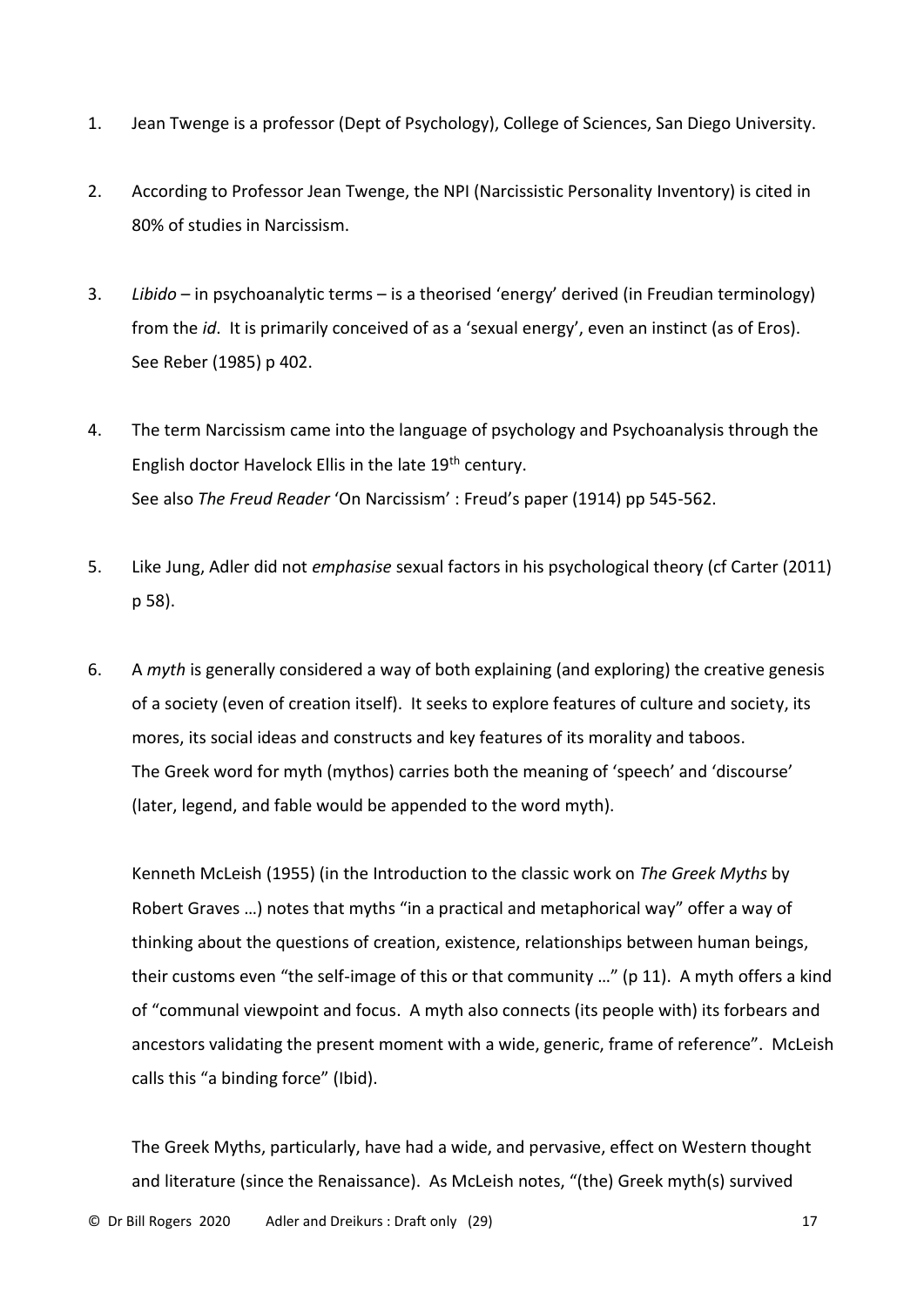intact, in a better state that almost any other ancient world system (sic)" (p 12). McLeish further notes :- " …eighteenth century painters, sculptors and opera librettists left practically no story from classical myth or history untouched …" (p 16 Ibid).

Myths are sometimes trivialised or ignored because of their historical unverifiability, their obvious lack of *any* scientific, or *direct* historical truth. This is not the issue, or focus in myths; nor the way of addressing and understanding major myths. Such myths have informed, engaged, illustrated and explored the widest range of human experience in literature, and art and philosophy. For example Camus in his major work on the myth of Sysiphus and, of course, Shakespeare in many of his play. Constructs and terms in psychology, astronomy and even medicine reference Greek/Roman myths(ouch! 'my *Achilles* heel has gone …'). Such myths offer,

"precedents, for example, of everything … what beauty was; the difference between bravery and cowardice; how to be sly, proud, noble, faithful, long-suffering, a hero, a fraud, a nuisance. The characters and incidents of myth were so multifarious that they were not so much lateral to life as a continuum of life itself and every variety of human experience and behaviour …" (McLeish, pp 12-13. Ibid).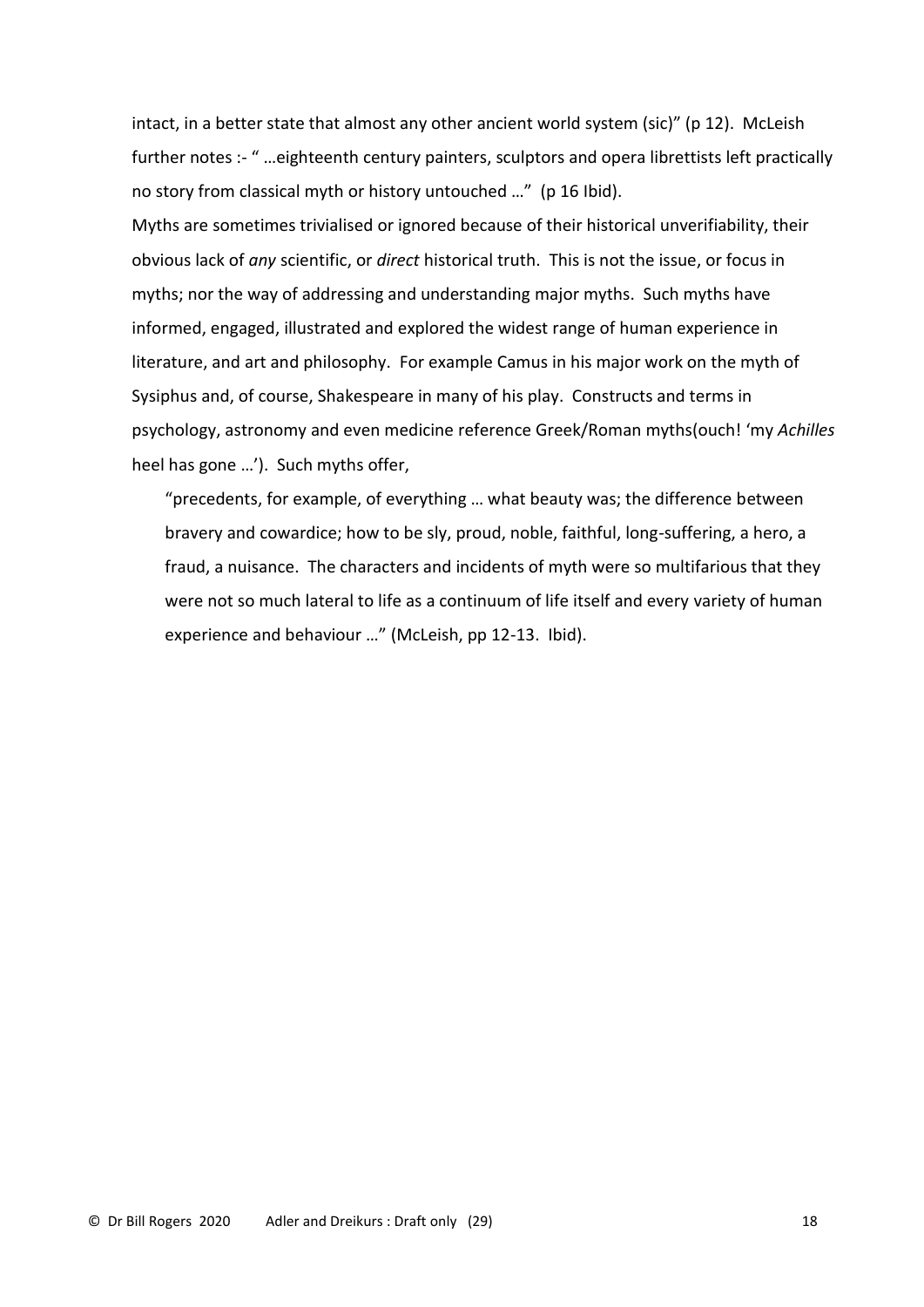# **Short Bibliography**

Adler, A. (1927) *Understanding Human Nature* New York : Fawcet World Library.

- Adler, A. (1956) *The Individual Psychology of Alfred Adler* H.C. Ansbacher and R.R. Ansbacher (Eds.) New York : Harper.
- Ansbacher, J.L. (1985) The Significance of Alfred Adler for the concept of narcissism *American Journal of Psychiatry 1985, Feb.; 142 (2) 203-207.*

Bernard, M.E and Joyce, M.R. (1984) Rational – Emotive Therapy with Children and Adolescents : Theory, Treatment Strategies, Preventative Methods New York : John Wiley

- Bettleheim, B. (1976) *The Uses of Enchantment : The meaning and importance of fairy tales*  London : Penguin Books.
- Bleiberg, E. (1994) Normal and Pathological Narcissism in Adolescence *American Journal of Psychotherapy* 1994 Winter; 48 (1) 30-51.
- Bushman, B.J. and Baumeister, R.T. (1998) :- Threatened Egotism, Narcissism, Self-Esteem and Direct and Displaced Aggression : Does Self-Love or Self-Hate Lead to Violence? *Journal of Personality and Social Psychology* 1998, Vol. 75 (1) 219-229.
- Carter, P. (2011) *Sigmund Freud : Brief Lives* London : Hesperus Press.
- Chaplin, J.P. (1975) *A Dictionary of Psychology* New York : Dell Publishing
- Dickens, C. *Martin Chuzzlewit* Hazell, Watson and Vinery Ltd.
- Dreikurs, R., Grunwald, B. and Pepper, F. (1982) Maintaining Sanity in the Classroom 2<sup>nd</sup> edition. New York : Harper and Row. This is one of the most accessible books on Adlerian Psychology for teachers as developed by Dreikurs (and his associates). See also Dreikurs, R. (1968) *Psychology in the Classroom : A Manual for Teachers* New York : Harper and Row.

Ellis, A. (1977) *Anger : How to live with and without it* Melbourne : McMillan Press.

Ginott, H. (1971) *Teacher and Child* New York : Macmillan.

Graves, R. (1996) *The Greek Myths* London : The Folio Society.

Gunderson, J.G. and Ronningstam, E. (2001) Differentiating Narcissistic and Anti-Social Personality Disorders. *Journal of Personality Disorders* 15 (2) pp 103-109 2001.

Dreikurs, R. (1985) *Happy Children : A Challenge to Parents* Glasgow : Fontana.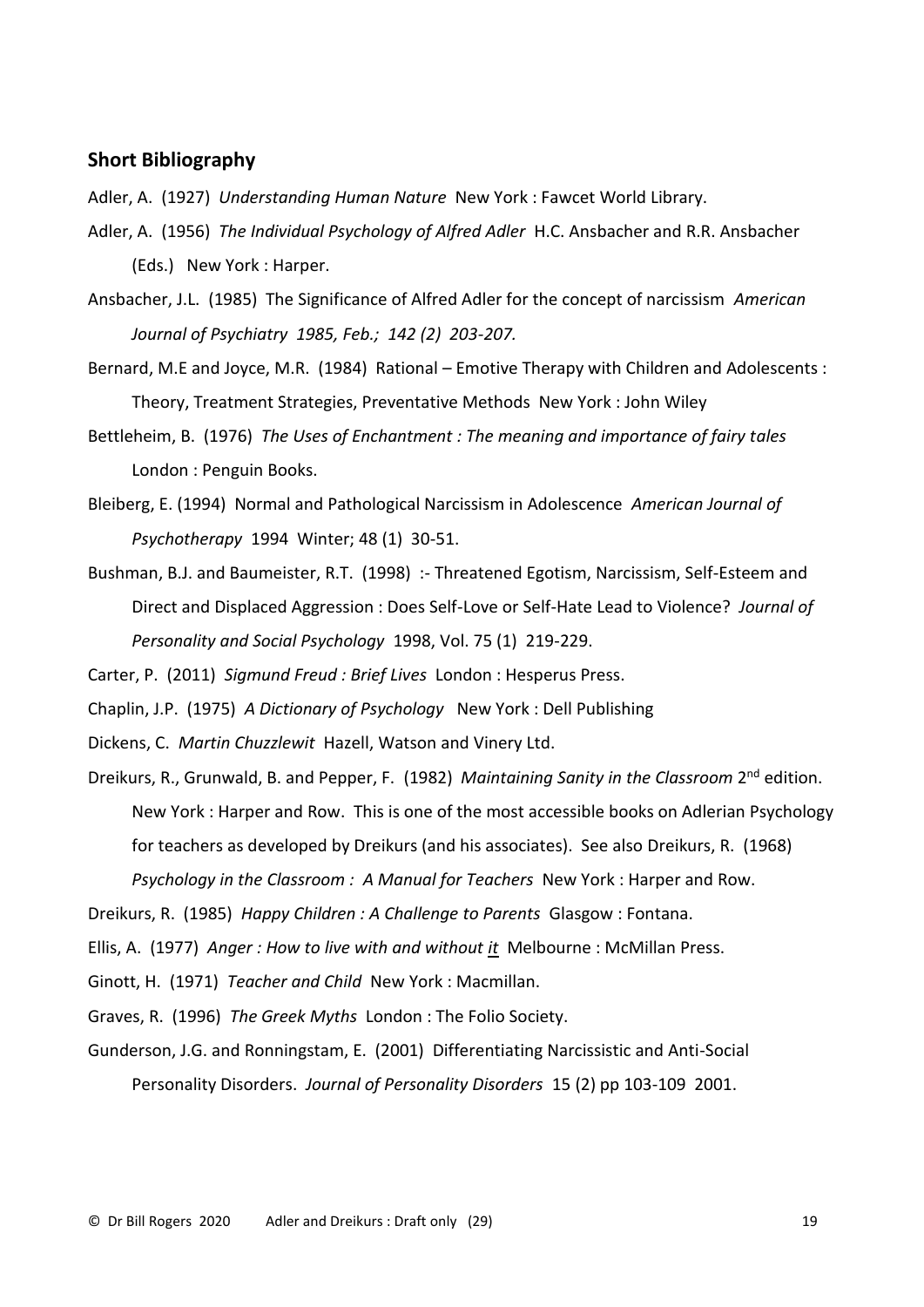- Javanbakht, A. (2006) *American Journal of Psychoanalysis* March. 66 (1) 63-71. Was the myth of Narcissus misinterpreted by Freud? Narcissus, a model schizoid – histrionic, not narcissisticpersonality disorder.
- Jones, E. (1968) *Hamlet and Oedipus*, in Berington, D. Twentieth Century Interpretations of Hamlet (N.J. : Prentice-Hall).
- Lewis, C.S. (1961) *An Experiment in Criticism* Cambridge : Cambridge University Press.
- May-Tolzmann, U. (1990) Ego and narcissism theory between 1914 and 1922. *International Journal of Medical Psychoanalysis* 1990 August. 44 (8) 689-723 (Stuttgart).

Miller, J.D.; Campbell, W.K. and Widiger, T.A. (2010) Narcissistic Personality Disorder and the DSM-V *Journal of Abnormal Psychology* 2010 Vol.119. No. 4 640-649.

- Reber, A.S. (1985) *The Penguin Dictionary of Psychology* Middlesex : Penguin Books.
- Rogers, B. (2003) *Behaviour Recovery : A whole-school approach.* Melbourne : ACER Press. [In the UK published by Sage Publications : London].
- Bill Rogers (Ed) (2009) How to Manage Children's Challenging Behaviour. 2<sup>nd</sup> Edition London: Sage Publications. [Available in Australia through Footprint Books, Sydney].
- Rogers, B. (2006) *Cracking the Hard Class* (2nd Edition) Scholastic Australia. Published in the U.K. by Sage Publications.
- Rogers, B. (2011) *You Know the Fair Rule* : *Strategies for positive and effective behaviour*  management and discipline in schools. 3<sup>rd</sup> edition Melbourne : ACER Press [In the UK published by Pearson Education : Harlow].
- Rogers, B. (2012) *The Essential Guide to Managing Teacher Stress.* London : Pearson Education.
- Rogers, B. and McPherson, E. (2014) *Behaviour Management With Young Children* London : Sage Publications.
- Rogers, B. (2015) *Classroom Behaviour* (4th edition) London : Sage Publications. [Available in Australia through Footprint Books, Sydney].
- *The Cambridge Dictionary of Psychology Second Edition* (2009) Ed. David Matsumoto, Cambridge University Press.
- *The Essential Psycho-analysis : Sigmund Freud* (*Selected and introduced by Anna Freud*) (2005) London : Vintage Books : Random House.

Trans. J.A.K. Thompson (1955) *The Ethics of Aristotle (The Nichomachean Ethics*) Penguin Classics